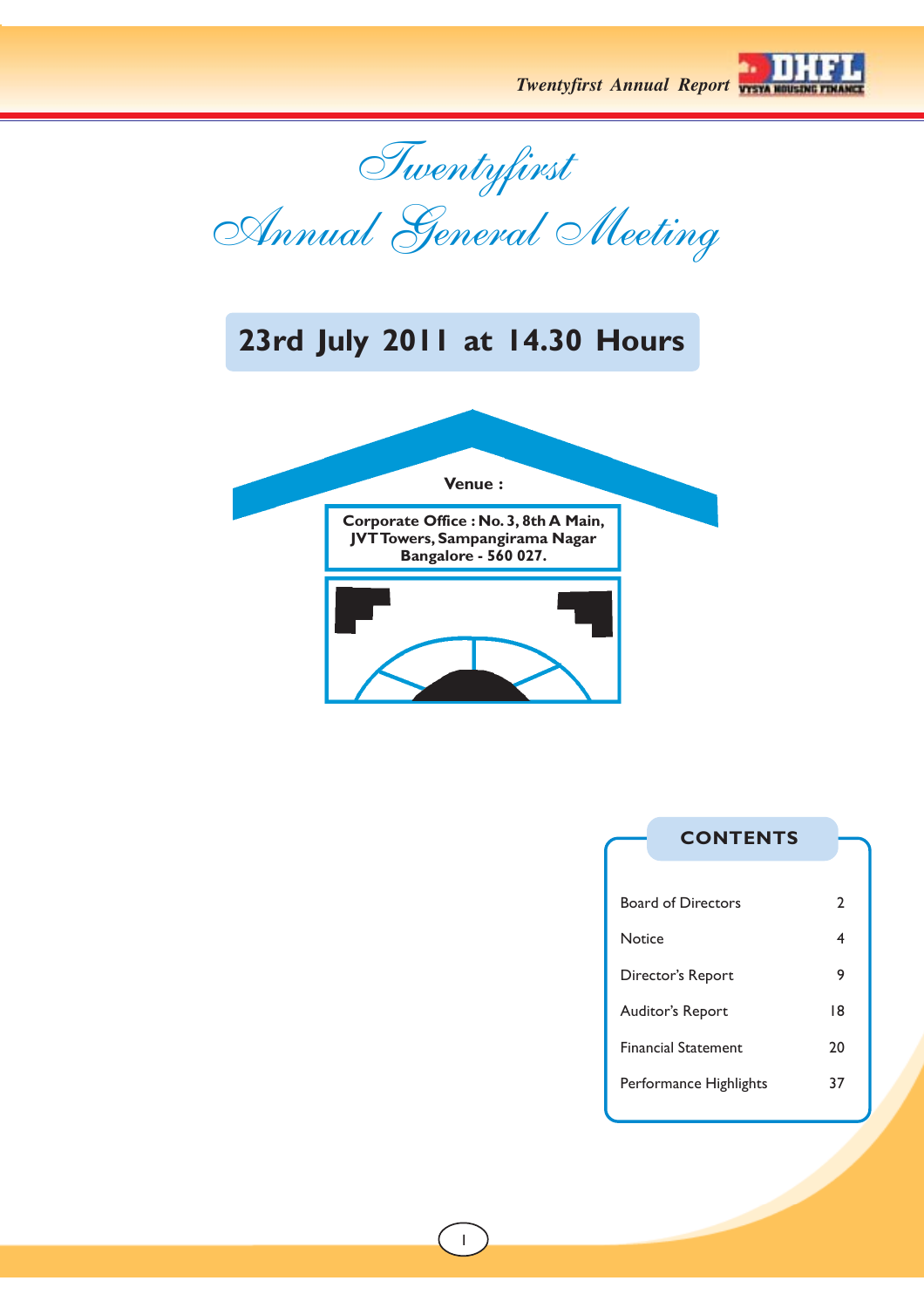

## **BOARD OF DIRECTORS**



**Shri Kapil Wadhwan CHAIRMAN** 



**Shri R. Nambirajan** MANAGING DIRECTOR







**Shri R.S. Hugar Shri Bikram Sen Shri G P Kohli**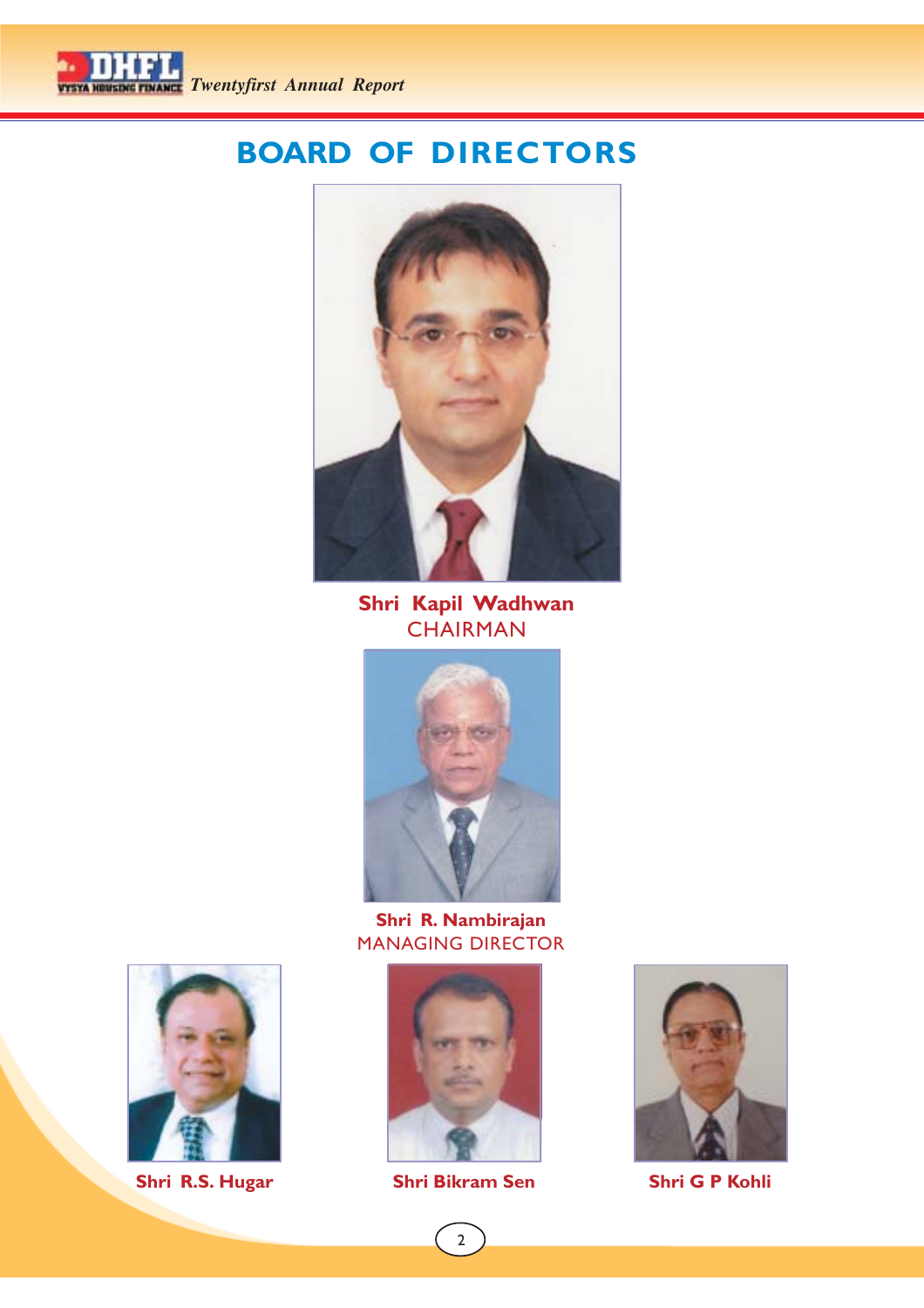

## **Board of Directors**

**Shri. Kapil Wadhwan** *Chairman*

**Shri. R. Nambirajan** *Managing Director*

**Shri. R.S. Hugar** *Director*

**Shri. Bikram Sen** *Director*

**Shri. G. P. Kohli** *Director*

## **President** Shri. S.R. Hegde

**Company Secretary** Shri. M.S. L. Nathan

**Solicitors** M/s. Khetty & Co.,

## **Auditors**

M/s. B.M. Chaturvei & Co., 32, Jolly Maker Chambers - II Nariman Point, Mumbai - 400 021.

## **Bankers**

ING Vysya Bank Ltd., Oriental Bank of Commerce Andhra Bank State Bank of Hyderabad Corporation Bank Syndicate Bank United Bank of India IDBI Bank Karur Vysya Bank State Bank of Bikaner & Jaipur

## **Registered Office**

S-401, Brigade Plaza, Ananda Rao Circle, S.C. Road Bangalore - 560 009.

## **Corporate Office**

No. 3, 8th A Main, JVT Towers, Sampangirama Nagar, Bangalore - 560 027.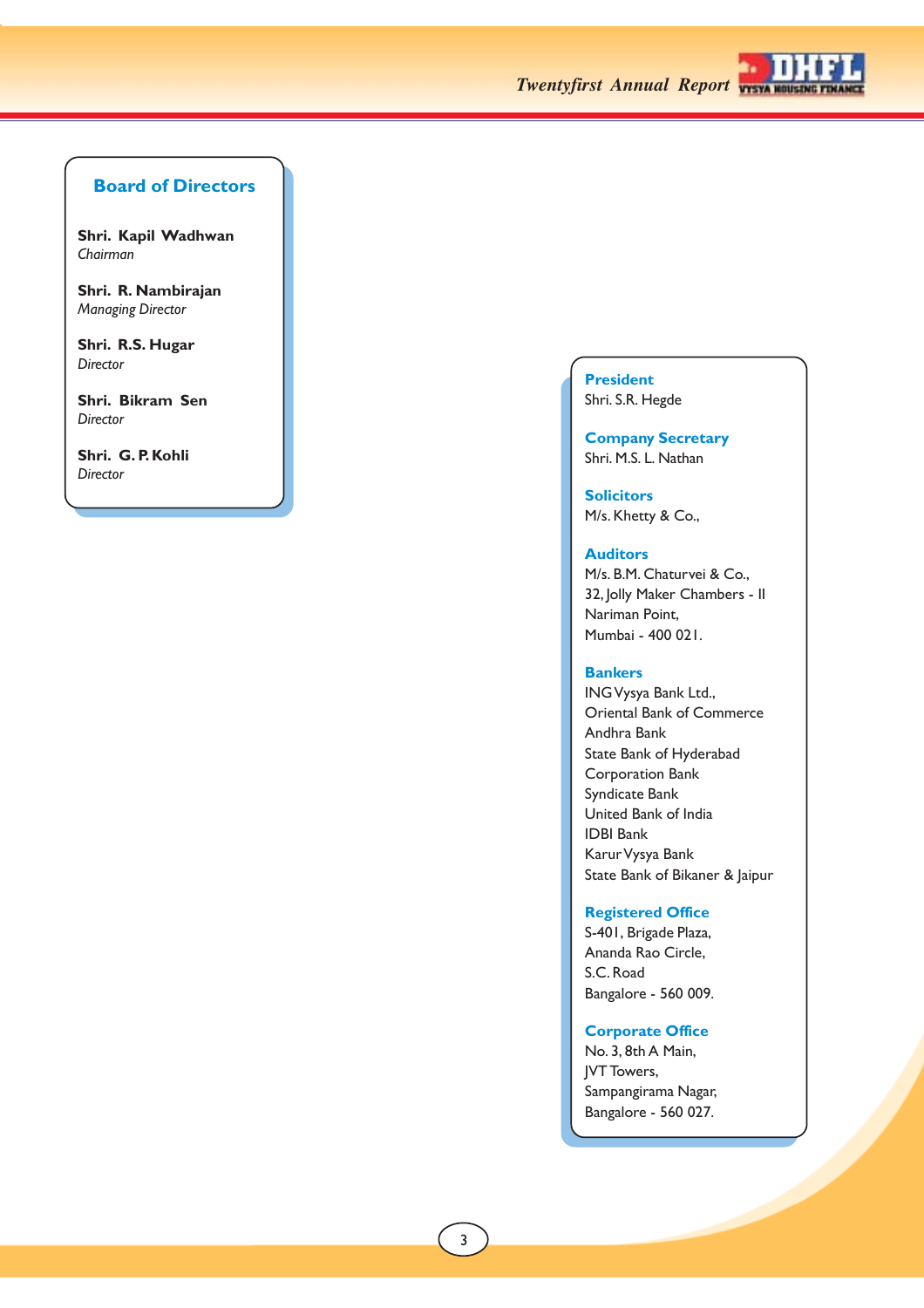

## **NOTICE OF TWENTY FIRST**

## **ANNUAL GENERAL MEETING**

Notice is hereby given that the TWENTYFIRST ANNUAL GENERAL MEETING of the members of DHFL Vysya Housing Finance Limited, will be held at **the Corporate Office of the Company, No.3, 8th A Main, J.V.T. Towers, Sampangirama Nagar, Bangalore-560 027 on Saturday,** the **23rd July, 2011 at 14.30 hours** to transact the following business:

## **ORDINARY BUSINESS**

- 1. To receive, consider and adopt the Audited Balance Sheet as at 31" March, 2011 and Profit and Loss Account of the Company for the year ended 31<sup>st</sup> March, 2011, together with the Report of Board of Directors' and Auditors' thereon.
- 2. To declare final dividend on equity shares for the year ended 31<sup>st</sup> March 2011 and to confirm the interim dividend on equity shares declared by the Board at its Meeting held on 20<sup>th</sup> January 2011.
- 3. To appoint a Director in the place of Shri. G.P. Kohli, who retires by rotation and is eligible for reappointment.
- 4. To appoint Auditors and fix their remuneration and for that purpose, to pass, the following resolution as an ordinary resolution:

"RESOLVED THAT *.*M/s. B.M. Chaturvedi & Company, Chartered Accountants, Mumbai, be and are hereby reappointed as Statutory Auditors of the Company to hold office from the conclusion of this Annual General Meeting until the conclusion of the next Annual General Meeting at such remuneration as may be decided by the Board of Directors of the Company and reimbursement of actual traveling and other out of pocket expenses incurred by them for the purpose of audit."

## **5. SPECIAL BUSINESS**

To consider and if thought fit, pass the following Resolution as an Ordinary Resolution:

"RESOLVED THAT pursuant to the provisions of Sections 198, 269, 309, 310, Schedule XIII and other applicable provisions, if any, of the Companies Act, 1956 or any amendment, modification, variation or re-enactment thereof, Shri. R. Nambirajan, be and is here by reappointed as the Managing Director of the Company for a period of two years with effect from  $2^{nd}$  July, 2011 on the terms and conditions, as detailed below:

- **1.** Period of Reappointment: Two Years with effect from 2<sup>nd</sup> July 2011.
- **2. Remuneration:** Rs.1,75,000/- per month.
- **3. Perquisites/Benefits:**

In addition to the remuneration stated above, Shri. R. Nambirajan shall be entitled to the following perquisites/benefits, subject to a ceiling of an amount equal to his annual salary.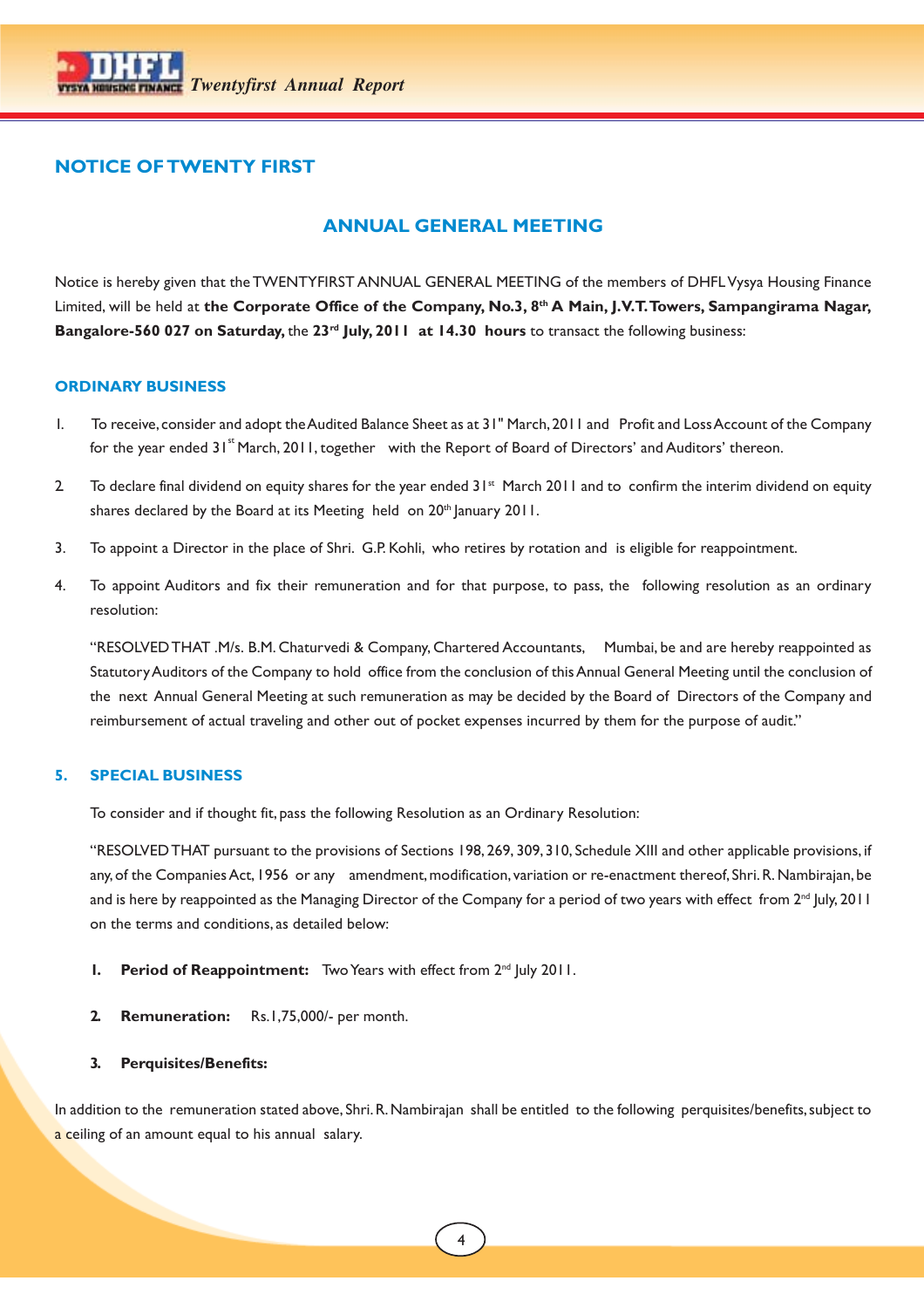

## **(i) Housing:**

House Rent Allowance of Rs.25,000/- per month and furnished accommodation shall be provided by the Company (plus security deposit as applicable).

## **(ii) Medical:**

Reimbursement of all hospital and medical expenses actually incurred for self and family, provided that the expenses incurred by the Company in this regard shall be subject to a ceiling of one month salary in a year in accordance with the Rules of the Company.

## **(iii) Leave Travel Concession:**

For self and family, once in a year incurred in accordance with the Rules of the Company subject to a maximum of an amount equivalent to one month's salary.

## **(iv) Bonus:**

Minimum one month salary per annum or such higher amount as may be decided by the Board.

## **4. Other Perquisites:**

## **(i) Company's contribution to Provident Fund and Superannuation Fund/Annuity Fund**

The Company shall contribute to the Provident Fund and Superannuation Annuity Fund in accordance with the Rules and Regulations of the Company. Such contribution shall be limited to the extent that they either singly or together are not taxable under the Income Tax Act, 1961.

## **(ii) Gratuity:**

Gratuity at a rate not exceeding  $\frac{1}{2}$  month's salary for each completed year of service.

## **(ii) Leave encashment:**

Encashment of leave @ one month's salary per year subject to a maximum of eight months salary.

## **Others – Car & Telephone:**

The Company shall provide a car with driver for the company's business and telephone facilities at the residence of Shri.R. Nambirajan, provided that personal long distance telephone calls and use of the car for private purpose shall be billed by the company to Shri. R. Nambirajan.

**RESOLVED FURTHER THAT** in the event of any loss, absence or inadequacy of profits in any financial year, during the term of office of Shri R. Nambirajan, the remuneration payable to him by way of salary, allowances and perquisites shall not exceed the limits prescribed under the Companies Act, 1956 or any amendment, modification, variation or re-enactment thereof.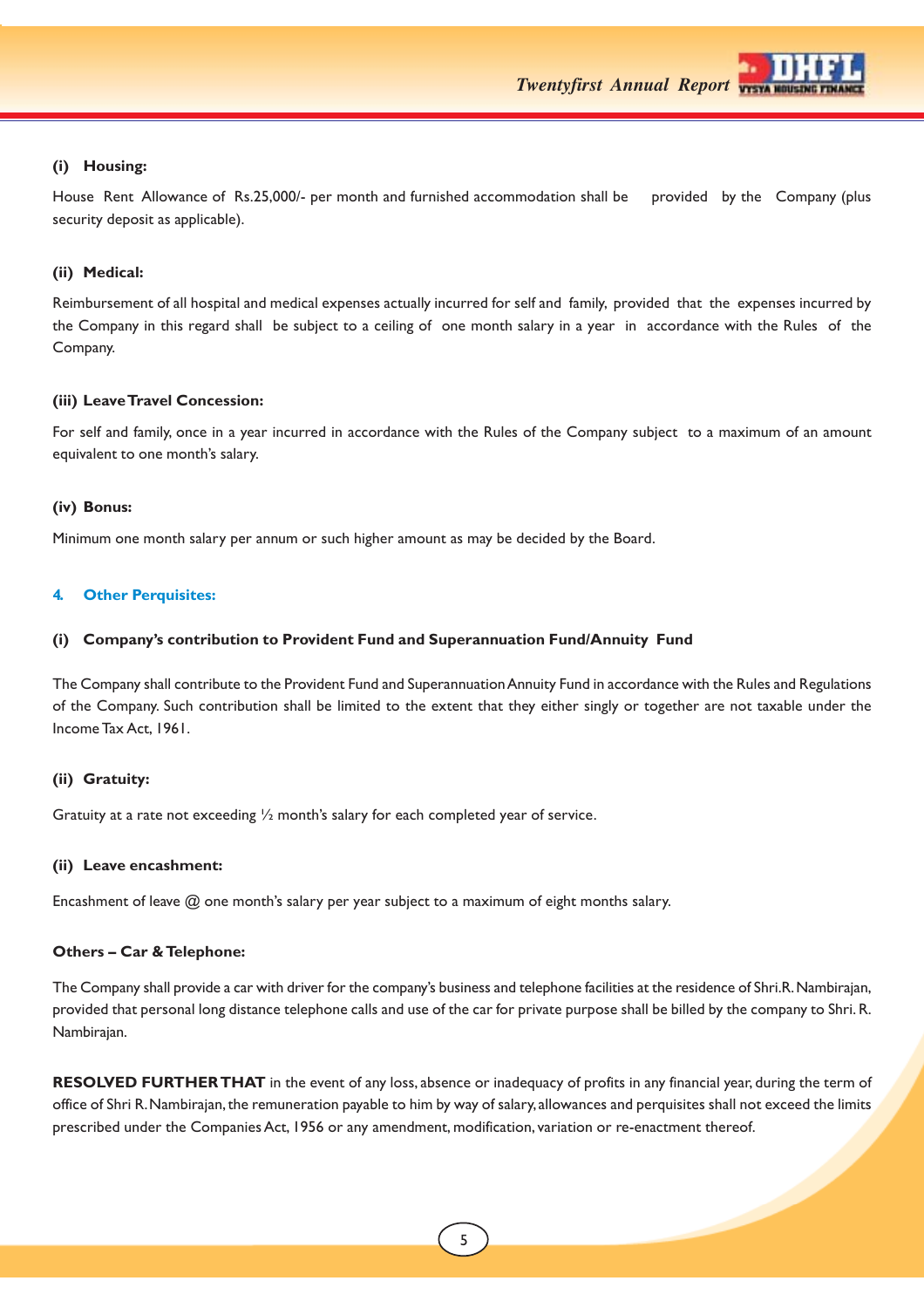

**RESOLVED FURTHER THAT** the Board of Directors be and is hereby authorised to alter or vary any of the terms and conditions of the reappointment of the Managing Director, as well as remuneration, including salary and perquisites as per and in accordance with the provisions of the Companies Act, 1956, read with Schedule XIII thereto and/or Rules and Regulations framed thereunder as existing or as amended, modified or re-enacted from time to time by the Government of India and as may be agreed to between the Board and Shri R. Nambirajan.

**"RESOLVED FURTHER THAT** the Board be and is hereby authorized to do all such acts, deeds and things and execute all such documents, instruments and writing as may be required

and to delegate all or any of its powers herein conferred to any Committee of Directors or Director(s), to give effect to the aforesaid resolutions or otherwise considered by it to be in the best interest of the Company."

**"RESOLVED FUIRTHER THAT** the Managing Director or the Company Secretary be and are hereby authorized to file the relevant Forms with the Registrar of Companies, Karnataka, that are required to be filed in this regard.

**Registered Office:** S 401, 4th Floor, Brigade plaza, Anand Rao Circle, Bangalore-560 009.

By order of the Board

M.S.L. Nathan Place: Bangalore. COMPANY SECRETARY

Date: 9th May, 2011.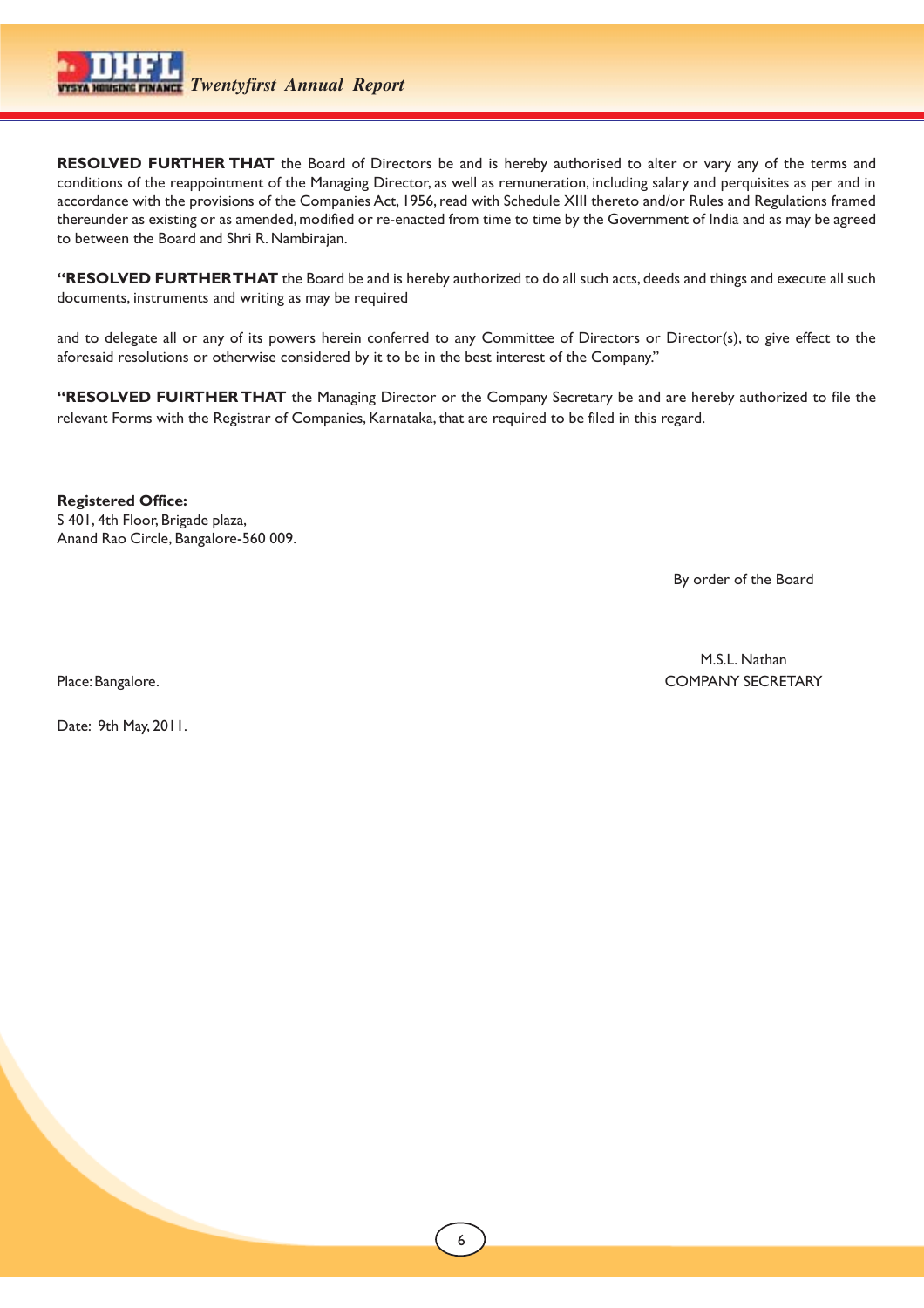

## **NOTES**

1. A member whose name appears in the Register of Members of the Company as on **15th July 2011** is entitled to attend and vote at the Meeting. Such member is entitled to appoint a proxy to attend and vote instead of himself, and the proxy need not be a member.

**The proxies, to be valid, should be lodged with the Corporate Office of the Company at DHFL Vysya Housing Finance Ltd, No.3, 8th A Main Road, J.V.T. Towers, Sampangi Ramanagar, Bangalore-560 027, not less than 48 hours before the commencement of the Meeting.**

- 2. As a measure of economy, copies of Annual Report will not be distributed at the Meeting. Members are requested to bring their copies of Annual Report to the Meeting.
- 3. Members are requested to notify any change in their address to the Registered Office of the Company, at No. S.401, 4th Floor, Brigade plaza, Anand Rao Circle, Bangalore -560 009.
- 4. Member Companies / Institutions are requested to send a copy of the resolution of their Board / Governing Body authorising their representative to attend and vote at the Meeting. .
- 6. Members are requested to quote their folio number (s) in all correspondence with the Company.
- 7. Members are requested to notify consolidation of their shareholding, if registered in identical name in more than one folio by sending a request letter to Corporate Office along with relative share certificates.
- 8. Subject to the provisions of Section 206A of the Companies Act, 1956 the dividend, if declared at the AGM, will be paid to those members entitled thereto whose names appear in the Register of Members at the closing hours of the of **15th July 2011.**
- 9. The members desiring any information as regards accounts are requested to write to the Company at an early date so as to enable the Company to keep the information ready.
- 10. The shares of our Company were converted into the electronic form and the job of handling share transfers had been entrusted to our Share Transfer Agents viz., M/s. TSR Darashaw Limited, 6-10, Haji Moosa Patrawala Industrial Estate, 20, Dr. E. Moses Road, Mahalakshmi, MUMBAI-400 011.

Members who have not so far converted their holdings into the demat form are requested to kindly take advantage of this arrangement.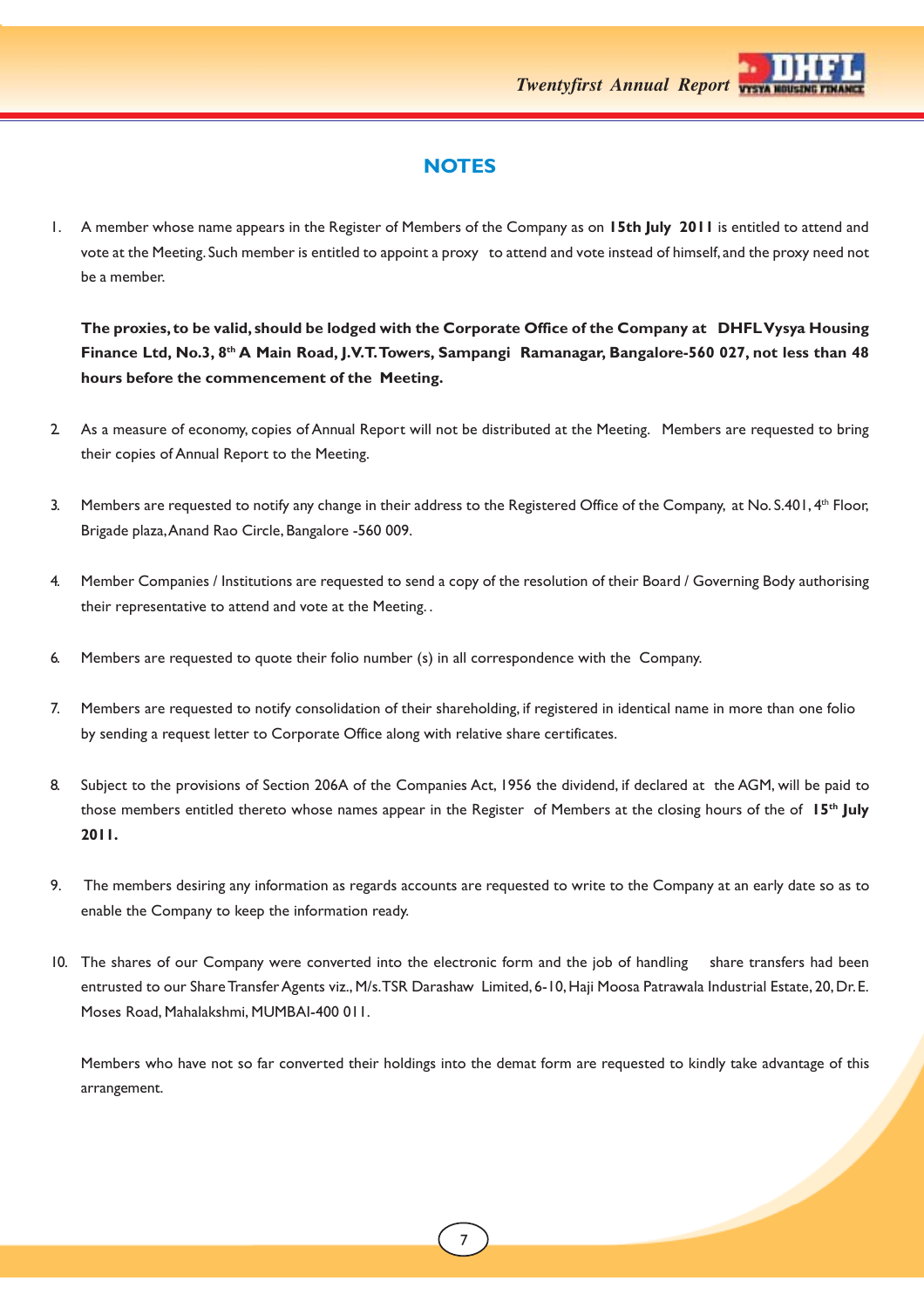## **EXPLANATORY STATEMENT AS REQUIRED UNDER SECTION 173 (2) OF THE COMPANIES ACT, 1956.**

Shri.R. Nambirajan was appointed as Managing Director of the Company at the Board Meeting held on 7<sup>th</sup> May 2009 for a tenure of two years (up to  $1^{\text{st}}$  July 2011). The appointment and terms of appointment were duly approved by the shareholders at the 19<sup>th</sup> Annual General Meeting held on 18th July 2009. Shri. R. Nambirajan has vast experience in banking and housing finance sector and considering his excellent performance during the past eight years, the Board of Directors has, at its meeting held on 9<sup>th</sup> May 2011, unanimously resolved to reappoint him as the Managing Director for a further period of two years from 2<sup>nd</sup> July, 2011.

The last assignment of Shri. Nambirajan was with PNB Housing Finance Limited as its Managing Director and being an experienced banker, he has vast exposure in Banking and Credit.

The Resolution set out under Special Business at Item No. 5 is proposed to be passed as an Ordinary Resolution under Sections 198, 269, 309, 310 and Scheduled XIII to the Companies Act, 1956.

The Board recommends the said Resolution for approval of the shareholders.

This may be treated as an abstract of terms and conditions of reappointment of Shri. R. Nambirajan as Managing Director of the company, pursuant to Section 302 of the Companies Act, 1956.

None of the Directors, except Shri.R. Nambirajan, is concerned or interested in the said Resolution.

## **Registered Office:**

S 401, 4th Floor, Brigade plaza, Anand Rao Circle, Bangalore-560 009.

By order of the Board

Date : 9th May, 2011.

M.S.L. Nathan Place : Bangalore. COMPANY SECRETARY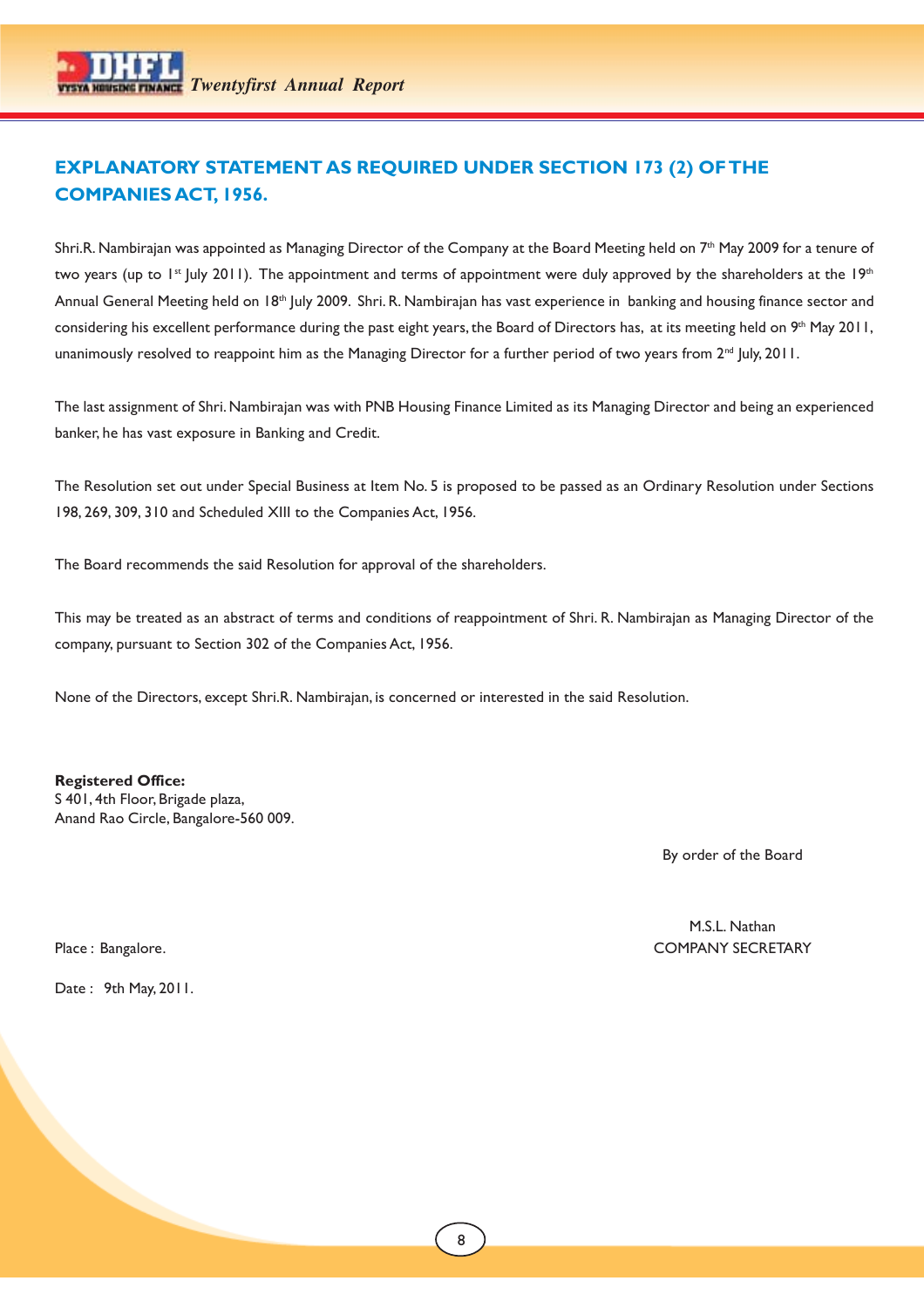

## **DIRECTORS REPORT**



## **DEAR MEMBERS,**

Your Directors have great pleasure in presenting their Twenty-first Annual Report of your Company with audited accounts for the year ended 31<sup>st</sup> March 2011.

## **OPERATING RESULTS:**

A comparative statement of the Financial Results of the Company for the year under review and the previous year are furnished below:

|                             | Rs. In lakhs        | <b>Rs. In lakhs</b> |
|-----------------------------|---------------------|---------------------|
| <b>Particulars</b>          | <b>F.Y. 2010-11</b> | F.Y. 2009-10        |
| Gross income                | 6737.04             | 4988.13             |
| Profit before tax           | 1680.45             | 1192.77             |
| Provision for tax           | 469.43              | 337.07              |
| Profit after tax            | 1211.02             | 855.70              |
|                             |                     |                     |
| <b>APPROPRIATIONS</b>       |                     |                     |
| Transfer to special reserve | 306.00              | 240.00              |
| Transfer to general reserve | 125.00              | 90.00               |
| Proposed dividend           | 110.81              | 110.81              |
| Interim dividend            | 166.21              | 106.21              |
| Carried over to B/S         | 1501.99             | 1044.57             |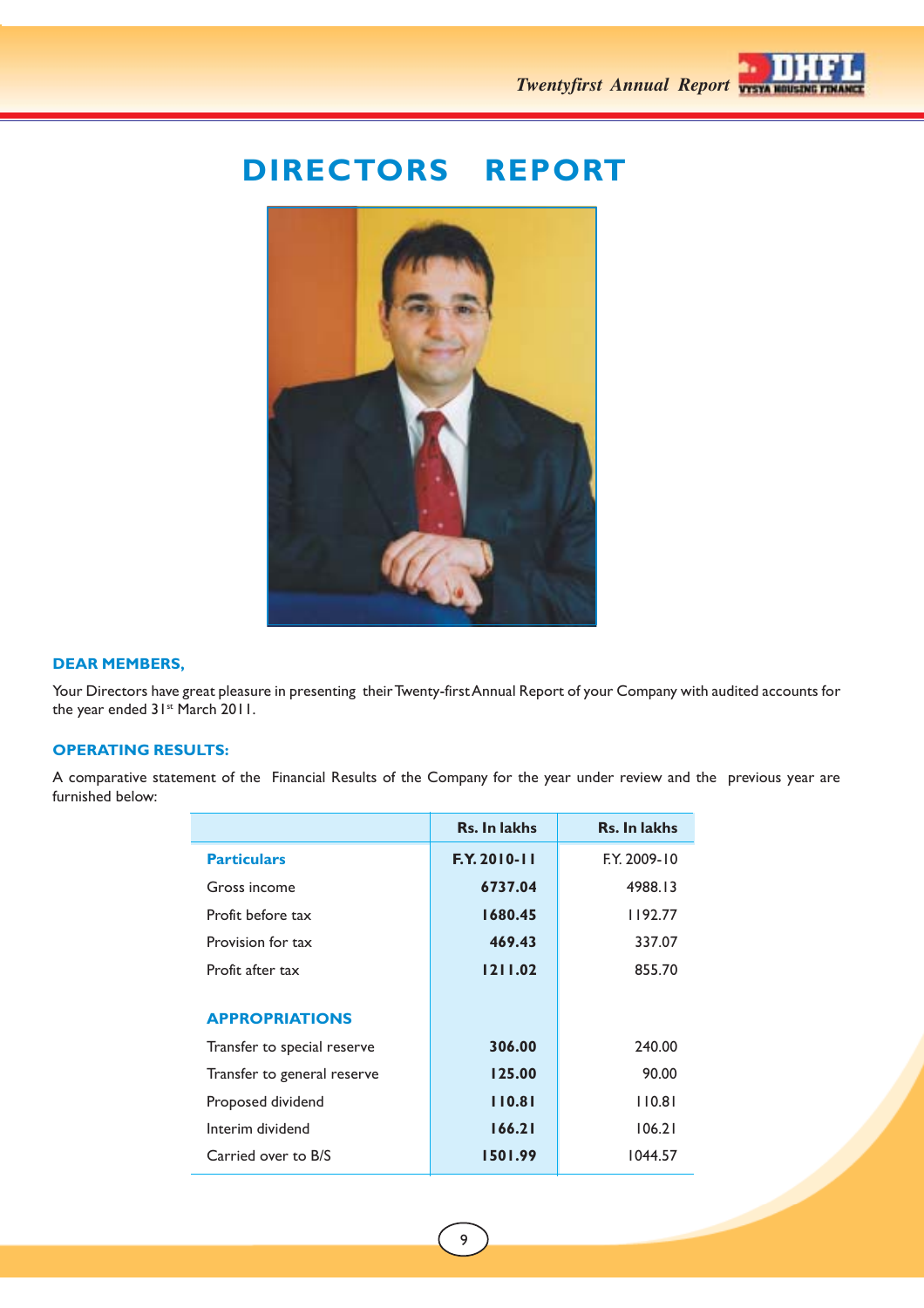The Real Estate Market in India had shown improvements during the year and the Company made a dedicated approach and took stringent measures to increase its home loan portfolios considerably. This has resulted in a tremendous improvement in the business prospects of the Company during the year under report. The Company continued to make special focus on rural housing scheme during the year under review resulting in about 80% of the total disbursals having been made in rural areas.

During the year under review, while sanctions went up to Rs.260.50 crores (Rs. 191.36 crores last year), the disbursements climbed to Rs. 240.76 crores (compared to Rs. 171.88 crores last year), thus a growth of 36.13% and 40.07% respectively has been achieved during the year.

## **DIVIDENDS:**

## **Interim Dividend**

Continuing the fair dividend policy and social responsibility towards the stakeholders of the Company, your Directors have declared an INTERIM DIVIDEND of 15% (Rs.1.50 on each equity share of Rs.10) appropriated from the profits of the Company for the year under review.

## **Final Dividend**

Considering the sizeable increase in the net profit of the company during the year under review., which grew by 41.47%, your Directors have recommended a FINAL DIVIDEND of 10% (Re.1/- on each equity share of Rs.10/-) on the increased share capital, subject to approval by members, to be appropriated from the profits for the year. Thus the total dividend declared for the year under report would be 25 % (25% paid during last year).

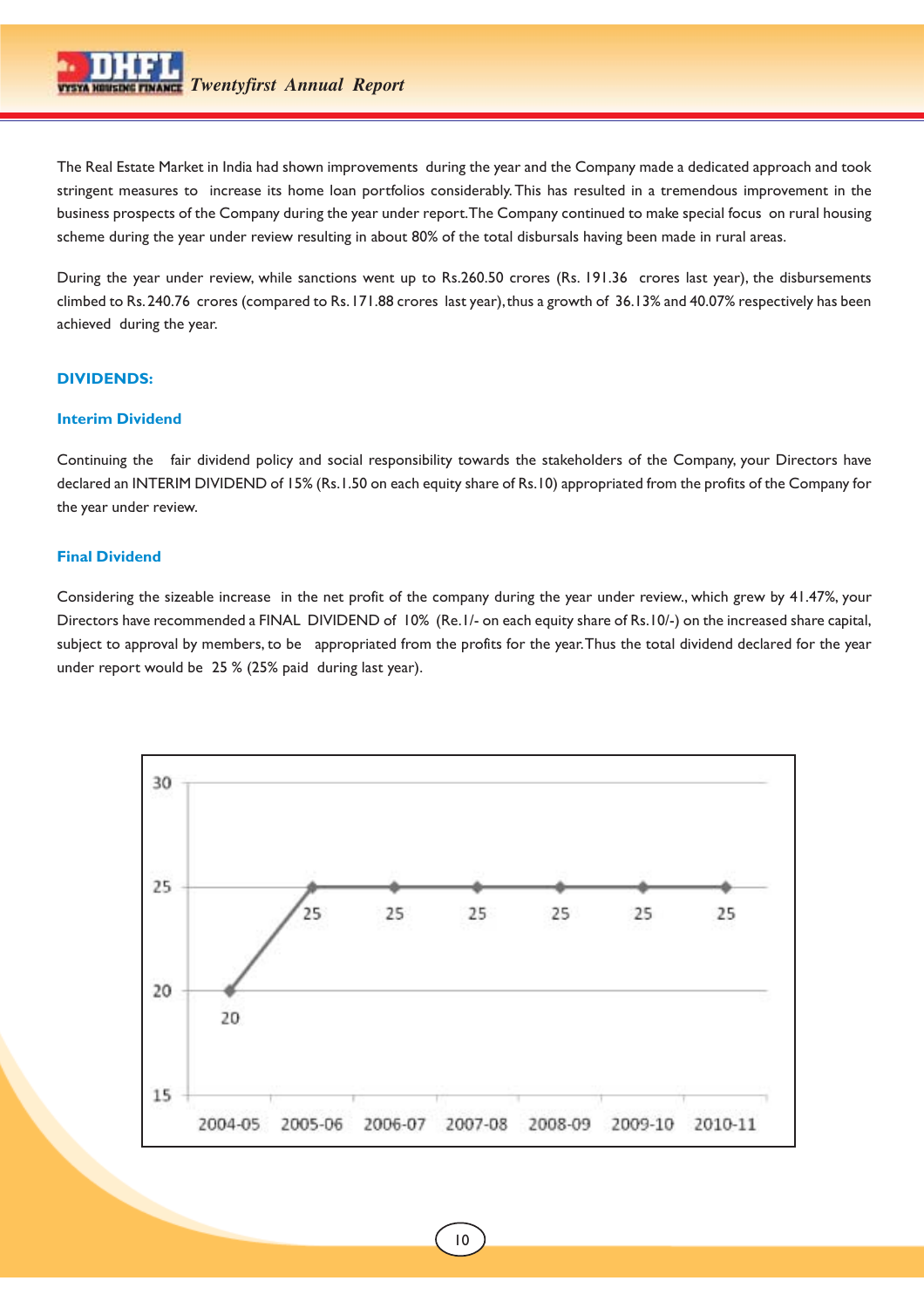

## **HOUSING FINANCE SECTOR SCENARIO AND FUTURE PROSPECTS:**

Indian financial market, continued its recovery process during the year under report. The Company initiated stringent measures like appointment of more number of Market Executives, introduction of productivity linked incentives to key personnel, dedicated approach and regular counseling of the Branches through con-calls, follow up visits by Executives of the Corporate Office to the rural areas, which have all yielded good results and the growth rate went up by 40.07%% during the year under report. This trend is expected to continue during the current year also and your company will attempt to provide improved quality of service to the borrowers with a plan to increase its market share considerably.

## **PERFORMANCE DURING THE YEAR:**

Sanctions during the year has improved considerably when compared to that of previous year. It went up to Rs.260.50 crores as against Rs.191.36 crores pertaining to the previous year, thus a growth of 36.13%



**Rs. in crores**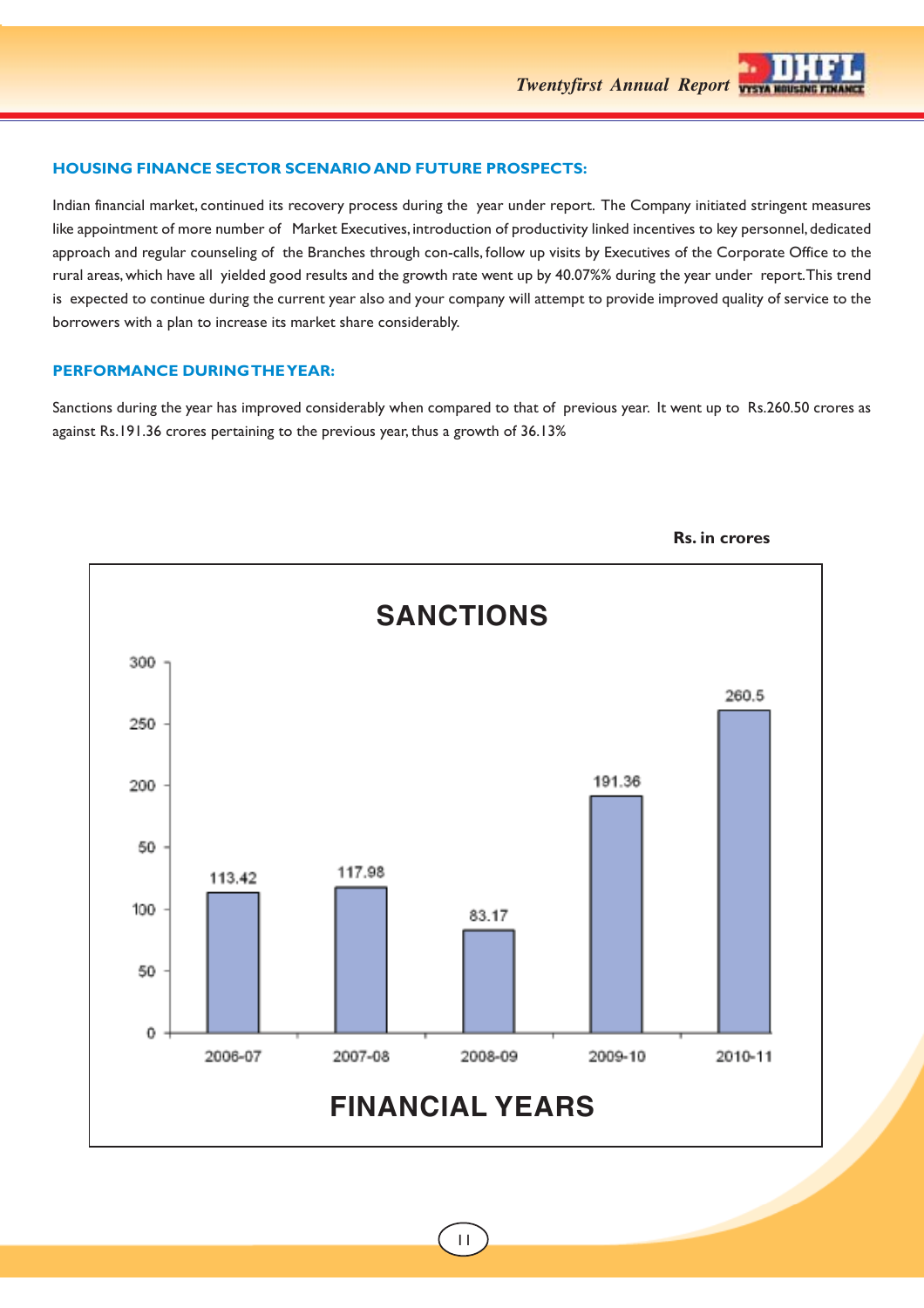Disbursements amounted to Rs.240.76 crores which was Rs.171.88 crores in the previous year, thus a notable growth of about 40.07%.

This has resulted in increase of total out standing loans from Rs.422.91 crores as on 31-03-2010 to Rs.578.70 crores as on 31-03-2011.



## **RECOVERY**

The Company has continued its committed approach to the level of NPA during the year under review. As a result, the Gross NPA under Housing Loans, which stood at Rs.335.17 lakhs as at the end of last year was brought down to Rs.285.90 lakhs at the end of the year under review. However, there was an increase in respect of NPA Accounts under Project Loans by Rs.266.08 lakhs, thus the Gross NPA stood at Rs.592.50 lakhs as at the year under report.

The Telengana Issue in Andhra Pradesh, which has slowed down the business prospects in the area during the year under report, has also caused consumer apathy which resulted in increase of NPA in that region during the year under Project Loans. However, your Company will follow up the matter vigorously and make all efforts to reduce the level of NPA considerably as a whole since in the projects under question, the construction work has been almost completed.

The percentage of gross NPA to net NPA during the year under report worked out to 1.2% & 0.82% respectively as against 0.89% & 0.71% relating to the previous year.

**Rs. in crores**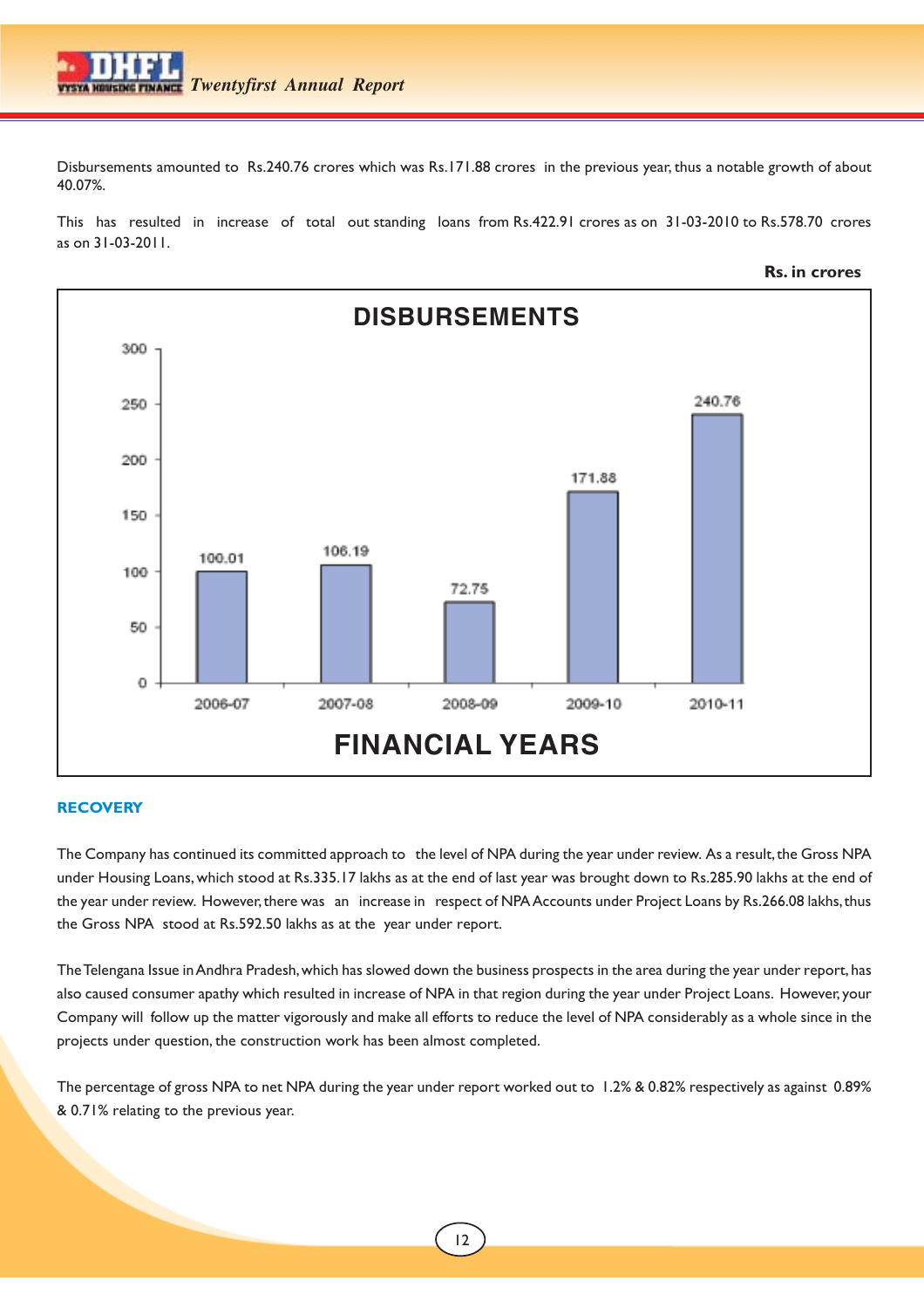

## **RATIOS**

|                                          | F.Y.<br>$2010 - 11$ | F.Y.<br>2009-10 |
|------------------------------------------|---------------------|-----------------|
| Earning per share<br>(*weighted average) | Rs. 10.93           | $*$ Rs. 10.17   |
| Dividend per share                       | 25%                 | 25%             |
| Book value                               | Rs.66.82            | Rs 77.64        |
| Return on equity                         | 109.30%             | 101.78%         |
| Return on net worth                      | 16.36%              | 13.10%          |
|                                          |                     |                 |

## **TERM LOANS AND REFINANCE FROM NATIONAL HOUSING BANK:**

During the year, the company has availed term loan from various Banks to the extent of Rs.155 crores. The National Housing Bank sanctioned a refinance assistance of Rs.100.00 crores out of which, Rs.70.00 crores has been availed during the year. The Company also drew a sum of Rs.44.52 crores from NHB which pertains to the refinance assistance sanctioned during the previous year.

## **RURAL HOUSING UNDER GOLDEN JUBILEE RURAL HOUSING FINANCE SCHEME**

During the year under report, your company had approved 2893 cases under the Golden Jubilee Rural Housing Scheme and disbursed a total amount of Rs. 207.70 crore.

## **PROMOTION OF A JOINT VENTURE BY THE COMPANY**

To augment growth of low cost houses in rural areas, your Company, jointly with its parent Company Dewan Housing Finance Corporation Limited, Mumbai and International Finance Corporation, New York (USA), floated a joint venture Company entitled Aadhar Housing Finance Private Limited. While DHFL holds 50% of the shares of the joint venture Company, your Company holds 30% of the shares and IFC holding balance 20%. As at the end of the year under report, your Company subscribed to its full share of 30%, i.e. in 3.00 crore equity shares of the said company amounting to Rs.30.00 crore.

## **DEPOSITS**

The total deposits outstanding as on 31<sup>st</sup> March, 2011 is Rs.13.71 crores inclusive of accrued interest. The company has repaid matured deposits amounting to Rs.6.39 crores during the year under report and mobilised deposits at current rates to the extent of Rs.7.04 crores (including renewal).

#### **Unclaimed Deposits**

For the financial year ending 2010-2011, deposits amounting to Rs.30.14 lakhs, including accrued interest, remained unclaimed by the depositors. The Company regularly intimates the depositors about the maturity of the deposits with a request to either renew or claim the amount.

Out of the said unclaimed amount of deposits as on 31-03-2011, 29 deposits amounting to Rs.10.06 lakhs have since been paid/renewed as a result of follow up action as at 30-04-2011.

## **Unclaimed Deposits & Unpaid Dividends Transferred to Investor Education and Protection Fund**

On 11-01-2011, the Company transferred a sum of Rs.1,30,154/- to Central Government's Investor Education and Protection Fund which remained as Unclaimed/ Deposits for over a period of seven years, under Section 205A, 205B and 205C of the Companies Act, 1956.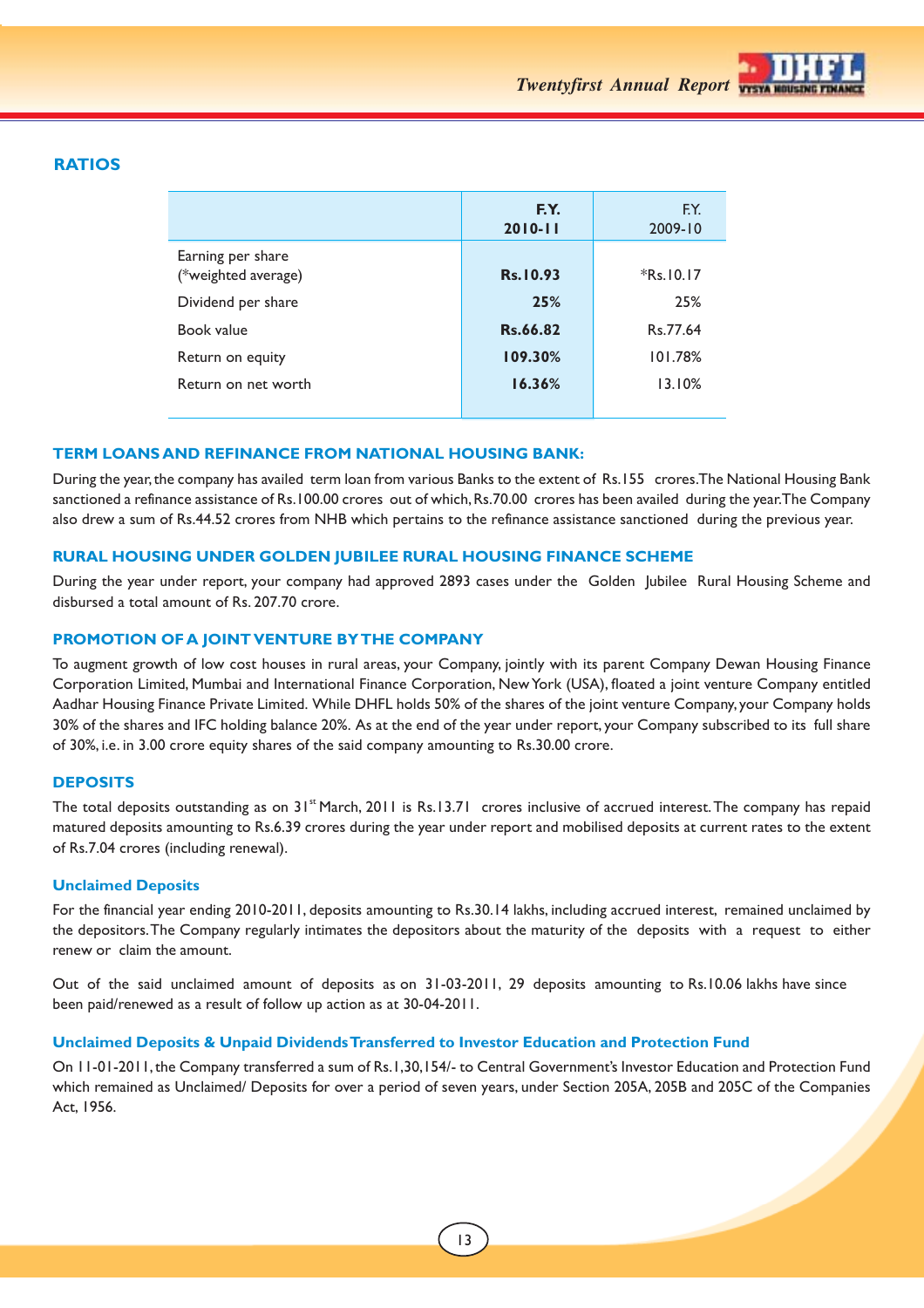

Also on 05-05-2011, the Company also transferred a sum of Rs.14,280/- to the said fund which remained as Unclaimed Dividend for over a period of seven years under the said Sections.

## **CREDIT RATING**

With the continued support extended by the parent Company Dewan Housing Finance Corporation Ltd., our present rating awarded by CRISIL is FAA/Stable for deposits, AA-/Stable for longer term borrowings and P1+ for short term borrowings. For long term borrowings ICRA has awarded LA+.

## **FAIR PRACTICE CODE, KYC NORMS AND ANTI MONEY LAUNDERING STANDARDS**

'FAIR PRACTICE CODE, KYC NORMS AND ANTI MONEY LAUNDERING STANDARDS' as per the guidelines issued by the NHB have been fully implemented during the year under report.

## **TECHNOLOGY UPGRADATION:**

Your company is maintaining an upgraded online technology from the previous year with inter connectivity facilities and the facilities are being fruitfully utilized at all levels in the organization. Absorption of latest technologies are considered from time to time.

### **CAPITAL ADEQUACY NORMS:**

During the year your Company has maintained a reasonable capital adequacy ratio , i.e. as against the requirement of 12%, your company has maintained a Capital Adequacy Ratio of 14.17% as at the end of the year.

## **INTERNAL AUDIT COMPLIANCE:**

The Company, to ensure adequate internal control system, periodically reviews its internal control system by engaging the services of qualified Chartered Accountants who are being appointed as Concurrent Auditors to all the Branches. The Audit Committee regularly monitors the Audit Reports and suggests various measures periodically to ensure adequate internal control system.

### **FUTURE PLANS:**

As a measure to tap indigenous markets, your Company opened up four new Branches at Cochin (Kerala), Nasik (Pune), Rajahmundry (Andra Pradesh) and Madurai (Tamil Nadu) and also service centres were set up at Bommasandra and Yelahanka (Bangalore, Karnataka), Nagercoil (Tirunelveli Dist., Tamil Nadu) and Tiruthuraipoondi (Kumbakonam Dist., Tamil Nadu). The Company proposes to open up more branches at K.R. Puram (Bangalore), Mandya (Mysore), Belgaum (Karnataka) and Ambattur (Chennai, Tamil Nadu). A New Service Centre at Pudukottai (Trichy District in Tamil Nadu) is also proposed to be opened apart from setting up Camp Locations at Karaikkal (Kumbakonam Dist.. TN) and Karaikudi (Madurai District. TN).

## **CORPORATE GOVERNANCE:**

Notwithstanding the fact that the Company is an unlisted Company, it has continued its voluntary disclosure process during the year under report to meet its obligations to the shareholders, its customers, Government authorities, employees, lenders and the Society.

The company has the following Committees:

### **1. Board of Directors:**

Shri. Kapil Wadhawan, heads the Board as its Chairman, the other members on the Board are Shri. R. Nambirajan as Managing Director and experts from various fields like housing sector, banking, legal, company affairs, etc. are part of the Board.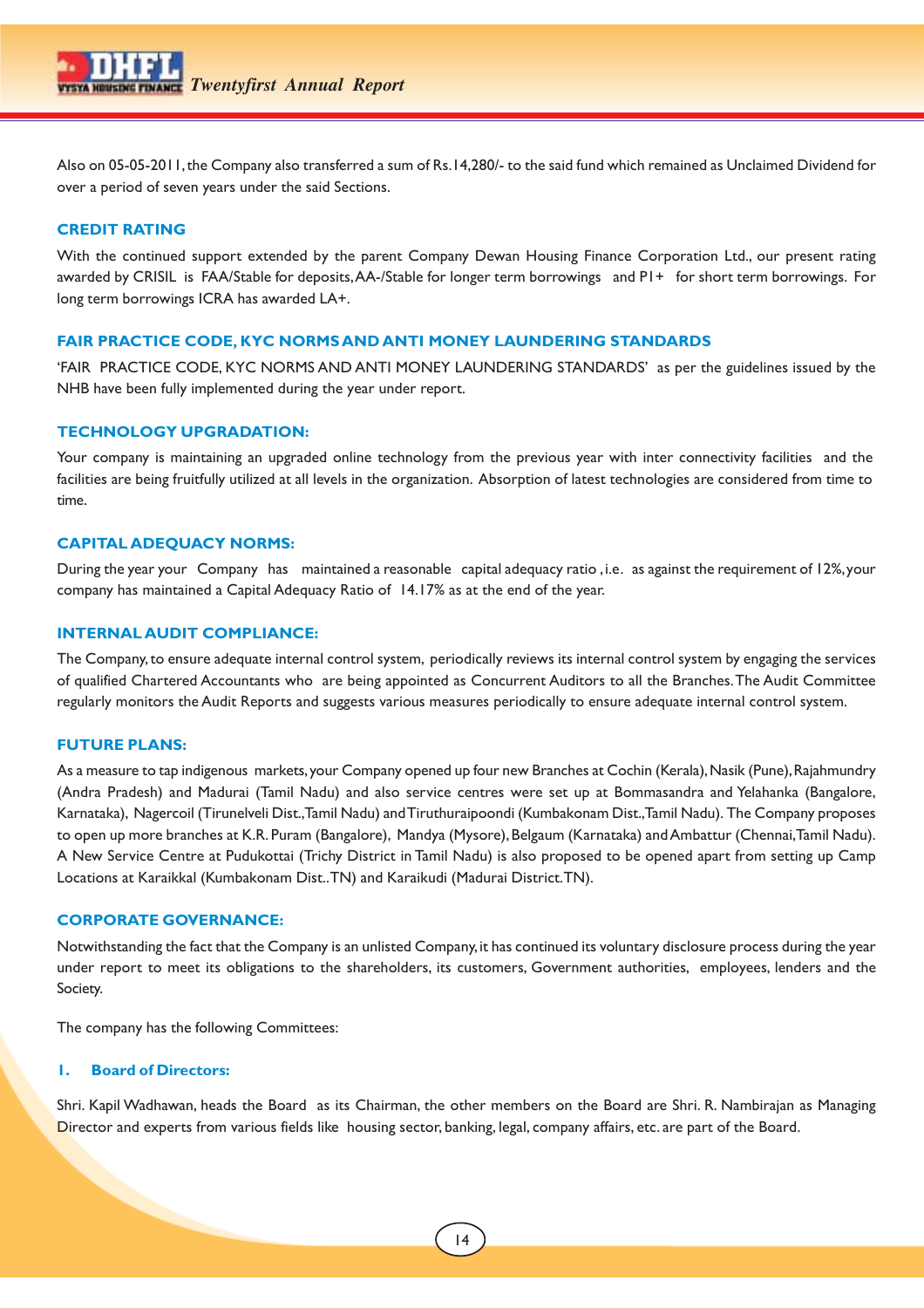Shri. G.P. Kohli, Director, retires by rotation and being eligible, offers himself for reappointment. The Board of Directors recommends his reappointment so as to continue to receive expert opinion from Sri.G.P. Kohli.

| <b>NAME OF THE</b><br><b>MEMBER Mr.</b> | <b>DATE OF BOARD MEETING</b> |            |            |            |            |            |                             |  |
|-----------------------------------------|------------------------------|------------|------------|------------|------------|------------|-----------------------------|--|
|                                         | 11/05/2010                   | 17/06/2010 | 22/07/2010 | 27/09/2010 | 21/10/2010 | 20/01/2011 | meetings<br><b>Attended</b> |  |
| Kapil Wadhawan                          | No                           | Yes        | No         | Yes        | Yes        | No         | 3                           |  |
| R S Hugar                               | Yes                          | <b>Yes</b> | Yes        | <b>No</b>  | Yes        | Yes        | 5                           |  |
| R Nambirajan                            | Yes                          | Yes        | Yes        | <b>Yes</b> | Yes        | Yes        | 6                           |  |
| <b>Bikram Sen</b>                       | Yes                          | <b>Yes</b> | Yes        | Yes        | Yes        | Yes        | 6                           |  |
| Shri.G.P. Kohli                         | Yes                          | Yes        | Yes        | Yes        | Yes        | Yes        | 6                           |  |

During the year under report, the Board met six times.

## **2. Audit Committee**

- a) Shri. R S. Hugar heads the Audit Committeeas , while Shri. Bikrum Sen, Shri. R. Nambirajan, Shri. G.P. Kohli are members of the committee. The committee receives expert opinion from Shri. B.M. Chaturvedi, the company's Statutory Auditor who is the permanent invitee.
- b) During the financial year 2010-11 the Audit Committee met four times.
- c) The Committee reviews various matters relating to Recovery, Assets Liability Management, accounts, inspection and renders suitable advice and recommendation to the Board from time to time.

| <b>NAME OF THE</b><br><b>MEMBER MR.</b> |            |            | <b>DATE OF AUDIT MEETING</b> |            | <b>NUMBER OF</b><br><b>MEETINGS</b><br><b>ATTENDED</b> |
|-----------------------------------------|------------|------------|------------------------------|------------|--------------------------------------------------------|
|                                         | 11/05/2010 | 22/07/2010 | 21/10/2010                   | 20/01/2011 |                                                        |
| R S Hugar                               | Yes        | Yes        | Yes                          | Yes        | 4                                                      |
| R Nambirajan                            | Yes        | <b>Yes</b> | Yes                          | Yes        | 4                                                      |
| <b>Bikram Sen</b>                       | Yes        | Yes        | Yes                          | Yes        | 4                                                      |
| G.P. Kohli                              | Yes        | Yes        | Yes                          | Yes        | 4                                                      |

## **3. Asset & Liability Committee. (ALCO)**

The members of the Committee are the Managing Director, President, Executive Vice-President, Company Secretary and senior employees from Accounts and Computer Planning Department.

Assets and Liabilities under various buckets are analysed by the committee to ensure that they conform to the norms specified by NHB. In addition, the Committee lays down measures to manage short term and long term liquidity to the advantage of the Company. Audit Committee and the Board of Directors review the Committee's Report periodically.

## **4. Treasury Committee:**

The Managing Director, President, and Vice President (Accounts), constitute the Treasury Committee which meets periodically to deliberate on matters connected to purchase / sale of instruments and takes suitable decisions within the ambit of the Investment Policy stipulated by the Board. In addition the Committee makes a review of all investments from time to time and decide to deploy funds on profitable basis.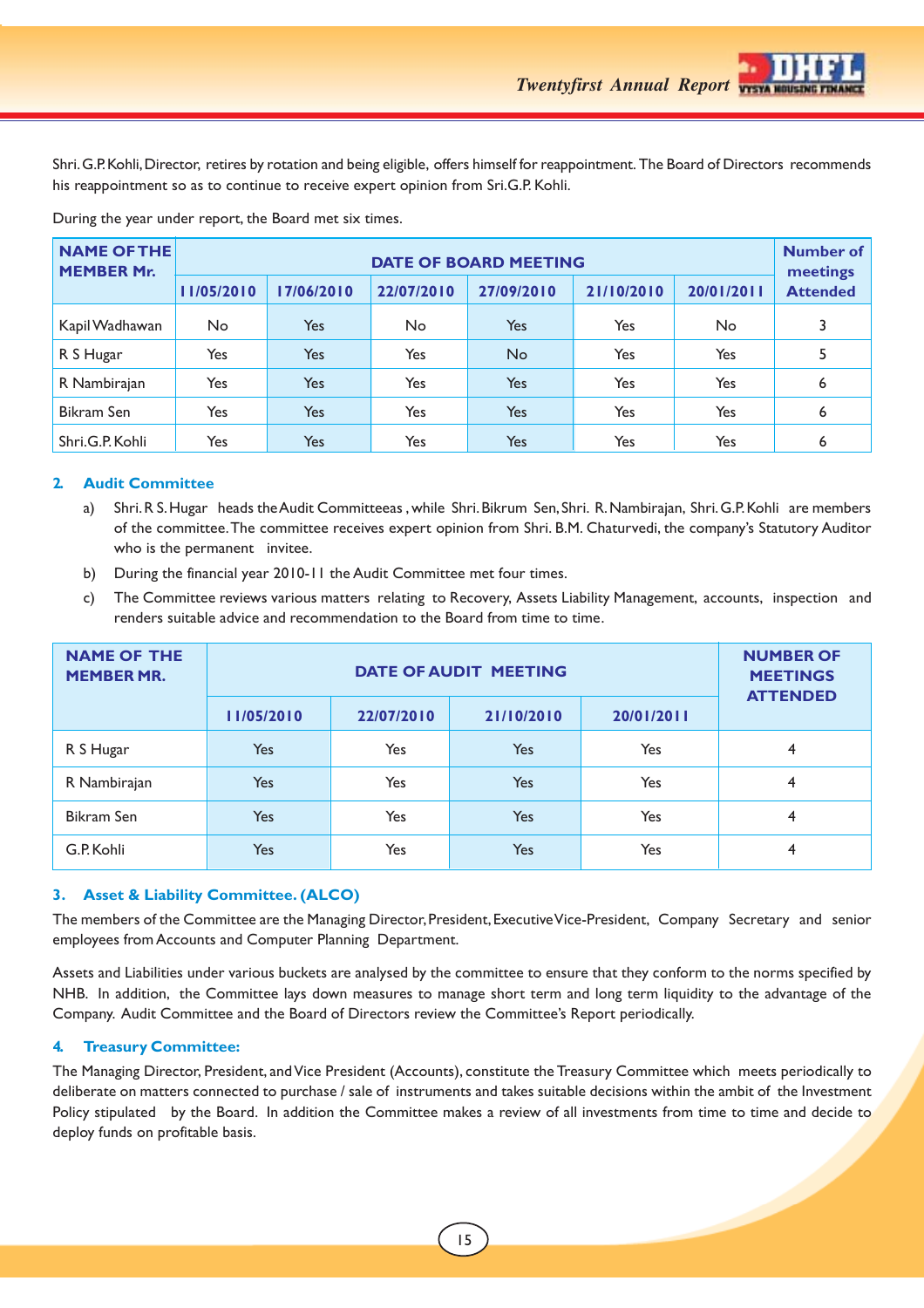## **DIRECTORS RESPONSIBILITY STATEMENT**

## **As required by Sec 217 (2AA) of the Companies Act, 1956, The Board of Directors confirm that**:

- a) In the preparation of annual accounts, the applicable accounting standards have been followed along with proper explanation relating to material departures.
- b) Accounting policies have been selected and applied consistently and judgements and estimates estimates that are reasonable and prudent have been made so as to give a true and fair view on the state of affairs of the company as on 31st March 2011, and profit and loss account of the company for the year ended as above.
- c) Proper and sufficient care has been taken for maintenance of accounting records in accordance with the provisions of the Companies Act, 1956 for safeguarding the assets of the company and for preventing and detecting fraud and other irregularities.
- d) The annual accounts have been prepared on a 'going concern' basis.

## **AUDITORS:**

The term of appointment of M/s. B.M Chaturvedi & Co, Chartered Accountants, Mumbai, as Statutory Auditors expires at the conclusion of the current meeting. As they have expressed their willingness to be reappointed, a resolution proposing their reappointment will be placed before the members for their consideration at the Twenty-first AGM.

## **HUMAN RESOURCES:**

The Company continued a cordial and harmonious relationship with its employees. As usual, in-house training programmes were conducted for the benefit of its personnel apart from exposing the employees to training programmes sponsored by NHB and other professional institutions.

## **REMUNERATION TO EMPLOYEES**

No employee was paid remuneration in excess of the limits specified **sub section (2A) of section 217 of the Companies Act, 1956** and as such, particulars under the said Section are not disclosed.

## **CONSERVATION OF ENERGY, TECHNOLOGY ABSORPTION AND FOREIGN EXCHANGE EARNINGS AND EXPENDITURE:**

The Company being a non-manufacturing company, the requirement for disclosure of particulars regarding conservation of energy as required under the **Companies (Disclosure of Particulars in the Report of Board of Directors) Rules, 1988** is not applicable.

There were neither foreign exchange earnings nor outflow during the year under review.

## **ACKNOWLEDGEMENT**

Your Directors are pleased to place on record its appreciation of the guidance and support rendered by the parent Company DHFL. The Directors also wish to place on record their appreciation of the esteemed support received from customers, NHB, Bankers, Depositors, Shareholders, etc.

Your Directors would like to underline the competence, hard work, solidarity, co-operation support and commitment of the employees at all levels which enabled the company to achieve several milestones in its growth.

## **REGISTERED OFFICE:**

S401, 4<sup>th</sup> Floor, Brigade Plaza, Ananda Rao Circle, Bangalore-5609 009.

For and on behalf of the Board

**Kapil Wadhawan CHAIRMAN**

Place: Mumbai Date: 9th May 2011.

 $\overline{\phantom{a}}$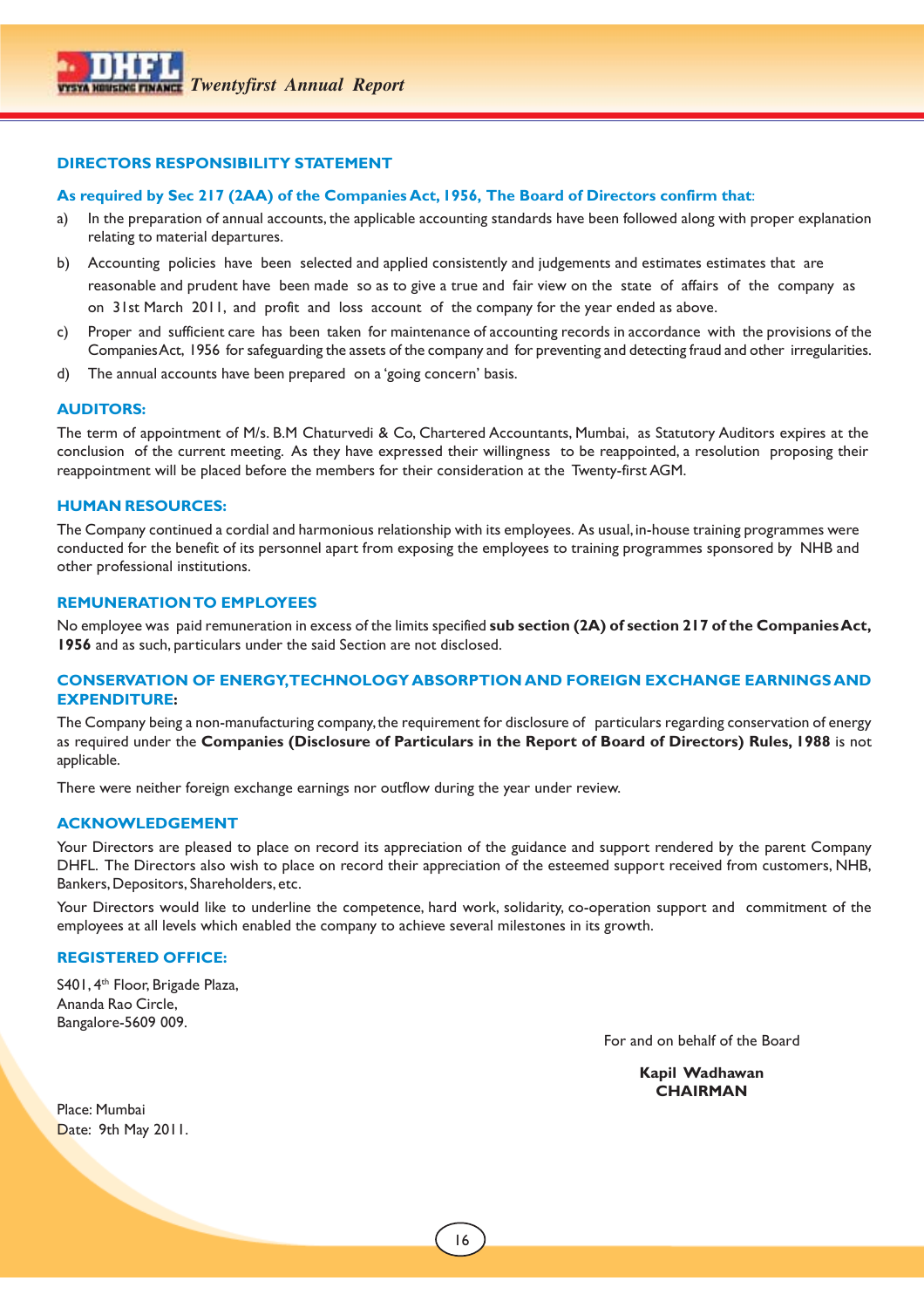



Inauguration of our Branch at Cochin, Kerala.



Inauguration of our Branch at Nasik, Maharashtra.



Inauguration of our Branch at Rajahmundry, Andhra Pradesh.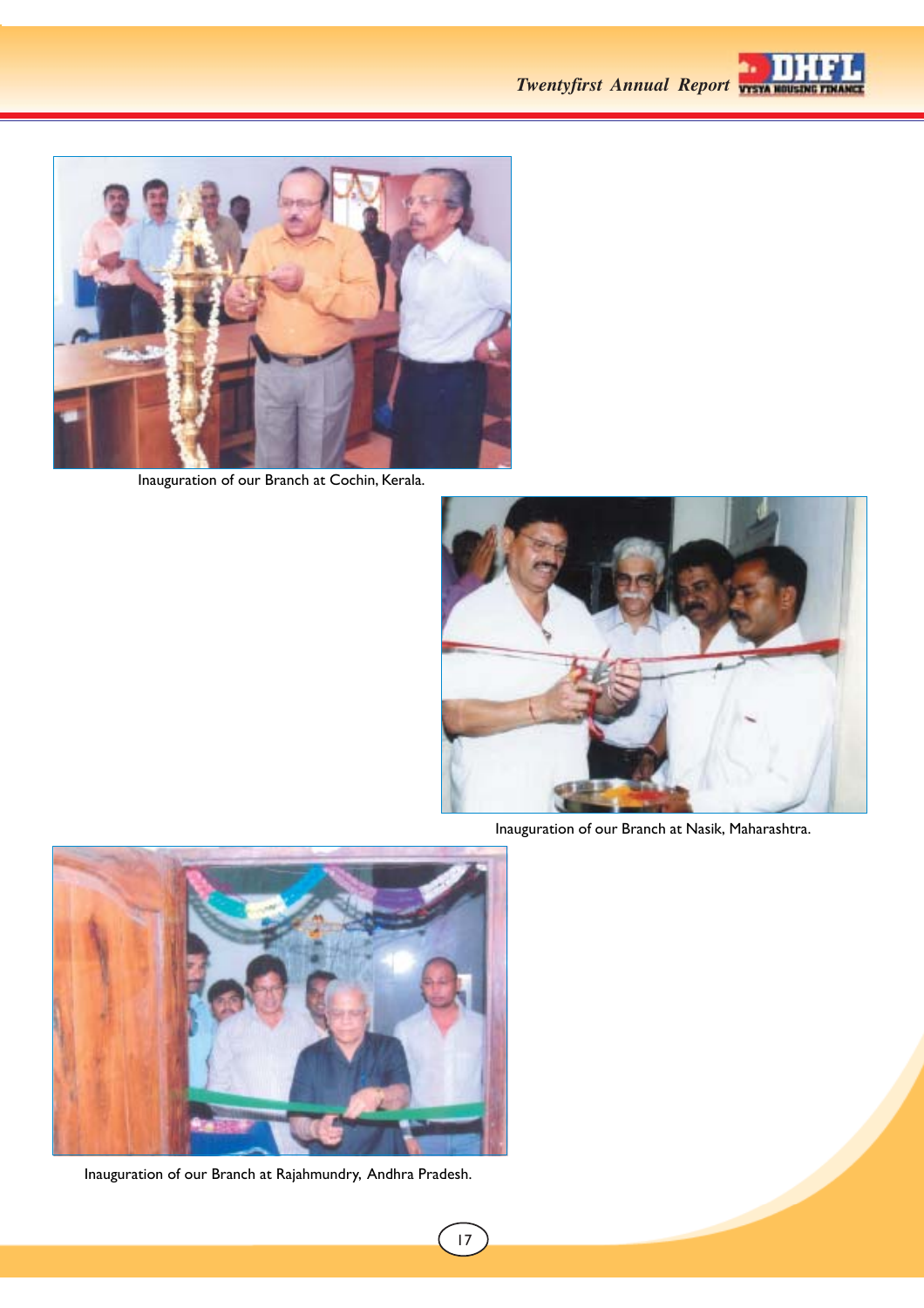

## **Auditors' Report**

To the Members,

## **DHFL Vysya Housing Finance Limited**.

We have audited the attached Balance Sheet of **DHFL Vysya Housing Finance Limited**, as at **31st March 2011,** the Profit & Loss Account and the Cash Flow Statement of the company for the year ended on that date, annexed thereto. These financial Statements are the responsibility of the Company's management. Our responsibility is to express an opinion on these financial statements based on our audit.

We have conducted our audit in accordance with the auditing standards generally accepted in India. These Standards require that we plan and perform the audit to obtain reasonable assurance about whether the financial statements are free of material misstatement. An audit includes examining, on a test basis, evidence supporting the amounts and disclosures in the financial statements. An audit also includes assessing the accounting principles used and significant estimates made by the management, as well as evaluating the overall financial statement presentation. We believe that our audit provides a reasonable basis for our opinion.

We report that,

- 1. We have obtained all the information and explanations, which to the best of our knowledge and belief were necessary for the purposes of our audit.
- 2. In our opinion, proper books of account, as required by law have been kept by the company so far as appears from our examination of those books and proper returns adequate for the purposes of our audit have been received from the branches not visited by us. The Branch Auditors' Reports have been forwarded to us and have been appropriately dealt with.
- 3. The Balance Sheet, Profit & Loss Account and Cash Flow Statement dealt with by this report are in agreement with the books of account and with the Audited Returns from the branches.
- 4. In our opinion, the Balance Sheet, Profit & Loss Account and Cash Flow Statement dealt with by this report comply with the accounting standards referred to in sub-section (3C) of Section 211 of the Companies Act, 1956.
- 5. On the basis of written representations received from the directors of the company as on 31st March 2011, and taken on record by the Board, we report that none of the directors is disqualified as at 31st March 2011 from being appointed as a director under Section 274 (1) (g) of the Companies Act, 1956.
- In our opinion and to the best of our information and according to the explanations given to us, the said accounts together with the notes thereon, give the information required by the Companies Act, 1956, in the manner so required and give a true and fair view in conformity with the accounting principles generally accepted in India,
	- i) in the case of Balance Sheet, of the state of affairs of the company as at 31st March, 2011;
	- ii) in the case of Profit & Loss Account, of the profit for the year ended on that date; and
	- iii) in the case of Cash Flow Statement, of the Cash Flow for the year ended on that date.
- 7. As required by the Company's (Auditors' Report) Order, 2003 issued by the Central Government, in terms of Section 227 (4A) of the Companies Act, 1956, we further state that :
	- i) The company is maintaining proper records showing full particulars, including quantitative details and situation of fixed assets. The fixed assets have been physically verified by the management at reasonable intervals and no material discrepancies were noticed on such verification. There is no material disposal of fixed assets during the year.
	- ii) The company does not have any inventory due to nature of its business of housing finance.
	- iii) The company has not granted any loans to companies, firms or other parties listed in the register maintained under section 301 of the Act. However, it has taken unsecured loan of Rs.2000 lacs by way of ICD from its holding company listed in the register maintained under section 301 of the Act. The loan was repaid during the year along with interest thereon. The rate of interest and other terms and conditions of such loan are, in our opinion, prima facie not prejudicial to the interest of the company and the loan was repaid along with interest as per the stipulation.
	- iv) There exists adequate internal control system commensurate with the size of the company and the nature of its business, for the purchase of fixed assets and sale of services. Company has no purchase or sale of goods.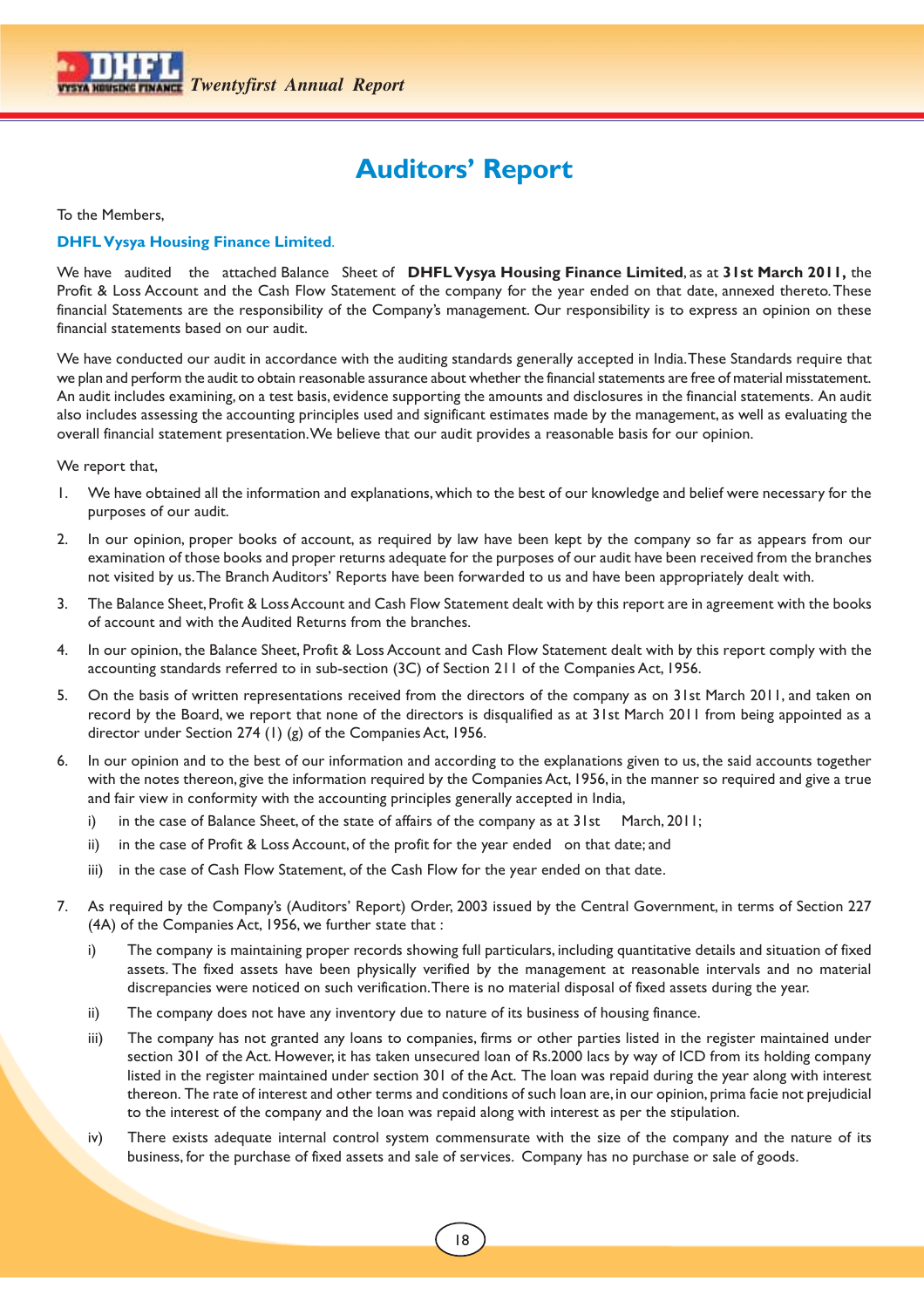

- v) There are no transactions, other than mentioned in paragraph (iii) above recorded in the register maintained in pursuance of section 301 of the Act.
- vi) The company has accepted deposits from the public. In our opinion and according to the information and explanations given to us, the company has complied with the directives issued by the National Housing Bank under the Housing Finance Companies (NHB) Directions, 2010 with regard to deposits accepted from the public and the Rules framed thereunder and the provisions of section 58A, 58AA and other relevant provisions of the Companies Act 1956.
- vii) In our opinion, the concurrent internal audit of all the branches of the Company including head office carried out during the year by various firms of chartered accountants, appointed by the management, have been commensurate with its size and nature of its business.
- viii) Central Government has not prescribed maintenance of cost records.
- ix) According to the records of the company, it is regular in depositing undisputed statutory dues such as Provident Fund, Employees' State Insurance, Income-tax, Sales-tax, Wealth-tax, Service Tax and any other statutory dues whichever is applicable to the company with the appropriate authorities.
- x) The company has positive networth, which is more than its equity capital and has neither any accumulated losses nor it has incurred any cash losses in this financial year.
- xi) The Company has not defaulted in repayment of dues to any financial institutions or bank.
- xii) The company has maintained adequate documents and records for the loans and advances granted by it on the basis of security by way of residential houses and properties, pledge of shares, debenture, and other securities.
- xiii) The company is not engaged in any Chit fund business / nidhi / mutual benefit fund or society.
- xiv) The company is maintaining proper records of the transactions and contracts about the dealings in securities & investments and has made timely entries in records. The securities, debentures and other investments have been held by the Company in its own name.
- xv) The company has not given any guarantee for loans taken by others from bank or financial institutions.
- xvi) The company has generally applied the amount raised by it by way of term loans for the purpose for which those loans were obtained, other than temporary deployment pending application of those funds.
- xvii) The company is engaged in the housing finance business and is governed by National Housing Bank [NHB] guidelines for raising deposits and deployment of its funds in its business and the company has followed the NHB guidelines for fund raising and its deployment and adhering to the ALCO Management guidelines prescribed by NHB and accordingly based on above we report that company has generally not used its short term funds in long term investments.
- xviii) The company has not made preferential allotment of any shares / securities during the year.
- xix) The company has issued unsecured Non Convertible Debentures during the year as referred to in note no.B-9 of Schedule 'Q'.
- xx) The company has not raised any money by way of public issues during the year.
- xxi) According to the information and explanation given to us, no material fraud on or by company has been noticed or reported during the year, except one instance of fraud on company by way of misrepresentation by a borrower of loan which was taken in earlier year, involving an amount of Rs.3.32 lacs and as reported to NHB by the company.

## For **B.M. CHATURVEDI & Co. Chartered Accountants**

ICAI FRN:114317W (Pranav Kumar Shukla) Place : MUMBAI Partner Partner Partner Partner Partner Partner Partner Partner Partner Partner Partner Partner

Date : 09<sup>th</sup> May, 2011 **ICAI M N: 073832**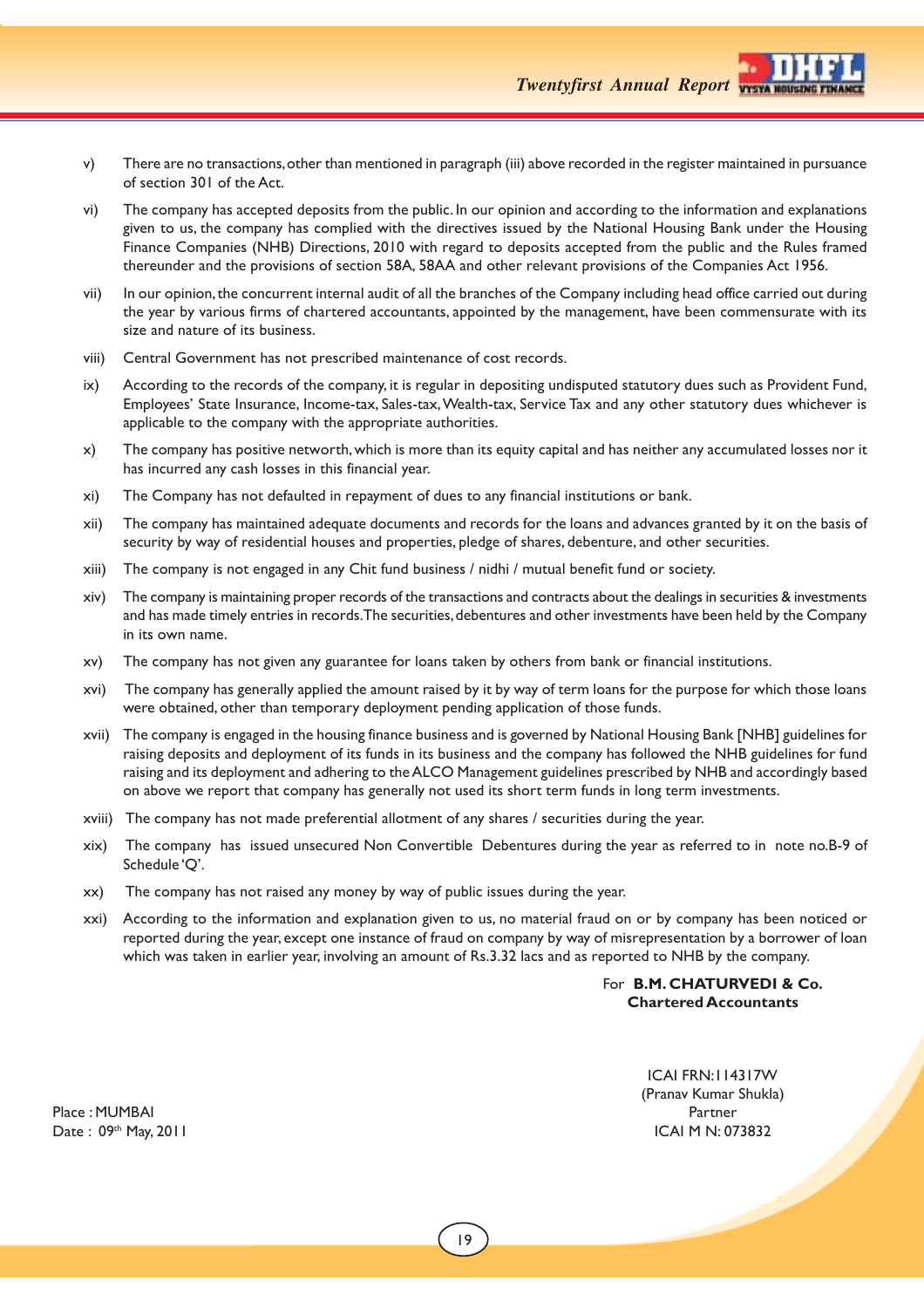

**BALANCE SHEET AS AT 31st MARCH, 2011** 

( Rs. in Lacs)

|                                                                 | <b>Schedule</b> | As at 31.03.2011 |           |           | As at 31.03.2010 |
|-----------------------------------------------------------------|-----------------|------------------|-----------|-----------|------------------|
| <b>Sources Of Funds:</b>                                        |                 |                  |           |           |                  |
| <b>Shareholders' Fund</b>                                       |                 |                  |           |           |                  |
| Share Capital                                                   | A               | 1,108.07         |           | 1,108.07  |                  |
| Reserves & Surplus                                              | B               | 6,343.23         | 7,451.30  | 5,454.81  | 6,562.88         |
| <b>Loan Funds</b>                                               |                 |                  |           |           |                  |
| Secured Loans                                                   | $\mathbf C$     | 52,463.25        |           | 36,569.80 |                  |
| <b>Unsecured Loans</b>                                          | D               | 2,370.74         | 54,833.99 | 1,298.48  | 37,868.28        |
|                                                                 | <b>Total</b>    |                  | 62,285.29 |           | 44,431.16        |
| <b>Application Of Funds:</b>                                    |                 |                  |           |           |                  |
| <b>Fixed Assets:</b>                                            | Е               |                  |           |           |                  |
| <b>Gross Block</b>                                              |                 | 352.83           |           | 314.71    |                  |
| Less: Depreciation                                              |                 | 252.42           |           | 223.82    |                  |
| Net Block                                                       |                 |                  | 100.41    |           | 90.89            |
| <b>Housing &amp; Other Loans</b>                                | F               |                  | 57,869.78 |           | 42,291.06        |
| <b>Investment</b>                                               | G               |                  | 3,703.11  |           | 727.33           |
| <b>Deferred Tax Assets</b>                                      | н               |                  | 47.19     |           | 29.60            |
| <b>Current Assets, Loans &amp; Advances</b>                     |                 | 1,291.97         |           | 1,800.46  |                  |
| Less: Current Liablilties & Provisions                          |                 | 727.17           |           | 508.18    |                  |
| <b>Net Current Assets</b>                                       |                 |                  | 564.80    |           | 1,292.28         |
|                                                                 | <b>Total</b>    |                  | 62,285.29 |           | 44,431.16        |
| Balance Sheet Abstract & Company Profile                        | P               |                  |           |           |                  |
| <b>Significant Accounting Policies</b><br>and Notes to Accounts | Q               |                  |           |           |                  |

Schedules referred herein above and annexed hereto form part of the Balance Sheet. This is the Balance Sheet referred to in our report of even date.

For B M CHATURVEDI & CO., **KAPIL WADHAWAN** R NAMBIRAJAN Chartered Accountants **Chairman** Chairman Managing Director ICAI FRN: 114317W **(Pranav Kumar Shukla) G P KOHLI BIKRAM SEN** Partner Director Director Director Director Director Director Director Director Director ICAI M N: 073832 Place : MUMBAI **M S L NATHAN**<br> **D**ate : 09.05.2011 Company Secretary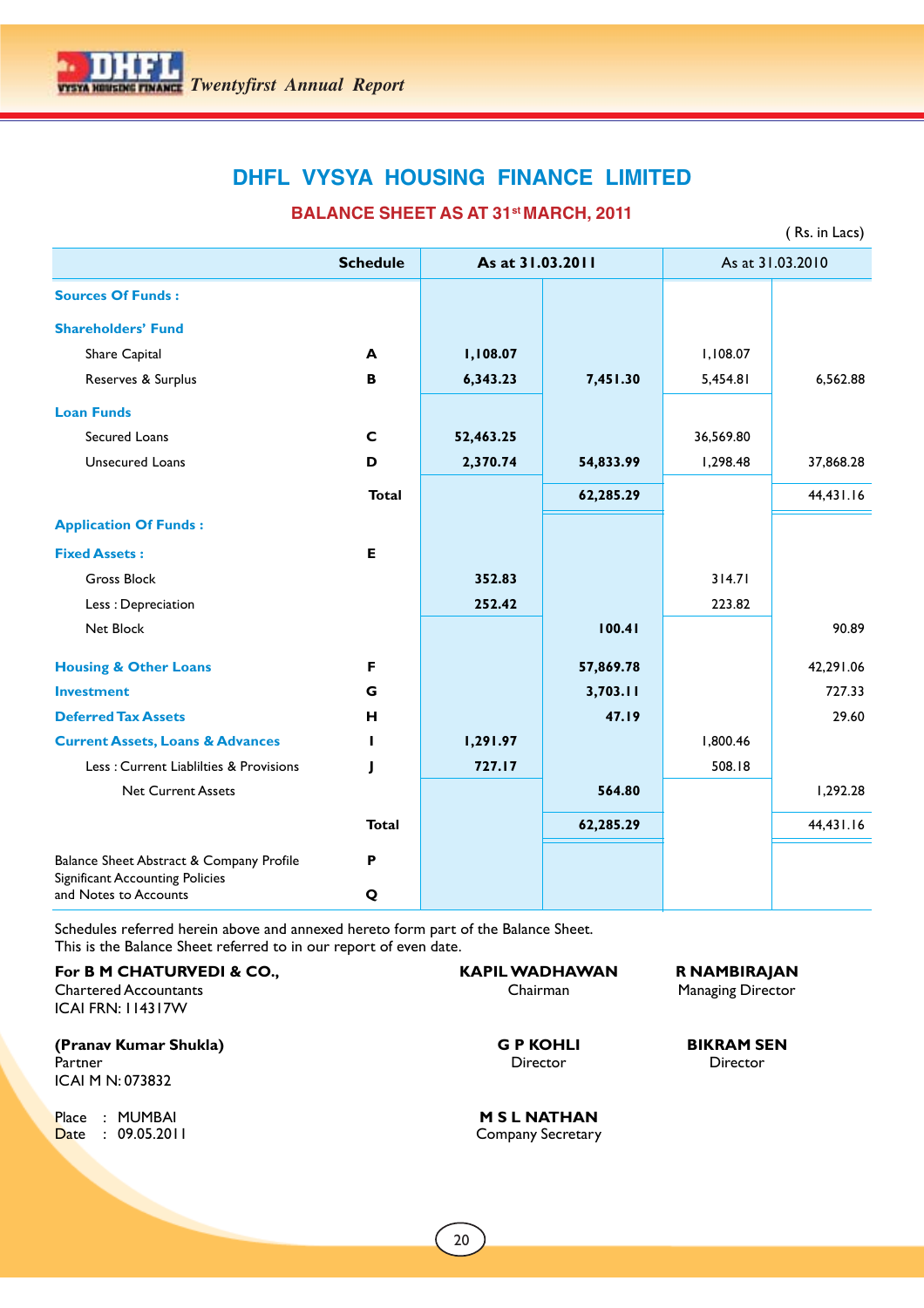

## **PROFIT AND LOSS ACCOUNT FOR THE YEAR ENDED 31st MARCH, 2011**

|                                                         |              |                                |          |        | (Rs. in Lacs)                  |
|---------------------------------------------------------|--------------|--------------------------------|----------|--------|--------------------------------|
| <b>Schedule</b>                                         |              | Year ended<br>31st March, 2011 |          |        | Year ended<br>31st March, 2010 |
| <b>INCOME:</b>                                          |              |                                |          |        |                                |
| Income from Operations                                  | K            |                                | 6,737.04 |        | 4,988.13                       |
|                                                         | <b>Total</b> |                                | 6,737.04 |        | 4,988.13                       |
| <b>EXPENDITURES:</b>                                    |              |                                |          |        |                                |
| Interest & Other Charges                                | L            |                                | 4,153.90 |        | 3,118.84                       |
| Payment to and Provision For Employees                  | M            |                                | 490.93   |        | 319.56                         |
| Operational & Other Expenses                            | N            |                                | 283.83   |        | 223.91                         |
| Provison for Contingencies                              |              |                                | 77.19    |        | 35.66                          |
| Bad Debts Written off                                   |              | 23.24                          |          | 83.06  |                                |
| Less: Transfer from Contingency Reserve I               |              |                                | 23.24    | (8.40) | 74.66                          |
| Depreciation                                            |              |                                | 28.61    |        | 22.73                          |
|                                                         | Total        |                                | 5,057.70 |        | 3,795.36                       |
| <b>Profit Before Tax and Prior Period Items</b>         |              |                                | 1,679.34 |        | 1,192.77                       |
| <b>Prior Period Adjustments</b>                         |              |                                | 1.11     |        |                                |
| <b>Profit Before Tax</b>                                |              |                                | 1,680.45 |        | 1,192.77                       |
| <b>Taxation:</b>                                        |              |                                |          |        |                                |
| For the Year                                            |              | 484.40                         |          | 339.75 |                                |
| For earlier Years                                       |              | 2.62                           |          | 5.25   |                                |
| Deferred Tax                                            |              | (17.59)                        | 469.43   | (7.93) | 337.07                         |
| <b>Profit After Tax</b>                                 |              |                                | 1,211.02 |        | 855.70                         |
| Add : Balance B/F from previous year                    |              |                                | 1,044.57 |        | 772.77                         |
|                                                         |              |                                | 2,255.59 |        | 1,628.47                       |
| <b>Appropriations:</b><br>Special Reserve under Section |              |                                | 306.00   |        | 240.00                         |
| 36(1)(viii) of the Income Tax Act 1961                  |              |                                |          |        |                                |
| <b>Transfer to General Reserve</b>                      |              |                                | 125.00   |        | 90.00                          |
| Proposed Equity dividend                                |              |                                | 110.81   |        | 110.81                         |
| Interim Dividend                                        |              |                                | 166.21   |        | 106.21                         |
| Tax On Dividend                                         |              |                                | 45.58    |        | 36.88                          |
| Balance carried to Balance Sheet                        |              |                                | 1,501.99 |        | 1,044.57                       |
|                                                         | <b>Total</b> |                                | 2,255.59 |        | 1,628.47                       |
| Earning Per Share (Rs.)                                 | Ο            |                                | 10.93    |        | 10.17                          |
| Balance Sheet Abstract & Company Profile                | P            |                                |          |        |                                |
| Significant Accounting Policies and Notes to Accounts   | Q            |                                |          |        |                                |

Schedules referred herein above and annexed hereto form part of the Profit & Loss Account. This is the Profit & Loss Account referred to in our report of even date.

Chartered Accountants **Chairman** Chairman Managing Director ICAI FRN: 114317W

**(Pranav Kumar Shukla) G P KOHLI BIKRAM SEN** Partner Director Director Director Director Director Director Director Director Director

ICAI M N: 073832

Date : 09.05.2011 Company Secretary

**For B M CHATURVEDI & CO., <br>Chartered Accountants <b>Co.**, **KAPIL WADHAWAN R NAMBIRAJAN**<br>Chairman Chairman Managing Director

Place : MUMBAI **M S L NATHAN**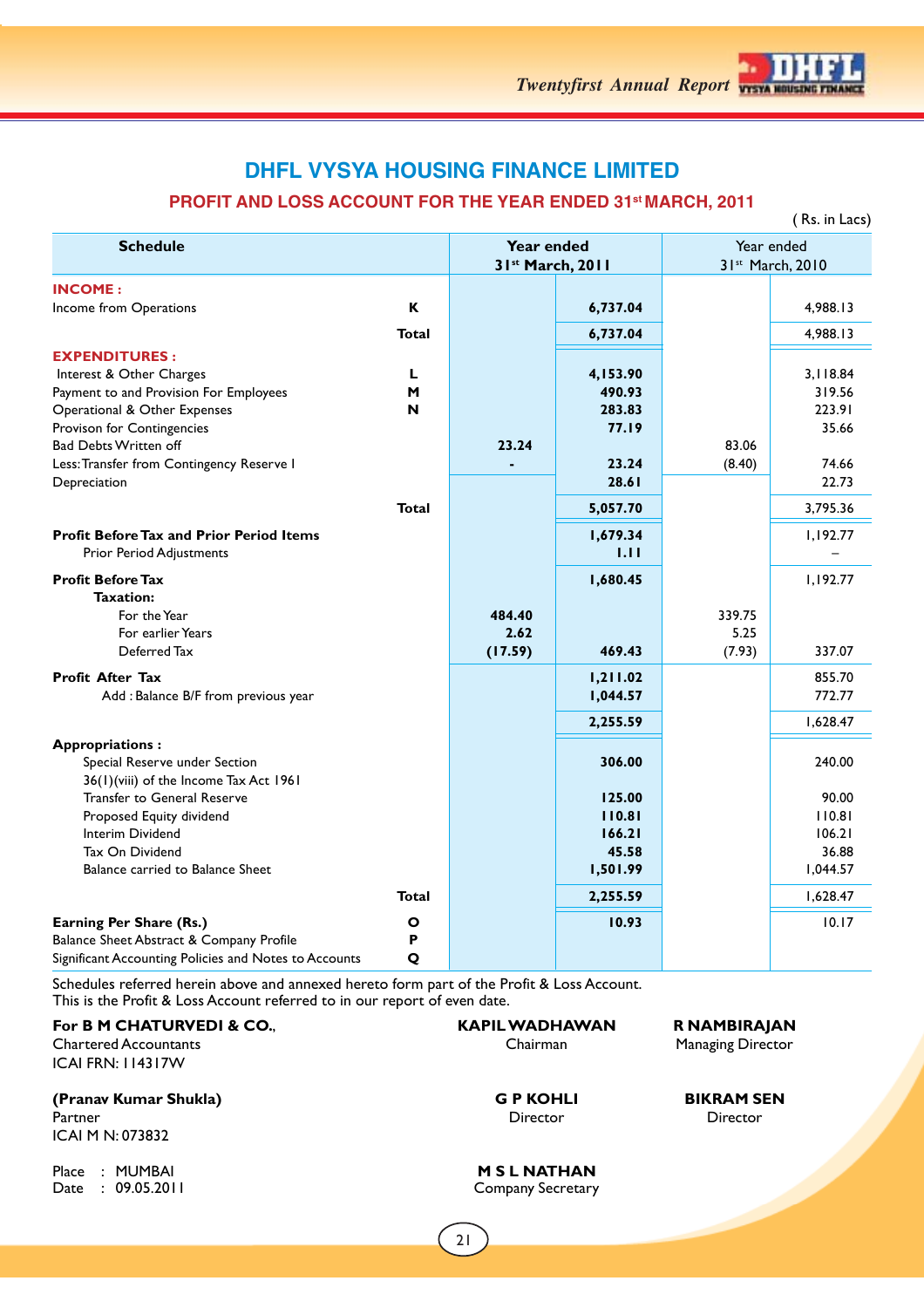## **DHFL VYSYA HOUSING FINANCE LIMITED CASH FLOW STATEMENT FOR THE YEAR ENDED 31st MARCH, 2011**

|    | <u>URBENER LULLE LEARENDED UL MARULI, </u>                                                                                                                                                                                                                                             |                                                      |                       |                                                     | ( Rs. in Lacs)      |
|----|----------------------------------------------------------------------------------------------------------------------------------------------------------------------------------------------------------------------------------------------------------------------------------------|------------------------------------------------------|-----------------------|-----------------------------------------------------|---------------------|
|    |                                                                                                                                                                                                                                                                                        |                                                      | Year ended 31.03.2011 | Year ended 31.03.2010                               |                     |
| А. | <b>CASH FLOW FROM OPERATING ACTIVITIES</b><br>Net profit before tax<br>Adjustments for:<br>Depreciation                                                                                                                                                                                | 28.61                                                | 1,680.45              | 22.73                                               | 1,192.77            |
|    | Provision for contingencies                                                                                                                                                                                                                                                            | 77.19                                                | 105.80                | 35.66                                               | 58.39               |
|    | Operating profit before working capital changes                                                                                                                                                                                                                                        |                                                      | 1,786.25              |                                                     | 1,251.16            |
|    | Adjustments for:                                                                                                                                                                                                                                                                       |                                                      |                       |                                                     |                     |
|    | <b>Current Assets</b>                                                                                                                                                                                                                                                                  | (102.19)                                             |                       | 118.19                                              |                     |
|    | <b>Current Liabilities</b>                                                                                                                                                                                                                                                             | 166.86                                               |                       | 42.43                                               |                     |
|    |                                                                                                                                                                                                                                                                                        |                                                      | 64.66                 |                                                     | 160.62              |
|    | Cash generated from operations during the year<br><b>Contingency Reserve Utilised</b>                                                                                                                                                                                                  |                                                      | 1,850.91              |                                                     | 1,411.78<br>(98.81) |
|    | Tax paid                                                                                                                                                                                                                                                                               |                                                      | (469.43)              |                                                     | (337.07)            |
|    | Net Cash Flow from Operating activities [A]                                                                                                                                                                                                                                            |                                                      | 1,381.48              |                                                     | 975.89              |
| В. | <b>CASH FLOW FROM INVESTING ACTIVITIES</b><br>Addition / Deduction to investments<br>Addition to fixed assets<br>Reduction in fixed assets                                                                                                                                             | (3,000.00)<br>(38.12)                                |                       | (483.00)<br>(25.53)<br>0.05                         |                     |
|    | Net cash used in investing activities [B]                                                                                                                                                                                                                                              |                                                      | (3,038.12)            |                                                     | (508.48)            |
| C. | CASH FLOW FROM FINANCING ACTIVITIES<br>Issue of Equity Shares<br>Premium on issue of Equity Shares<br>ICD received from Parent Orgnisation<br>Fresh ICD repaid by Parent Organisation<br>Loans received from Banks/Institutions<br><b>NCD</b> Issued<br><b>Fixed Deposits received</b> | 2,000.00<br>26,951.60<br>2,000.00<br>822.88          | 31,774.48             | 400.00<br>800.00<br>2,000.00<br>16,047.90<br>812.68 | 20,060.58           |
|    | Loans repaid to Banks/Institutions<br>Fixed Deposits repaid<br><b>NCD Redemption</b><br>ICD repaid to Parent Organisation<br>Fresh ICD given to Parent Organisation                                                                                                                    | (11, 058.15)<br>(750.62)<br>(1,000.00)<br>(2,000.00) | (14,808.77)           | (8,516.46)<br>(444.51)<br>(2,000.00)                | (10,960.97)         |
|    | Loans disbursed                                                                                                                                                                                                                                                                        | (24, 119.94)                                         |                       | (17, 232.20)                                        |                     |
|    | Loans repayments                                                                                                                                                                                                                                                                       | 8,541.23                                             | (15, 578.71)          | 7,863.54                                            | (9,368.66)          |
|    | Dividend Paid<br>Tax paid on Dividend                                                                                                                                                                                                                                                  |                                                      | (277.02)<br>(46.44)   |                                                     | (177.02)<br>(30.08) |
|    | Net cash from financing activities [C]                                                                                                                                                                                                                                                 |                                                      | 1,063.54              |                                                     | (476.15)            |
|    | Net increase / decrease(-) in cash & cash equivalents [A+B+C]                                                                                                                                                                                                                          |                                                      | (593.10)              |                                                     | (8.74)              |
|    | Cash & cash equivalents at the beginning of the year                                                                                                                                                                                                                                   |                                                      | 1,379.39              |                                                     | 1,388.13            |
|    | Cash & cash equivalents at the close of the year                                                                                                                                                                                                                                       |                                                      | 786.29                |                                                     | 1,379.39            |

Negative figures (-) represent cash outflows

This is the Cash Flow statement referred to in our report of even date **For B M CHATURVEDI & CO., KAPIL WADHAWAN R NAMBIRAJAN Chartered Accountants** Chairman Managing Director ICAI FRN: 114317W

## **(Pranav Kumar Shukla) G P KOHLI BIKRAM SEN** Partner Director Director Director Director Director Director Director Director Director

ICAI M N: 073832

Place : MUMBAI **M S L NATHAN** Date : 09.05.2011 Company Secretary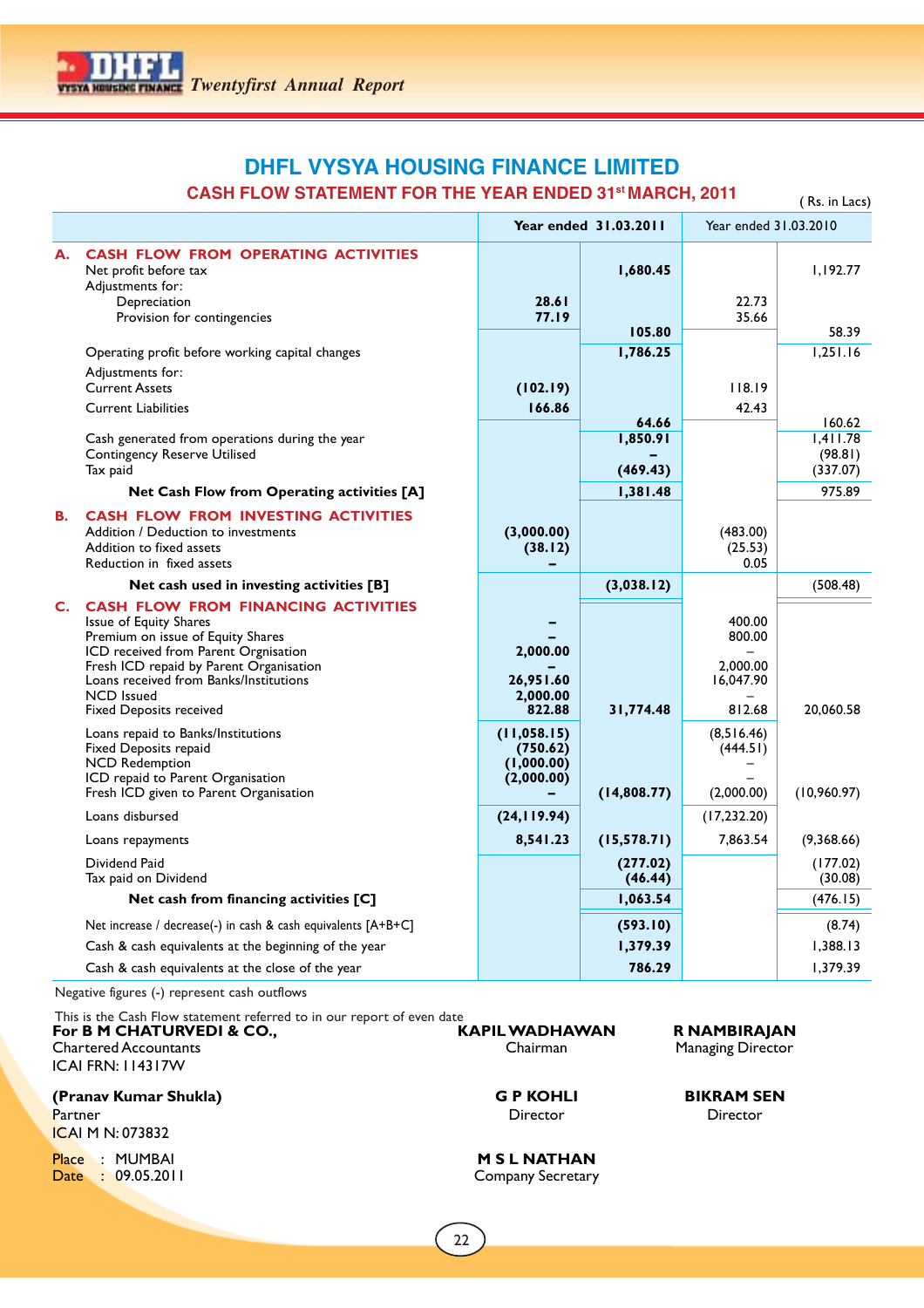

## **DHFL VYSYA HOUSING FINANCE LIMITED SCHEDULES ANNEXED TO AND FORMING PART OF THE BALANCE SHEET AS AT 31<sup>st</sup> MARCH, 2011** ( Rs. in Lacs)

|                                                                                                                                                                                                                                                                            |                            | As at 31 <sup>st</sup> March, 2011 |                            | As at 31 <sup>st</sup> March, 2010 |
|----------------------------------------------------------------------------------------------------------------------------------------------------------------------------------------------------------------------------------------------------------------------------|----------------------------|------------------------------------|----------------------------|------------------------------------|
| 'A' - SHARE CAPITAL                                                                                                                                                                                                                                                        |                            |                                    |                            |                                    |
| <b>Authorised</b>                                                                                                                                                                                                                                                          |                            |                                    |                            |                                    |
| 2,00,00,000 Equity Shares of Rs.10/- each                                                                                                                                                                                                                                  |                            | 2,000.00                           |                            | 2,000.00                           |
| <b>Issued</b>                                                                                                                                                                                                                                                              |                            | 2,000.00                           |                            | 2,000.00                           |
| 1,10,80,705 [1,10,80,705] Equity Shares of Rs.10/- each                                                                                                                                                                                                                    |                            | 1,108.07                           |                            | 1,108.07                           |
|                                                                                                                                                                                                                                                                            |                            | 1,108.07                           |                            | 1,108.07                           |
| Subscribed and paid up                                                                                                                                                                                                                                                     |                            |                                    |                            |                                    |
| 1,10,80,705 [1,10,80,705] Equity shares of Rs.10/- each<br>[ of the above 64,48,989 shares [64,48,989] of<br>Rs.10/- each fully paid up are held by the Holding Company<br>Dewan Housing Finance Corporation Limited ]                                                     |                            | 1,108.07                           |                            | 1,108.07                           |
| <b>TOTAL</b>                                                                                                                                                                                                                                                               |                            | 1,108.07                           |                            | 1,108.07                           |
| 'B' - RESERVES & SURPLUS                                                                                                                                                                                                                                                   |                            |                                    |                            |                                    |
| Special Reserve under section 36(i)(viii) of the<br>a)                                                                                                                                                                                                                     |                            |                                    |                            |                                    |
| Income Tax Act, 1961.<br>Balance as per last Balance Sheet<br>Add: Transferred from Profit & Loss A/c                                                                                                                                                                      | 2,489.16<br>306.00         | 2,795.16                           | 2,249.16<br>240.00         | 2,489.16                           |
| General Reserve<br>b)<br>Balance as per last Balance Sheet<br>Add: Transfered from Profit & Loss A/c                                                                                                                                                                       | 617.04<br>125.00           | 742.04                             | 527.04<br>90.00            | 617.04                             |
| <b>Share Premium Account</b><br>C)                                                                                                                                                                                                                                         |                            | 1,304.04                           |                            | 1,304.04                           |
| Contingency Reserve I<br>d)<br>Balance as per last Balance Sheet<br>Less: Adjusted                                                                                                                                                                                         |                            |                                    | 98.81<br>98.81             |                                    |
| Balance in Profit & Loss Account<br>e)                                                                                                                                                                                                                                     |                            | 1,501.99                           |                            | 1,044.57                           |
| <b>TOTAL</b>                                                                                                                                                                                                                                                               |                            | 6,343.23                           |                            | 5,454.81                           |
| <b>C' - SECURED LOANS</b>                                                                                                                                                                                                                                                  |                            |                                    |                            |                                    |
| National Housing Bank<br>Scheduled Banks [ Rupee Loan ]<br>[The above loans from National Housing Bank & Other<br>Banks are secured by way of first charge on all<br>Book Debts, Housing Loans, Movable & Immovable<br>Assets both present and future on pari passu basis] |                            | 26,902.96<br>25,560.29             |                            | 19,942.48<br>16,627.32             |
| <b>TOTAL</b>                                                                                                                                                                                                                                                               |                            | 52,463.25                          |                            | 36,569.80                          |
| <b>D' - UNSECURED LOANS</b>                                                                                                                                                                                                                                                |                            |                                    |                            |                                    |
| <b>Fixed Deposit</b><br><b>Cumulative Deposits</b><br>Add: Interest Accrued and due                                                                                                                                                                                        | 307.16<br>951.84<br>111.74 | 1,370.74                           | 295.21<br>898.77<br>104.50 | 1,298.48                           |
| Non Convertible Debentures                                                                                                                                                                                                                                                 |                            | 1,000.00                           |                            |                                    |
| <b>TOTAL</b>                                                                                                                                                                                                                                                               |                            | 2,370.74                           |                            | 1,298.48                           |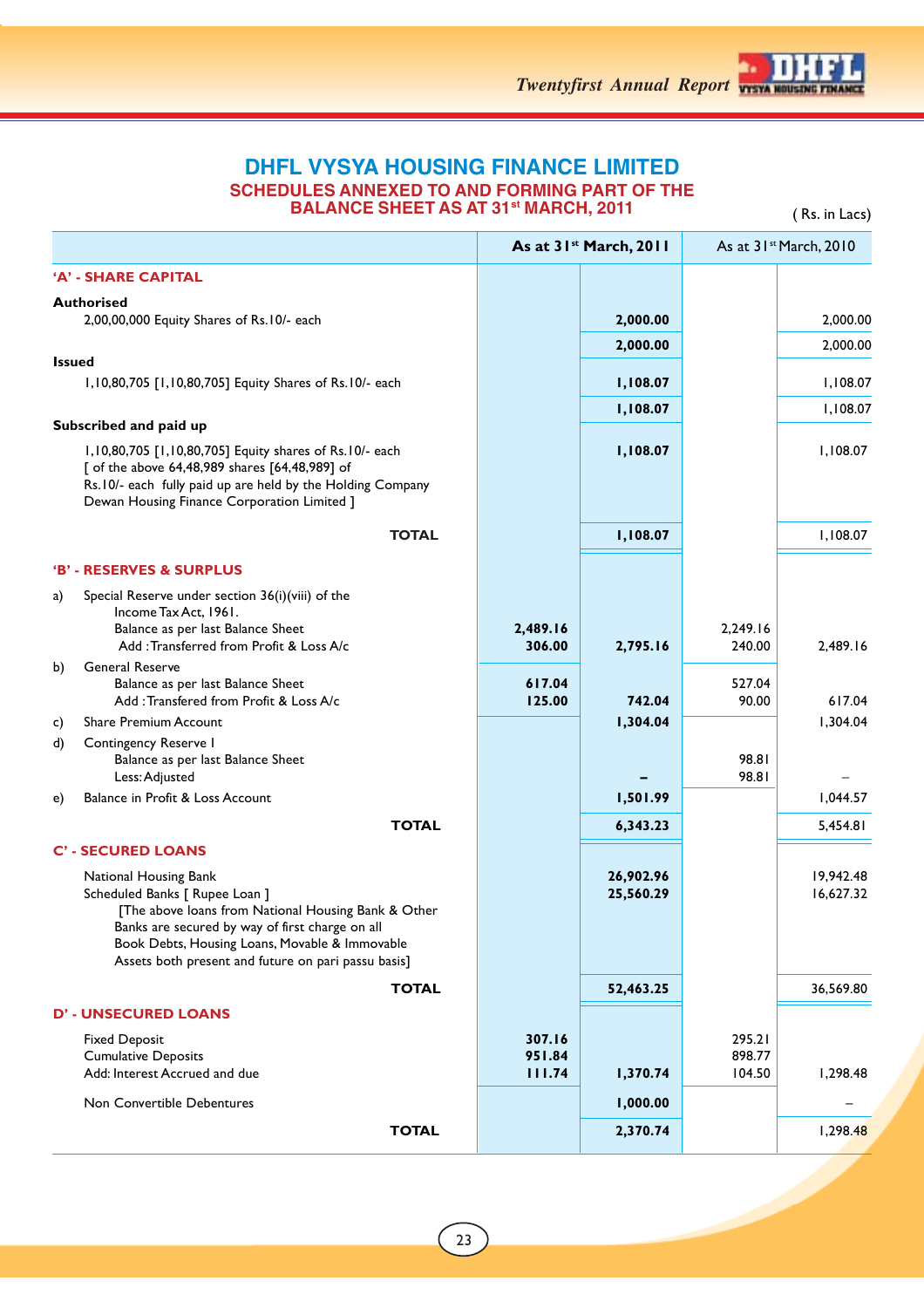**SCHEDULES ANNEXED TO AND FORMING PART OF THE<br>BALANCE SHEET AS AT 31<sup>st</sup> MARCH, 2011** DHFL VYSYA HOUSING FINANCE LIMITED **SCHEDULES ANNEXED TO AND FORMING PART OF THE DHFL VYSYA HOUSING FINANCE LIMITED BALANCE SHEET AS AT 31st MARCH, 2011**

# 'E' - FIXED ASSETS  **'E' - FIXED ASSETS**

|                     |                                 |                   |                     |                     |              |                   |                    |                     | (Rs. in Lacs)       |
|---------------------|---------------------------------|-------------------|---------------------|---------------------|--------------|-------------------|--------------------|---------------------|---------------------|
|                     | GROSS BLOCK                     |                   |                     |                     | DEPRECIATION |                   |                    | <b>NET BLOCK</b>    |                     |
| 01.04.2010<br>As on | Additions                       | <b>Deductions</b> | 31.03.2011<br>As on | 01.04.2010<br>As on | Additions    | <b>Deductions</b> | 31.03.2011<br>Upto | 31.03.2011<br>As on | 31.03.2010<br>As on |
| 99.02               | 1.62                            | ı                 | 110.64              | 63.32               | 7.28         | ı                 | 70.60              | 40.04               | 35.70               |
| 37.81               | 8.85                            | ı                 | 46.66               | 21.14               | 2.82         | ı                 | 23.95              | 22.71               | 16.67               |
| 14.01               | ı                               | ı                 | 14.01               | 9.74                | Ξ            | ı                 | 0.85               | 3.16                | 4.27                |
| 163.87              | 17.65                           | ı                 | 181.52              | 129.62              | 17.40        | ı                 | 147.02             | 34.50               | 34.25               |
| 314.71              | $\overline{\mathbf{C}}$<br>38.1 | ,                 | 352.83              | 223.82              | 28.61        | ı                 | 252.42             | 100.41              | 90.89               |
| 292.35              | 25.53                           | 3.17              | 314.70              | 204.21              | 22.73        | 3.13              | 223.82             | 90.89               |                     |
|                     |                                 |                   |                     |                     |              |                   |                    |                     |                     |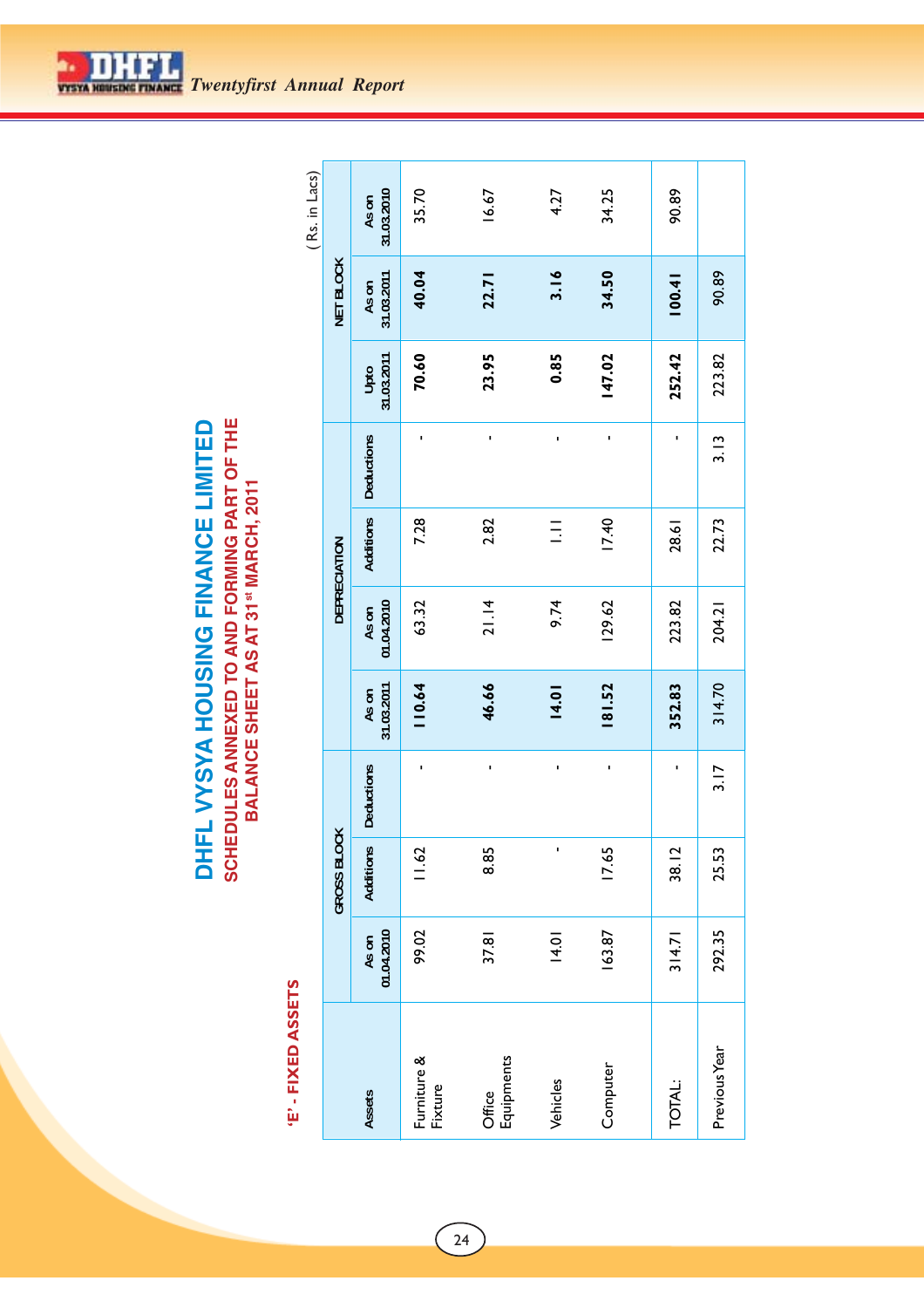

**SCHEDULES ANNEXED TO AND FORMING PART OF THE BALANCE SHEET AS AT 31<sup>st</sup> MARCH, 2011** ( Rs. in Lacs)

|               |                                                                                                                          |                            |                             | As at 31 <sup>st</sup> March, 2011 |                            | As at 31 <sup>st</sup> March, 2010 |
|---------------|--------------------------------------------------------------------------------------------------------------------------|----------------------------|-----------------------------|------------------------------------|----------------------------|------------------------------------|
|               | 'F' - HOUSING & OTHER LOANS                                                                                              |                            |                             |                                    |                            |                                    |
| $\Box$        | Housing Loans                                                                                                            |                            |                             | 52,632.91                          |                            | 38,280.76                          |
| 2)            | Others Loans                                                                                                             |                            |                             | 5,236.87                           |                            | 4,010.30                           |
|               |                                                                                                                          | <b>Total</b>               |                             | 57,869.78                          |                            | 42,291.06                          |
|               |                                                                                                                          |                            |                             |                                    |                            |                                    |
|               | <b>G'-INVESTMENTS</b>                                                                                                    |                            |                             |                                    |                            |                                    |
|               | TRADE INVESTMENTS (AT COST)                                                                                              | No.                        | <b>Face Value</b>           |                                    | No.                        |                                    |
| <b>BONDS:</b> |                                                                                                                          |                            |                             |                                    |                            |                                    |
|               | A) Quoted<br><b>Government Securities:</b><br>9.81% GOI BONDS - 2013<br>6.25% GOI BONDS - 2018<br>6.05% GOI BONDS - 2019 | 160000<br>100000<br>500000 | 100<br>100<br>100           | 197.24<br>95.80<br>483.00          | 160000<br>100000<br>500000 | 197.24<br>95.80<br>483.00          |
|               | Investment in Bonds Quoted -                                                                                             | [A]                        |                             | 776.04                             |                            | 776.04                             |
|               | Aggregate Market Value of the Quoted Investments                                                                         |                            |                             | 700.65                             |                            | 724.40                             |
| B)            | <b>Quoted - Equity Shares</b><br><b>Reliance Power Limited</b><br>Future Capital Holdings Limited<br><b>MRPL</b>         | 222<br>172<br>3000         | 10<br>$\overline{10}$<br>10 | 0.63<br>1.32<br>3.10               | 222<br>175<br>3000         | 0.63<br>1.32<br>3.10               |
|               | <b>Investment in Equity Shares Quoted -</b>                                                                              | [B]                        |                             | 5.05                               |                            | 5.05                               |
|               | Aggregate Market Value of the Quoted Equity Shares                                                                       |                            |                             | 2.46                               |                            | 2.93                               |
|               | C) Unquoted - Equity Shares                                                                                              |                            |                             |                                    |                            |                                    |
|               | Aadhar Housing Finance Pvt Ltd                                                                                           | [C]                        |                             | 3,000.00                           |                            |                                    |
|               | <b>Total Investments</b>                                                                                                 | $[A + B + C]$              |                             | 3,781.09                           |                            | 781.09                             |
|               | Less: Provision for diminution in the value of investment                                                                |                            |                             | 77.98                              |                            | 53.76                              |
|               | <b>Net Investments</b>                                                                                                   |                            |                             | 3,703.11                           |                            | 727.33                             |
|               |                                                                                                                          |                            |                             |                                    |                            |                                    |
|               | H' - NET DEFERRED TAX ASSETS/(LIABILITIES)                                                                               |                            |                             |                                    |                            |                                    |
|               | <b>Deferred Tax Assets</b>                                                                                               |                            |                             |                                    |                            |                                    |
|               | On Account of Provision for contigency                                                                                   |                            | 46.01                       |                                    | 28.11                      |                                    |
|               | On Account of others                                                                                                     |                            | 1.18                        | 47.19                              | 1.49                       | 29.60                              |
|               | <b>Deferred Tax assets</b>                                                                                               | <b>Total</b>               |                             | 47.19                              |                            | 29.60                              |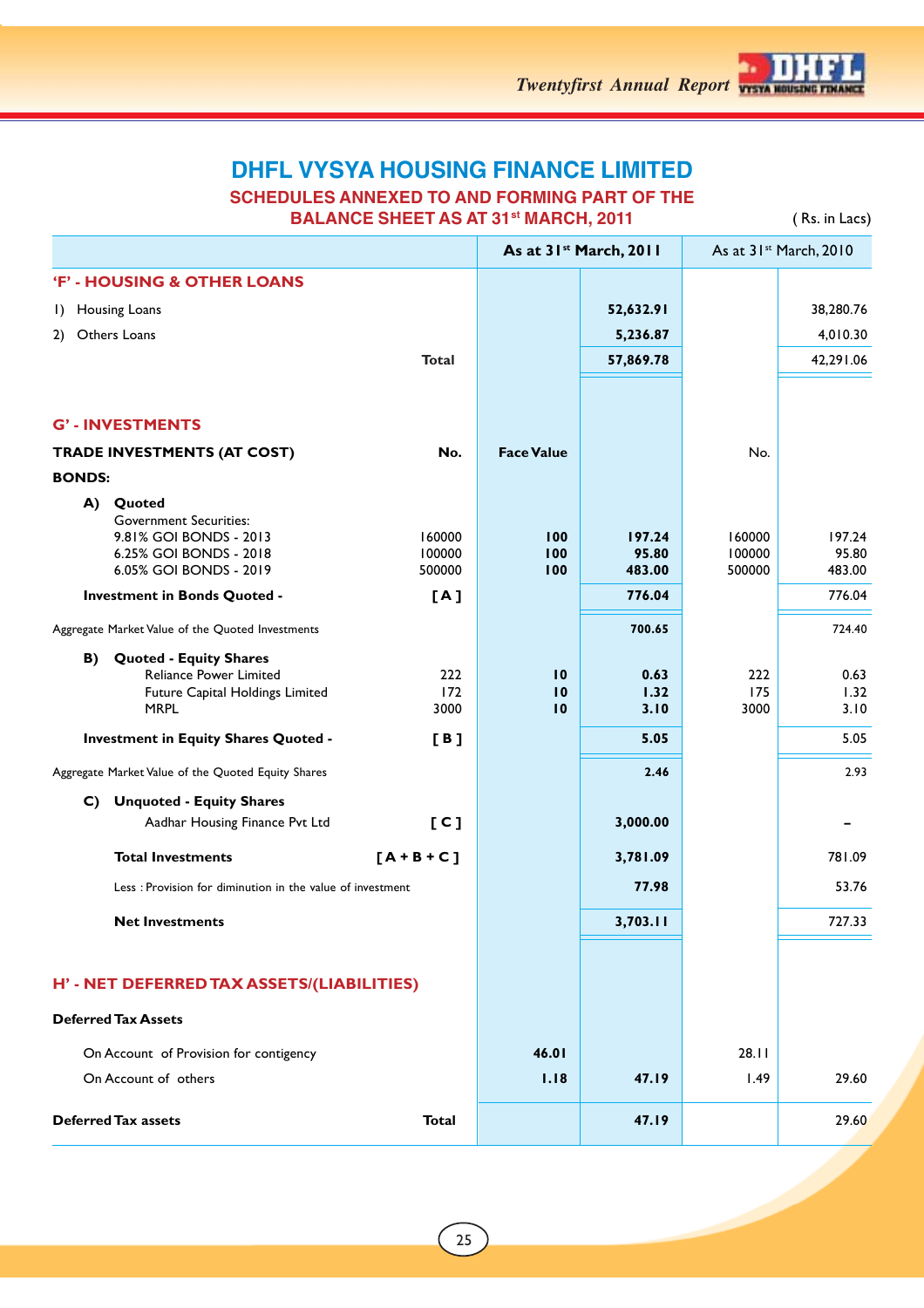## **DHFL VYSYA HOUSING FINANCE LIMITED SCHEDULES ANNEXED TO AND FORMING PART OF THE**

| <b>BALANCE SHEET AS AT 31st MARCH, 2011</b>                                                                          |         |                                    |          | (Rs. in Lacs)                      |
|----------------------------------------------------------------------------------------------------------------------|---------|------------------------------------|----------|------------------------------------|
|                                                                                                                      |         | As at 31 <sup>st</sup> March, 2011 |          | As at 31 <sup>st</sup> March, 2010 |
| 'I' - CURRENT ASSETS, LOANS & ADVANCES                                                                               |         |                                    |          |                                    |
| <b>Current Assets:</b>                                                                                               |         |                                    |          |                                    |
| Interest Accured but not due on Investment                                                                           |         | 12.55                              |          | 12.19                              |
| <b>Sundry Debtors</b><br>(Secured, Considered Good)<br>Outstanding for more than six month                           | 31.30   |                                    | 12.73    |                                    |
| Others                                                                                                               | 14.43   | 45.73                              | 9.02     | 21.75                              |
| <b>Cash &amp; Bank Balance:</b>                                                                                      |         |                                    |          |                                    |
| Cash in hand                                                                                                         |         | 4.62                               |          | 6.97                               |
| Cash at Bank: With Scheduled Banks:<br>in Current Account                                                            | 701.67  |                                    | 1,292.42 |                                    |
| in Reinvestment & Term Deposits                                                                                      | 80.00   | 781.67                             | 80.00    | 1,372.42                           |
| <b>Loans &amp; Advances:</b>                                                                                         |         |                                    |          |                                    |
| <b>Other Assets</b>                                                                                                  | 385.62  |                                    | 342.92   |                                    |
| Other Advances                                                                                                       | 61.78   | 447.40                             | 44.21    | 387.13                             |
| <b>Total</b>                                                                                                         |         | 1,291.97                           |          | 1,800.46                           |
|                                                                                                                      |         |                                    |          |                                    |
| J' - CURRENT LIABILITIES AND PROVISIONS                                                                              |         |                                    |          |                                    |
| <b>Current Liabilities</b><br>Interest Accrued but not due                                                           | 25.95   |                                    | 28.25    |                                    |
| Sundry Creditors & Other Liabilities                                                                                 | 215.14  |                                    | 130.14   |                                    |
| Advance received                                                                                                     | 117.58  |                                    | 93.10    |                                    |
| <b>Unclaimed Dividend</b>                                                                                            | 7.14    | 365.81                             | 2.06     | 253.55                             |
| <b>Provisions</b>                                                                                                    |         |                                    |          |                                    |
| For Taxation                                                                                                         | 107.99  |                                    | 50.24    |                                    |
| For Proposed Dividend                                                                                                | 110.81  |                                    | 110.81   |                                    |
| For Tax On Proposed Dividend                                                                                         | 17.98   | 236.78                             | 18.83    | 179.88                             |
| <b>Provision for Gratuity</b>                                                                                        |         | 1.60                               |          | 4.74                               |
| <b>Provision for contigencies</b><br>(including provision for diminution in Investment)<br>As per last Balance Sheet | 123.77  |                                    | 88.11    |                                    |
| Add : Provision made during the year                                                                                 | 77.19   |                                    | 35.66    |                                    |
| Balance Provision at the end of the year                                                                             | 200.96  |                                    | 123.77   |                                    |
| Less: Shown as diminution in Investment separately                                                                   | (77.98) | 122.98                             | (53.76)  | 70.01                              |
| <b>Total</b>                                                                                                         |         | 727.17                             |          | 508.18                             |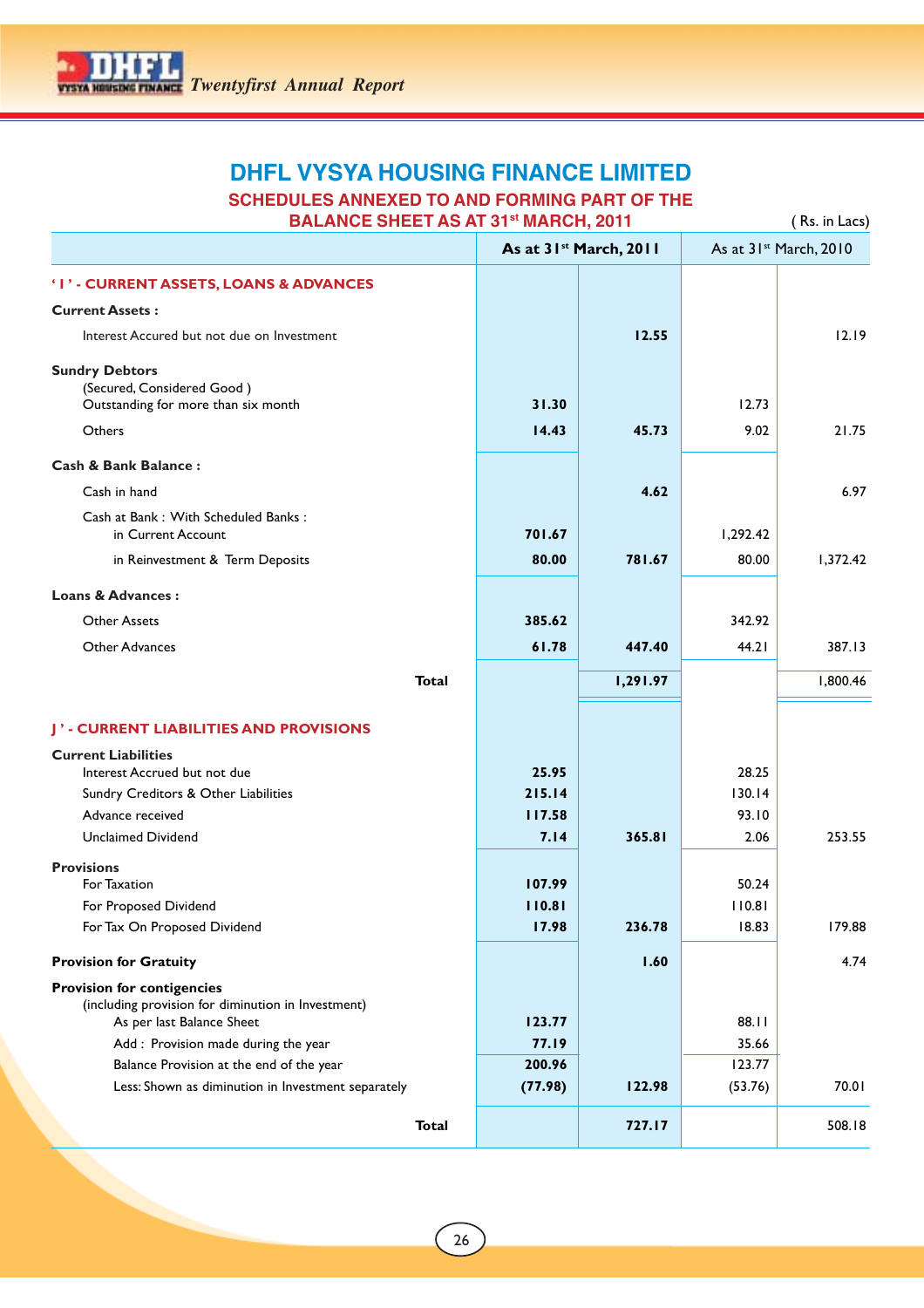

**SCHEDULES ANNEXED TO AND FORMING PART OF**

**PROFIT & LOSS ACCOUNTS FOR THE YEAR ENDED 31st MARCH, 2011**

Rs. in Lacs)

| 6,009.69<br>91.69<br>261.38<br>374.28<br>6,737.04<br>3,820.92<br>117.82<br>197.17<br>17.99<br>4,153.90<br>406.11<br>16.56<br>68.26 |                                                                         |
|------------------------------------------------------------------------------------------------------------------------------------|-------------------------------------------------------------------------|
|                                                                                                                                    | 4,486.49<br>121.14<br>193.91<br>186.59                                  |
|                                                                                                                                    |                                                                         |
|                                                                                                                                    |                                                                         |
|                                                                                                                                    |                                                                         |
|                                                                                                                                    | 4,988.13<br>2,868.93<br>102.08<br>120.14<br>27.69<br>3,118.84<br>263.44 |
|                                                                                                                                    |                                                                         |
|                                                                                                                                    |                                                                         |
|                                                                                                                                    |                                                                         |
|                                                                                                                                    |                                                                         |
|                                                                                                                                    |                                                                         |
|                                                                                                                                    |                                                                         |
|                                                                                                                                    |                                                                         |
|                                                                                                                                    |                                                                         |
|                                                                                                                                    |                                                                         |
|                                                                                                                                    |                                                                         |
|                                                                                                                                    | 11.85                                                                   |
|                                                                                                                                    | 44.27                                                                   |
| 490.93                                                                                                                             | 319.56                                                                  |
|                                                                                                                                    |                                                                         |
| 61.10                                                                                                                              | 49.50                                                                   |
| 0.28                                                                                                                               | 0.24                                                                    |
| 13.49<br>17.59                                                                                                                     | 9.67<br>15.18                                                           |
| 17.27                                                                                                                              | 10.73                                                                   |
| 5.26                                                                                                                               | 3.94                                                                    |
| 18.61                                                                                                                              | 11.36                                                                   |
| 26.98                                                                                                                              | 20.11                                                                   |
| 66.04                                                                                                                              | 39.78                                                                   |
| 16.48<br>11.48                                                                                                                     | 26.59<br>9.38                                                           |
| 2.05                                                                                                                               | 1.81                                                                    |
| 1.75                                                                                                                               | 1.23                                                                    |
| 9.76                                                                                                                               | 10.70                                                                   |
|                                                                                                                                    | (0.23)                                                                  |
| 15.69                                                                                                                              | 13.92                                                                   |
| 283.83                                                                                                                             | 223.91                                                                  |
|                                                                                                                                    |                                                                         |
|                                                                                                                                    | 855.70                                                                  |
|                                                                                                                                    | 855.70                                                                  |
|                                                                                                                                    | 11,080,705                                                              |
|                                                                                                                                    | 8,414,038                                                               |
|                                                                                                                                    | 10.00                                                                   |
|                                                                                                                                    | 10.17                                                                   |
| 10.00<br>10.93                                                                                                                     |                                                                         |
|                                                                                                                                    | 1,211.02<br>1,211.02<br>11,080,705<br>11,080,705                        |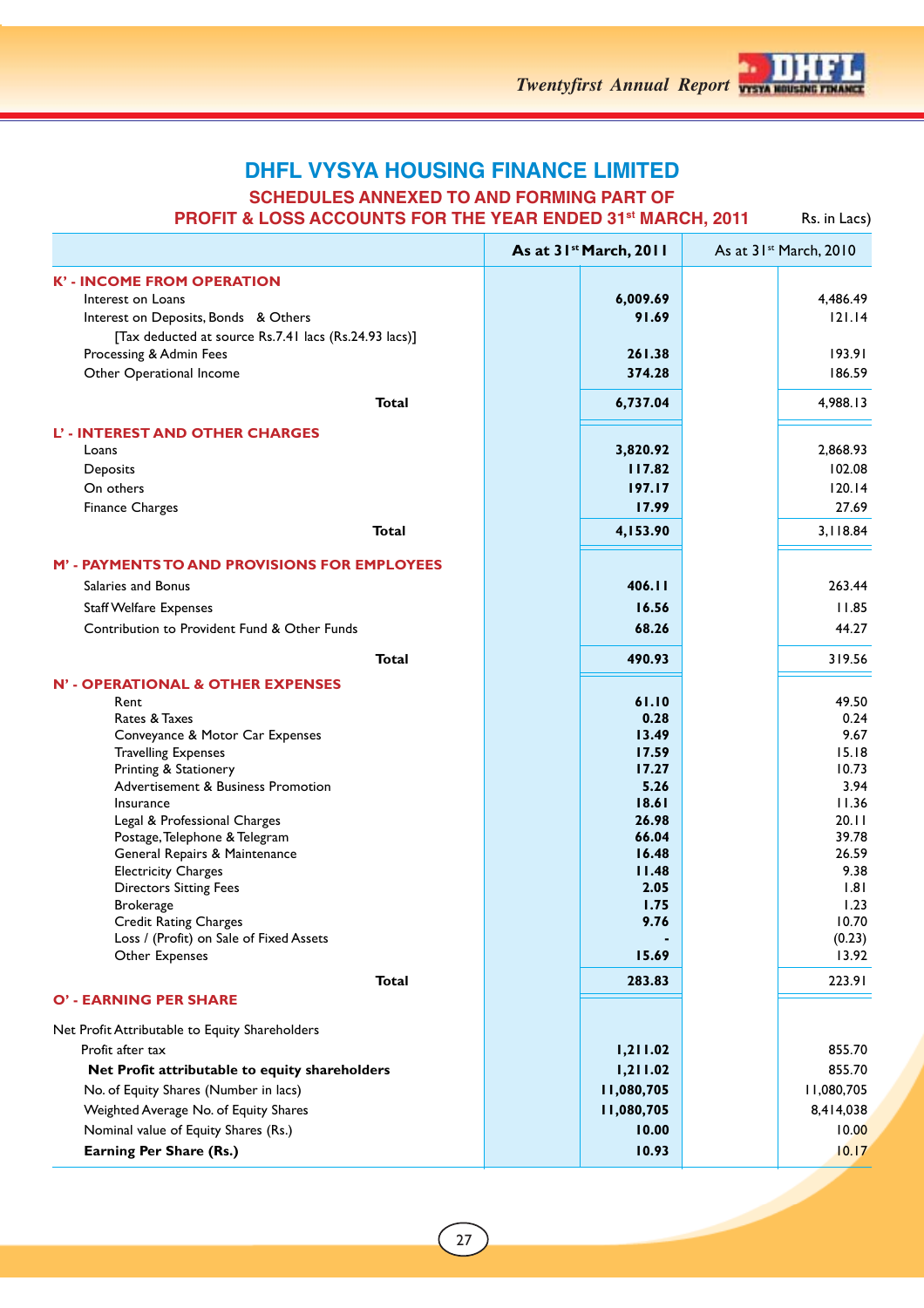

**SCHEDULES ANNEXED TO AND FORMING PART OF THE**

**BALANCE SHEET AS AT 31st MARCH, 2011**

## **SCHEDULE - P**

BALANCE SHEET ABSTRACT AND COMPANY'S GENERAL BUSINESS PROFILE Information pursuant to Part IV of Schedule VI of the Companies Act, 1956.

| ı.      | <b>Registration Details</b>                                          |                          |                                                                            |                               |
|---------|----------------------------------------------------------------------|--------------------------|----------------------------------------------------------------------------|-------------------------------|
|         | Registration No.                                                     | 08/11409                 | <b>State Code</b>                                                          | 08                            |
|         | <b>Balance Sheet</b>                                                 | 31/03/2011               |                                                                            |                               |
|         | Date Month Year                                                      |                          |                                                                            |                               |
| II.     | Capital raised during the Year (Amount in Rs. Thousands)             |                          |                                                                            |                               |
|         | Public Issue                                                         | <b>Rights Issue</b>      | Bonus Issue                                                                | <b>Private Placement</b>      |
|         | Nil                                                                  | Nil                      | Nil                                                                        | Nil                           |
| Ш.      |                                                                      |                          | Position of Mobilisation and Deployment of Funds (Amount in Rs. Thousands) |                               |
|         | <b>Total Liabilities</b>                                             | <b>Total Assets</b>      |                                                                            |                               |
|         | 6,228,529                                                            | 6,228,529                |                                                                            |                               |
|         | <b>Sources of Funds</b>                                              |                          |                                                                            |                               |
|         | Paid-up Capital                                                      | Reserves & Surplus       | Secured Loans                                                              | Unsecured Loans               |
|         | 110,807                                                              | 634,323                  | 5,246,325                                                                  | 237,074                       |
|         | <b>Application of Funds</b>                                          |                          |                                                                            |                               |
|         | <b>Net Fixed Assets</b>                                              | Investment               | <b>Net Current Assets</b>                                                  | Misc. Expenditure             |
|         | 10,041                                                               | 370,311                  | 56,480                                                                     |                               |
|         |                                                                      | Housing Loans            | <b>Accumulated Losses</b>                                                  | Deferred Tax Asset            |
|         |                                                                      | 5,786,978                | Nil                                                                        | 4,719                         |
| IV.     | Performance of Company(Amount in Rs. Thousands)                      |                          |                                                                            |                               |
|         | Turnover                                                             | <b>Total Expenditure</b> | Profit Before Tax                                                          | Profit After Tax              |
|         | 673,704                                                              | 505,770                  | 167,934                                                                    | 121,102                       |
|         |                                                                      | Earning per Share in Rs. | Dividend Rate %                                                            |                               |
|         |                                                                      | 10.93                    | 25%                                                                        |                               |
| V.      | <b>Generic Names of Three Principal Products/Services of Company</b> |                          |                                                                            |                               |
|         | (as per monetary terms)                                              |                          |                                                                            |                               |
|         | Item Code No.                                                        | Nil                      |                                                                            |                               |
|         | (ITC Code)                                                           |                          |                                                                            |                               |
|         | <b>Product Description</b>                                           | <b>HOUSING FINANCE</b>   |                                                                            |                               |
|         | Our report of even date attached                                     |                          |                                                                            |                               |
|         | For <b>B M CHATURVEDI &amp; CO.,</b>                                 |                          | <b>KAPIL WADHAWAN</b>                                                      | R NAMBIRAJAN                  |
|         | <b>Chartered Accountants</b><br><b>ICAI FRN: 114317W</b>             |                          | Chairman                                                                   | Managing Director             |
|         |                                                                      |                          |                                                                            |                               |
| Partner | (Pranav Kumar Shukla)                                                |                          | <b>GP KOHLI</b><br><b>Director</b>                                         | <b>BIKRAM SEN</b><br>Director |
|         | <b>ICAI M N: 073832</b>                                              |                          |                                                                            |                               |
|         | Place : MUMBAI                                                       |                          |                                                                            | <b>MSLNATHAN</b>              |
|         | Date : 09.05.2011                                                    |                          |                                                                            | Company Secretary             |
|         |                                                                      |                          |                                                                            |                               |
|         |                                                                      |                          |                                                                            |                               |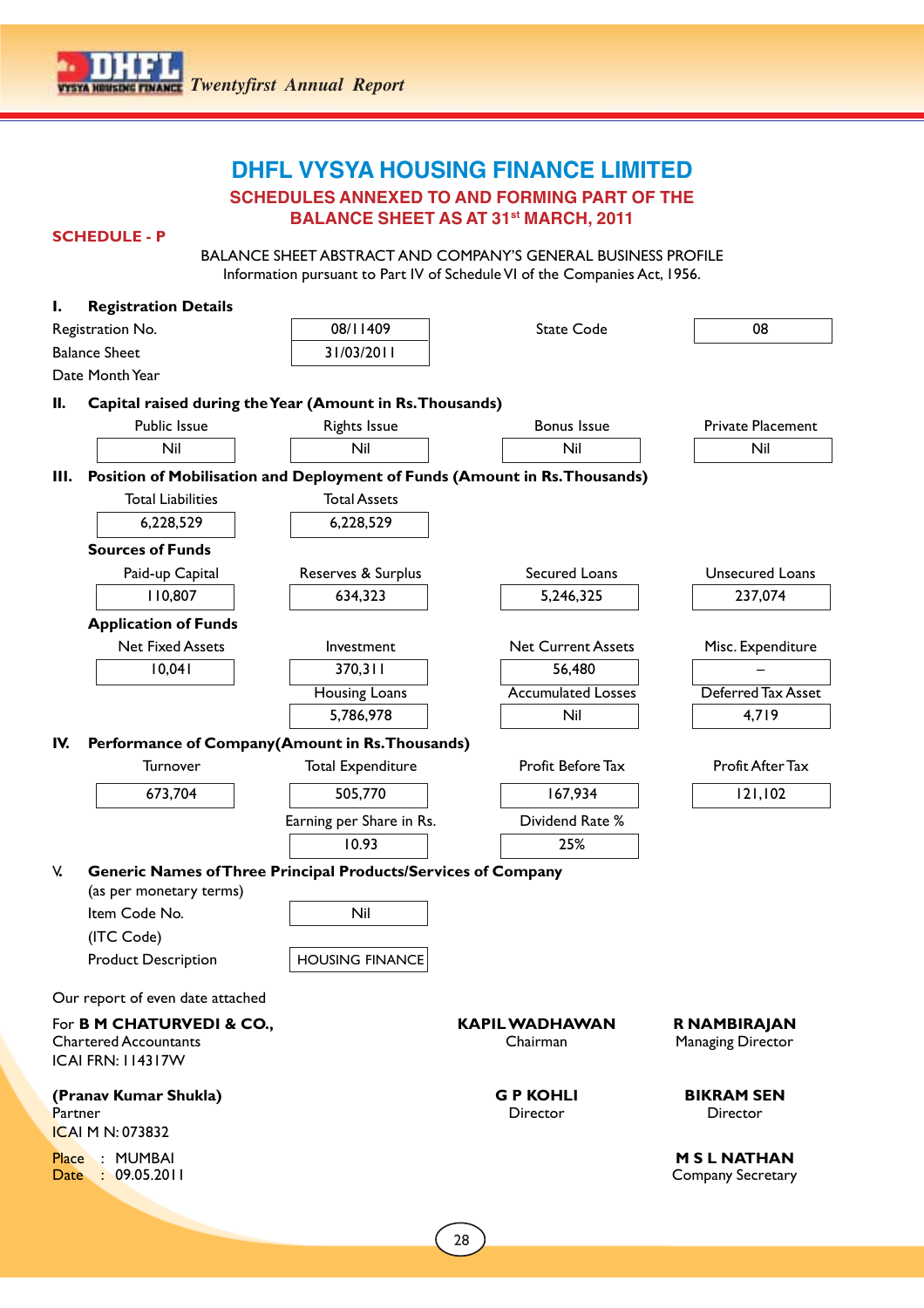## **SCHEDULE ANNEXED TO & FORMING PART OF ACCOUNTS FOR THE YEAR ENDED 31st MARCH 2011**

## **SCHEDULE 'Q': NOTES TO ACCOUNTS**

## **A. SIGNIFICANT ACCOUNTING POLICIES: -**

## **1. Basis of preparation of financial statements:**

- a) The financial statements have been prepared under the historical cost convention, in accordance with the generally accepted accounting principles and the provisions of the Companies Act, 1956 and Housing Finance Companies, (NHB) Directions 2010. Accounting Standards (AS) referred to in the notes are as issued by the Institute of Chartered Accountants of India.
- b) Accounting policies not specifically referred to otherwise are consistent with the generally accepted accounting principles followed by the company.

## **2. Interest on housing loans:**

Repayment of housing loan is by way of Equated Monthly Instalments (EMI) comprising principal and interest. Interest is calculated each year on the outstanding balance at the beginning of the Company's financial year or on monthly reducing balance in terms of financing scheme opted by the borrower. EMI commences once the entire loan is disbursed. Pending commencement of EMI, pre-EMI interest is payable.

## **3. Interest & other related borrowing cost:**

Interest accrued on cumulative fixed deposit and payable at the time of maturity is clubbed with the principal amount on the date of periodical rest when interest is credited in Fixed Deposit account in accordance with the particular deposit scheme. Interest and related financial charges are recognised as an expense in the period for which they are incurred as specified in Accounting Standard (AS 16) on "Borrowing Costs".

## **4**. **Revenue Recognition:**

- a) Interest on performing assets is recognized on accrual basis and on non-performing assets on realisation basis as per the guidelines prescribed by the National Housing Bank.
- b) Dividend on investment, fees and additional interest income on delayed EMI/PEMI are recognised on receipt basis

## **5. Provisions for Contingency:**

Provisions for Contingency have been made on outstanding housing loans and other assets as per the Prudential Norms prescribed by the National Housing Bank in respect of non-performing assets.

## **6. Investments**:

All Investments, other than Investments in mutual funds, are in the nature of long term Investments and are valued at cost as per Accounting Standard (AS 13) on "Accounting for Investments" and the guidelines issued by the National Housing Bank. However, full provisions for diminution in the value of the said Investments are made. All the Investments are in the name of the Company.

## **7. Fixed Assets:**

Fixed Assets are capitalised at cost inclusive of expenses incidental thereto. Depreciation on fixed assets is provided on written down value at the rates prescribed under Schedule XIV to the Companies Act, 1956.

## **8. Impairment of Assets:**

An Asset is treated as impaired when the carrying cost of the Asset exceeds its recoverable value. An impairment loss is charged to the Profit & Loss account in the year in which an asset is identified as impaired. The impairment loss recognised in earlier accounting periods is reversed if there has been a change in the estimate of recoverable amount as specified in Accounting Standard (AS 28) on impairment of assets.

## **9. Special Reserve:**

Company creates Special Reserve every year out of its profits in terms of Sec 36(1) (viii) of the Income Tax Act 1961 read with Sec 29C of the National Housing Bank Act 1987.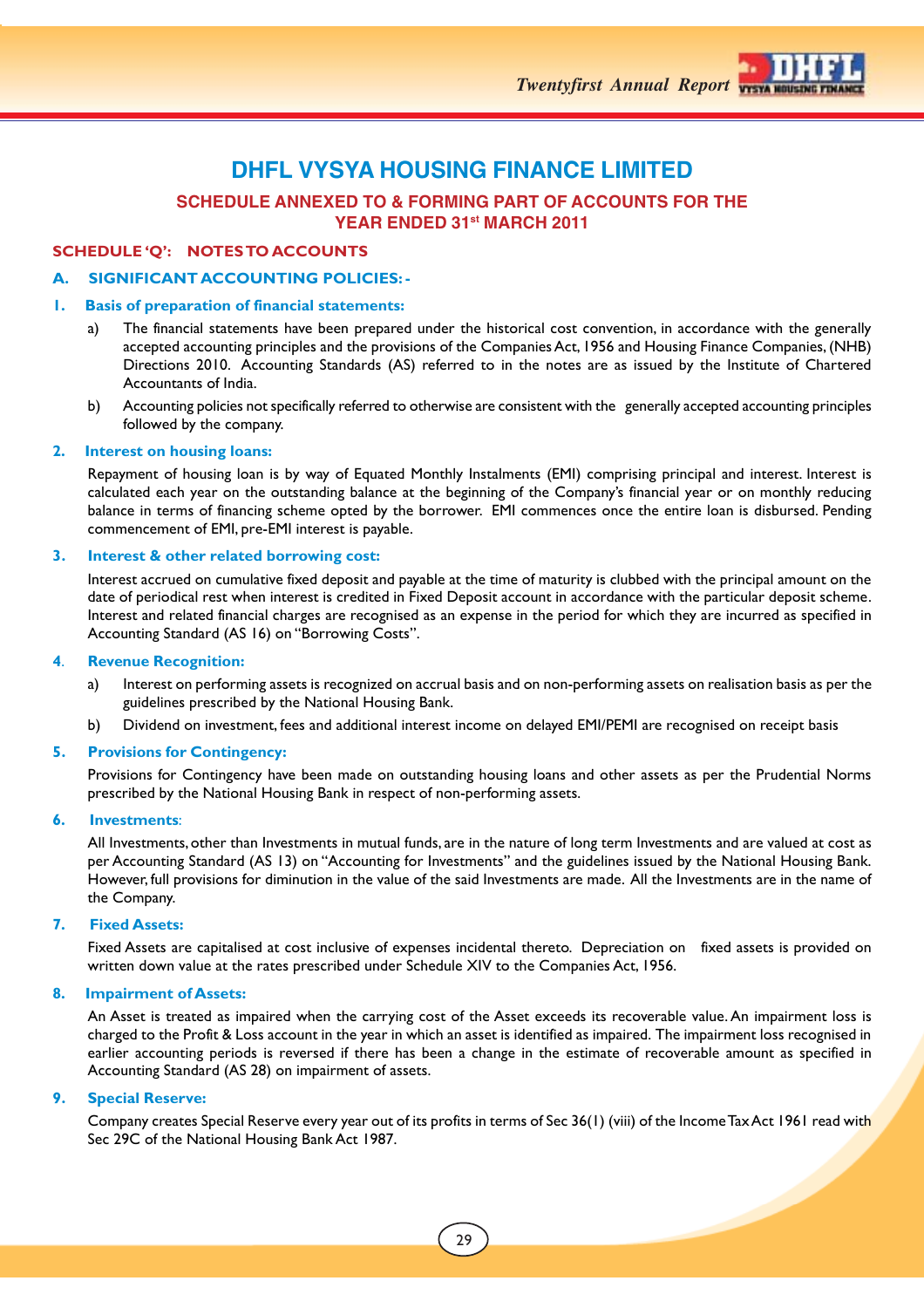## **10. Prepaid Expenses:**

Financial Expenses & Other Expenses incurred during the year which generate benefit in several accounting years have been treated as revenue expense only for the period relating to the current year and balance is treated as prepaid expenses to be adjusted on pro rata basis in the future accounting years.

## **11. Retirement benefits**

Provident Fund contributions are made to Government Provident Fund and charged to Profit & Loss Account. In respect of Gratuity contributions by way of Premium made to an insurance company under Group Gratuity Policy, are charged to Profit & Loss Account. Leave Encashment in respect of retiring employees is charged to Profit & Loss Account when paid.

## **12. Earnings per share**

The earnings per share has been computed in accordance with Accounting Standard (AS-20) on, "Earnings per share" and is shown in the Profit & Loss Account.

### **13. Income Tax:**

Provision for Income tax is made in terms of the prevailing provisions of the Income Tax Act in respect of taxable income for the year and the provision for deferred tax is made in the accounts as per Accounting Standard (AS-22) on "Accounting for Taxes on Income". The Deferred tax assets and liabilities for the year, arising out of timing difference, are reflected in the Profit & Loss Account. The cumulative effect thereof is shown in the Balance sheet. The deferred tax assets are recognised only if there is a reasonable certainty that the assets will be realized in future.

## **14. Housing and Other Loans:**

Housing Loans include outstanding amount of Housing Loan disbursement directly or indirectly to individual and other borrowers. Other loans include mortgage against residential / commercial property, loan against the lease rental income from properties and project loan given to builders in accordance with the directions of National Housing Bank. EMI due from borrowers against the housing loans are shown under current assets as Loans & advances.

## **B. OTHER NOTES TO ACCOUNTS:**

- 1. As certified by the Management, Housing Loans and Instalments due from borrowers are secured, by equitable mortgage of property and other securities, assignment of life insurance policies and / or personal guarantees and / or Undertaking to create a Security and are considered good.
- 2. Current Assets, Loans, advances and Housing Loans include amount due from employees of the company as at 31<sup>st</sup> March 2011, Rs. 39.93 lacs (Rs.34.16 lacs), maximum amount due during the year was Rs.39.93 lacs (Rs.35.49 lacs).
- 3. During the year the Company had subscribed / purchased 300 lac no. of fully paid-up equity shares of Rs.10/- each for cash at par of Aadhar Housing Finance Private Limited. Aadhar Housing Finance Private Limited is a joint venture between the Holding Company Dewan Housing Finance Corporation Limited, International Finance Corporation, Washington and our Company with share holdings of 50%, 20% and 30% respectively to promote financing of the low cost housing in rural and semi urban areas of the country.

### 4. Remuneration to Managing Director (Cost to Company Basis):

|                                | $2010 - 11$<br>in lacs | $2009 - 10$<br>in lacs |
|--------------------------------|------------------------|------------------------|
| Basic Pay                      | 15.00                  | 13.64                  |
| Reimbursement of Rent          | 3.00                   | 2.84                   |
| Perquisites & Other Allowances | 7.30                   | 8.86                   |
| <b>TOTAL:</b>                  | 25.30                  | 25.34                  |

Remuneration to Managing Director is within the limits prescribed under sections 198, 269, 309, 310 and Schedule XIII of the Companies Act 1956.

### 5. Legal & Professional charges include payments to Statutory Auditors:

|                                                                                | $2010 - 11$<br>in lacs | $2009 - 10$<br>in lacs |
|--------------------------------------------------------------------------------|------------------------|------------------------|
| Audit Fees & Fees for certification<br>[Including payments to Branch Auditors] | 7.48                   | 5.65                   |
| <b>TOTAL:</b>                                                                  | 7.48                   | 5.65                   |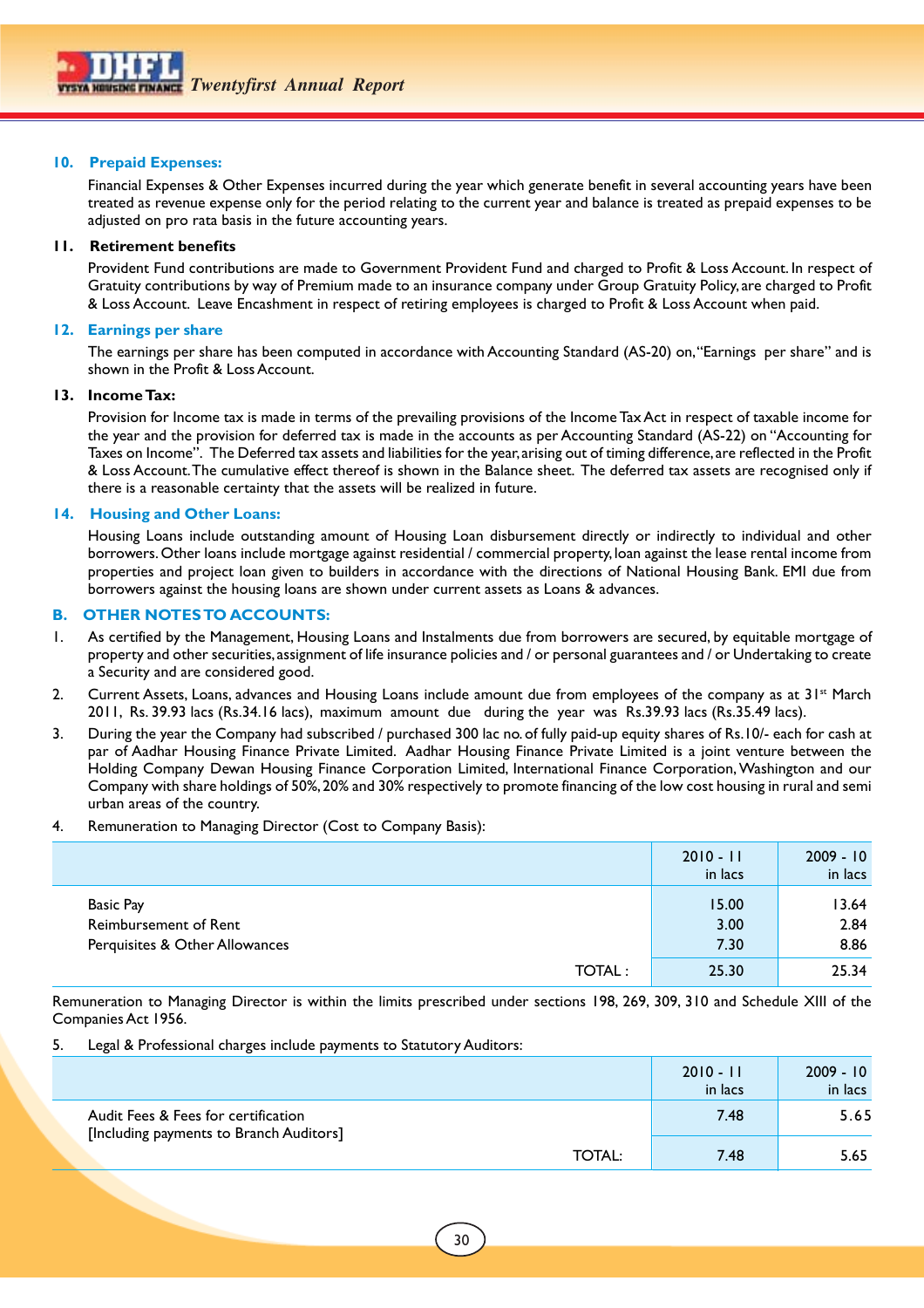*Twentyfirst Annual Report*

6. The utilisation of Deferred Tax Asset of Rs.17.59 lacs (P.Y. Rs.7.93 lacs) for current year is included in the provision for taxes and debited to P & L A/c. Significant components of the deferred tax asset DTA / deferred Tax liability (DTL) as on the date of year-end are as under:

|                                                                        | As at 31-03-2010 | for the year    | As at 31-03-2011 |
|------------------------------------------------------------------------|------------------|-----------------|------------------|
| DTA/ (DTL) – Fixed Assets<br>DTA - Provision for Non Performing Assets | l.49<br>28.11    | (0.32)<br>17.91 | 46.02            |
| Net Deferred tax asset / (liability)                                   | 29.60            | 17.59           | 47.19            |

- 7. The Company has de-recognised interest income on Non Performing Assets as on 31<sup>st</sup> March 2011 of Rs. 52.32 lacs ( Rs.59.07 lacs) in terms of the requirement of the National Housing Bank.
- 8. Term Loans from the National Housing Bank and other Banks are secured/to be secured by way of first charge to and in favour of the National housing bank and other Banks and jointly ranking pari passu inter-se, on the company's book debts and the whole of the present and future movable and immovable assets wherever situated excluding SLR assets read with note no.15 hereinafter and are also guaranteed by some of the promoters and directors.
- 9. Unsecured non convertible debentures of Rs.1000 lacs are repayable on  $30<sup>th</sup>$  June 2011 to Fortis Mutual Fund (now, BNP Paribas Mutual Fund).
- 10. The Non Performing Assets comprising of the principal loans outstanding including arrears of interest in respect of financing for housing and real estate projects where payments of EMI / PEMI were in arrears for over 90 days amounted to Rs.592.54 lacs [Rs.375.73 lacs]. As per the prudential norms prescribed by NHB, Company is required to carry a contingency provision of Rs.103.26 lacs [Rs.54.14 lacs] in respect of Non Performing Housing Loan Assets, Rs.19.72 lacs [Rs.15.88 lacs] in respect Non Housing Standard Assets and Rs.77.98 lacs [Rs.53.76 lacs] in respect of diminution in the value of Investment in Government Securities. Company has written off Rs.23.24 lacs [Rs.74.66 lacs] by way of one time settlement to recover some of its NPA Accounts. Company has made during the year required provision of Rs.77.19 lacs [Rs.35.66 lacs] for Contingency in accordance with guidelines of Prudential Norms issued by National Housing Bank. The amount of provision based on performing and nonperforming assets is given hereunder:

### **Housing Loans:**

| <b>Asset Classification</b> | <b>Outstanding as</b><br>on 31.03.2011 | <b>Provision</b><br>as on 31.03.2011 |             |
|-----------------------------|----------------------------------------|--------------------------------------|-------------|
|                             | Rs. in lacs                            | %                                    | Rs. in lacs |
| <b>Standard</b>             | 52347.01                               | 99.46                                | <b>Nil</b>  |
| (considered good)           | (37945.60)                             | (99.13)                              | Nil         |
| <b>Substandard Assets</b>   | 141.13                                 | 0.27                                 | 14.79       |
|                             | (238.62)                               | (0.62)                               | (24.90)     |
| <b>Doubtful Assets</b>      | 132.90                                 | 0.25                                 | 45.39       |
|                             | (96.55)                                | (0.25)                               | (25.18)     |
| Loss Assets                 | 11.87                                  | 0.02                                 | 11.87       |
|                             | (Nil)                                  | (Nil)                                | (Nil)       |
| <b>Total Assets</b>         | 52632.91                               | 100.00                               | 72.05       |
|                             | (38280.77)                             | (100.00)                             | (50.08)     |

## **Non Housing Loans:**

| <b>Asset Classification</b> | Outstanding<br>as on 31.03.2011 | <b>Provision</b><br>as on 31.03.2011 |              |
|-----------------------------|---------------------------------|--------------------------------------|--------------|
|                             | Rs. in lacs                     | %                                    | Rs. in lacs  |
| <b>Standard</b>             | 4930.23                         | <b>94.14</b>                         | 19.72        |
| (considered good)           | (3969.74)                       | (98.99)                              | (15.88)      |
| <b>Substandard Assets</b>   | 301.09                          | 5.75                                 | 30.11        |
|                             | (40.56)                         | (1.01)                               | (4.06)       |
| <b>Doubtful Assets</b>      | 5.54                            | 0.11                                 | 1.11         |
|                             | (Nil)                           | (Nil)                                | (Nil)        |
| <b>Loss Assets</b>          | <b>Nil</b><br>(Nil)             |                                      | Nil<br>(Nil) |
| <b>Total Assets</b>         | 5236.86                         | 100.00                               | 50.94        |
|                             | (4010.30)                       | (100.00)                             | (19.94)      |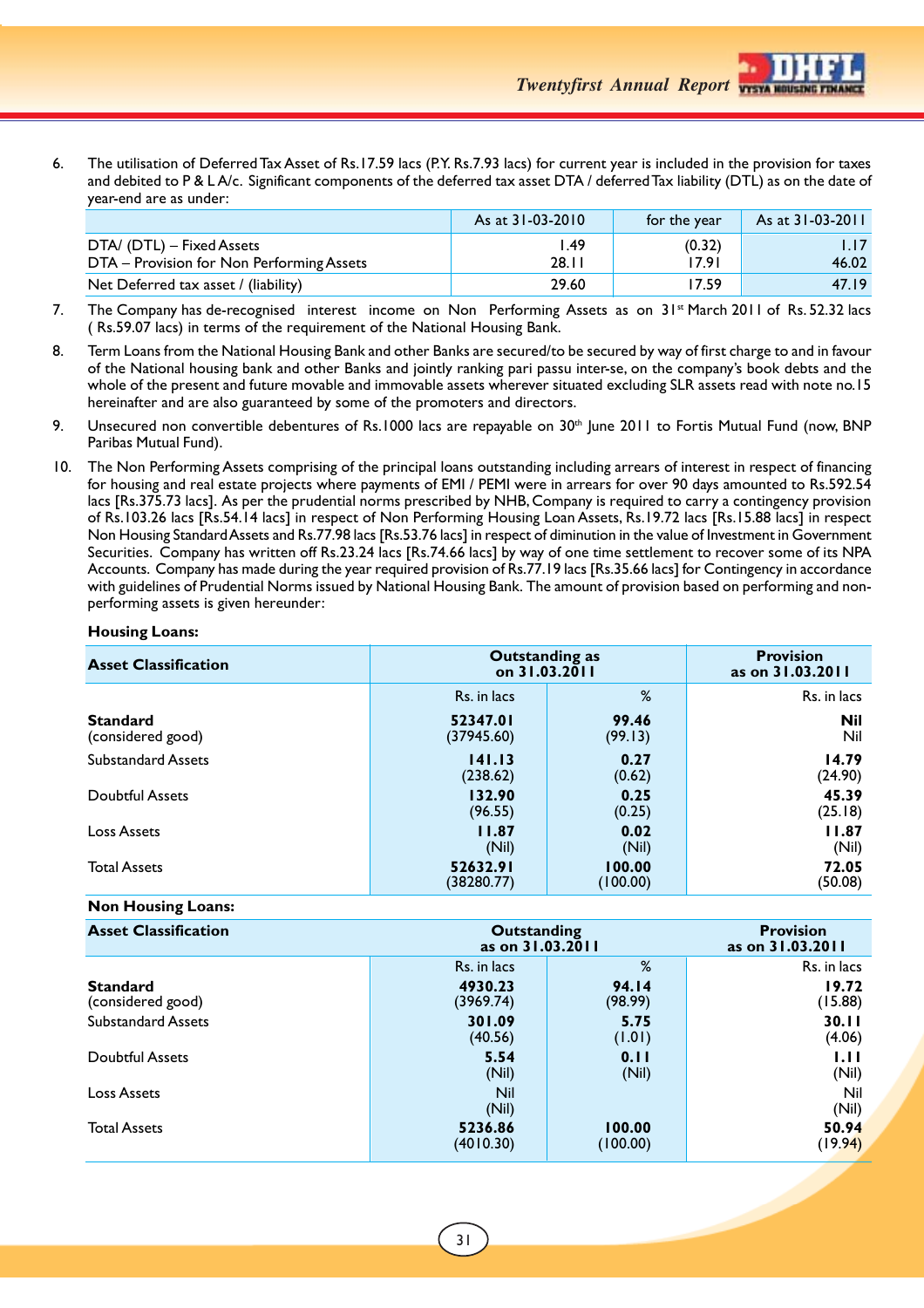## **Quoted Investments:**

| <b>Asset Classification</b> | Outstanding<br>as on 31.03.2011 |          | <b>Provision</b><br>as on 31.03.2011 |
|-----------------------------|---------------------------------|----------|--------------------------------------|
|                             | Rs. in lacs                     | %        | Rs. in lacs                          |
| <b>Quoted Investments</b>   | 3781.09                         | 100.00   | 77.98                                |
|                             | (781.09)                        | (100.00) | (53.76)                              |

- 11. Unsecured Deposits & Non Convertible Debentures due within one year Rs.1652.15 lacs (Rs.621.05 lacs)
- 12. Composite Loans sanctioned [i.e. loans allowed for purchase of plot and construction of house] on or before 31.03.2009, in which construction has not been started upto 31.03.2011 has been excluded from Housing Loans and regrouped under Other Loans [Non Housing] in Schedule 'F' outstanding as on 31.03.2011 Rs.771.72 lacs as per instruction of NHB vide their letter No.4588/2011 dated April 20, 2011. The previous year figures of Housing Loans and Other Loans have not been regrouped, hence not comparable.
- 13. i) The Company makes contributions towards provident fund for qualifying employees to Regional Provident Fund Commissioner under Defined Contribution Plan under the Provident Fund Act.
	- ii) Employees are allowed to encash the unavailed leave during the year or encashment of accumulated unavailed leave at the time of retirement.
	- iii) The Company has made full provision for future gratuity liability & leave encashment payable at the time of retirement as on 31<sup>st</sup> March, 2011 on the basis of actuarial valuation report of company liabilities based on Accounting Standard 15 [AS-15 Revised] and had taken group gratuity liability insurance and has paid requisite premiums.
	- iv) The details of post retirement benefits for the employees (including Key Management Personnel) as mentioned hereunder are based on the actuarial valuation using the Projected Unit Credit Method, and as certified by the actuary as mentioned above and relied upon by the auditors :

 $(D_n : n \text{ head})$ 

|                |                                                        |                                 | (15.111145)                      |
|----------------|--------------------------------------------------------|---------------------------------|----------------------------------|
|                | <b>Gratuity</b>                                        | <b>Current Year</b><br>(Funded) | <b>Previous Year</b><br>(Funded) |
| A.             | Change in the Defined Benefit Obligations:             |                                 |                                  |
|                | Liability at the beginning of the year                 | 22.81                           | 17.70                            |
|                | <b>Current Service Cost</b>                            | 4.32                            | 4.17                             |
|                | <b>Interest Cost</b>                                   | 1.82                            | 1.24                             |
|                | Past Service Cost (Vested Benefit)                     | 1.55                            |                                  |
|                | <b>Benefits Paid</b>                                   | (2.36)                          |                                  |
|                | Actuarial (Gain)/ Loss on obligations                  | 12.72                           | (0.30)                           |
|                | Liability at the end of the year                       | 40.86                           | 22.81                            |
| <b>B.</b>      | <b>Fair Value of Plan Assets:</b>                      |                                 |                                  |
|                | Fair Value of Plan Assets at the beginning of the year | 18.06                           | 13.28                            |
|                | <b>Expected Return on Plan Assets</b>                  | 1.45                            | 0.93                             |
|                | Contributions                                          | 21.74                           | 3.05                             |
|                | <b>Benefits Paid</b>                                   | (2.37)                          |                                  |
|                | Actuarial gain / (loss) on Plan Assets                 | 0.38                            | 0.80                             |
|                | Fair Value of Plan Assets at the end of the year       | 39.26                           | 18.06                            |
|                | Total Actuarial Gain /(Loss) to be recognised          | (12.34)                         | 1.10                             |
| $\mathsf{C}$ . | <b>Actual Return on Plan Assets::</b>                  |                                 |                                  |
|                | <b>Expected Return on Plan Assets</b>                  | 1.45                            | 0.93                             |
|                | Actuarial gain / (Loss) on Plan Assets                 | 0.38                            | 0.80                             |
|                | <b>Actual Return on Plan Assets</b>                    | 1.82                            | 1.73                             |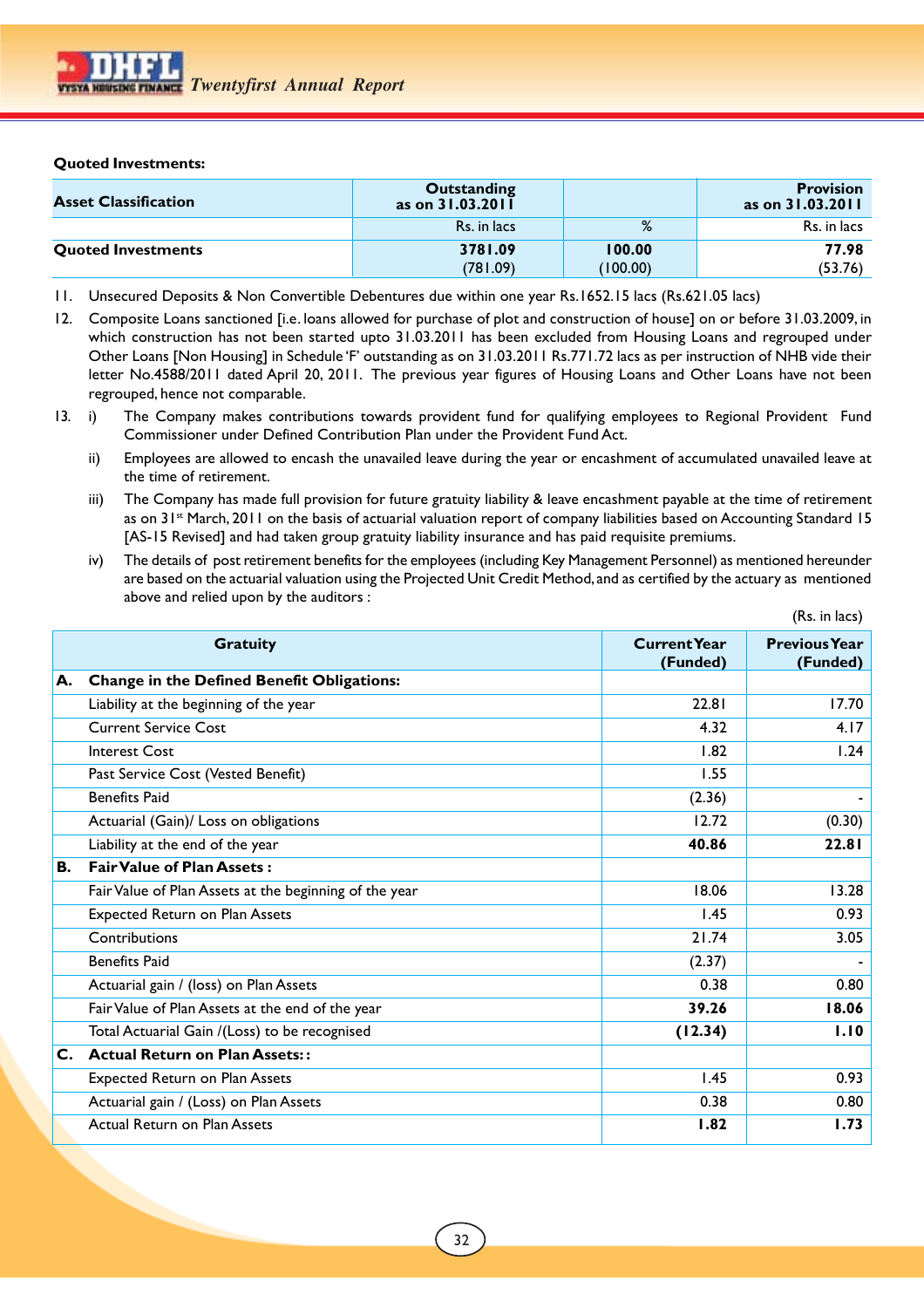

*Twentyfirst Annual Report*

|    | <b>Gratuity</b>                                                                 | <b>Current Year</b><br>(Funded) | <b>Previous Year</b><br>(Funded) |
|----|---------------------------------------------------------------------------------|---------------------------------|----------------------------------|
| D. | Amount Recognised in the Balance Sheet:                                         |                                 |                                  |
|    | Liability at the end of the year                                                | 40.86                           | 22.81                            |
|    | Fair Value of Plan Assets at the end of the year                                | 39.26                           | 18.06                            |
|    | <b>Difference</b>                                                               | (1.59)                          | (4.74)                           |
|    | Amount Recognised in the Balance Sheet under " Provision for Employee Benefits" | (1.59)                          | (4.74)                           |
| E. | <b>Expense Recognised in the Profit and Loss Account:</b>                       |                                 |                                  |
|    | <b>Current Service Cost</b>                                                     | 4.32                            | 4.18                             |
|    | <b>Interest Cost</b>                                                            | 1.82                            | 1.24                             |
|    | <b>Expected Return on Plan Assets</b>                                           | (1.45)                          | (0.93)                           |
|    | Past Service Cost (Vested Benefit) Recognised                                   | 1.55                            |                                  |
|    | Net Actuarial (Gain) / Loss to be Recognised                                    | 12.34                           | (1.10)                           |
|    | Expense recognised in the Profit & Loss Account under                           |                                 |                                  |
|    | "Payments to and Provision for Employees"                                       | 18.59                           | 3.38                             |
| F. | Reconciliation of the Liability Recognised in the Balance Sheet:                |                                 |                                  |
|    | <b>Opening Net Liability</b>                                                    | 4.74                            | 4.42                             |
|    | <b>Expense Recognised</b>                                                       | 18.59                           | 3.38                             |
|    | <b>Employer's Contribution</b>                                                  | (21.74)                         | (3.06)                           |
|    | Amount Recognised in the Balance Sheet under " Provision for Gratuity"          | 1.59                            | 4.74                             |
| G. | <b>Actuarial Assumptions / Other Details:</b>                                   |                                 |                                  |
|    | Mortality Table (LIC)                                                           |                                 | 1994-96(Ultimate)                |
|    | Discount Rate (P.A.)                                                            | 8%                              | 8%                               |
|    | Rate of Escalation in Salary (P.A.)                                             | 5%                              | 5%                               |

14. The Company's Income Tax Assessments have been completed upto Assessment Year 2008-09 read with details given hereinafter and the balance tax demand on regular assessment amounting to Rs.2.62 lacs has been paid during the year.

- i) An appeal before Income Tax Appellate Tribunal for the Assessment Year 2005-06 against IT demand of Rs.90.42 lacs was dismissed by ITAT vide order dated 08.02.2011. The Company is filing a miscellaneous application before the ITAT and also filing an appeal before Hon'ble High Court against the said ITAT order. The above demand of Rs.90.42 lacs raised and collected by the department during the financial year 2009-10 itself.
- ii) An Appeal is pending before CIT (A) regarding Assessment Year 2004-05 against levy of additional tax demand Rs.21.92 lacs as directed U/s 263 of the IT Act 1961. The Company had deposited Rs.21.92 lacs in the financial year 2009-10 against the aforesaid demand, which is shown as loans and advances under other assets. The Company has been legally advised that the tax claim is untenable, hence no provision has been made for contingent liability on that account.
- 15. As the National Housing Bank Directives require all HFCs, accepting Public Deposits, to create a floating charge on the statutory liquid assets maintained in favour of the depositors through the mechanism of a Trust Deed. The Company has appointed SEBI approved Trustee Company i.e. GDA Trustee & Consultancy Ltd., as a Trustee for the above by executing a trust deed on 19.04.2010.
- 16. As required under Accounting Standard on "Related Party Disclosures" (AS 18), notified by the Companies (Accounting Standard) Rules, 2006, the related parties of the Company, with whom transactions have taken place, are as follows:
	- A. Holding Company: Dewan Housing Finance Corporation Limited
	- B. Associates / Joint Venture: Aadhar Housing Finance Private Limited
	- C. Others: Mr. Kapil Wadhawan, Director Mr. Dheeraj Wadhawan
	- D. Key Management Personnel: Mr. R Nambirajan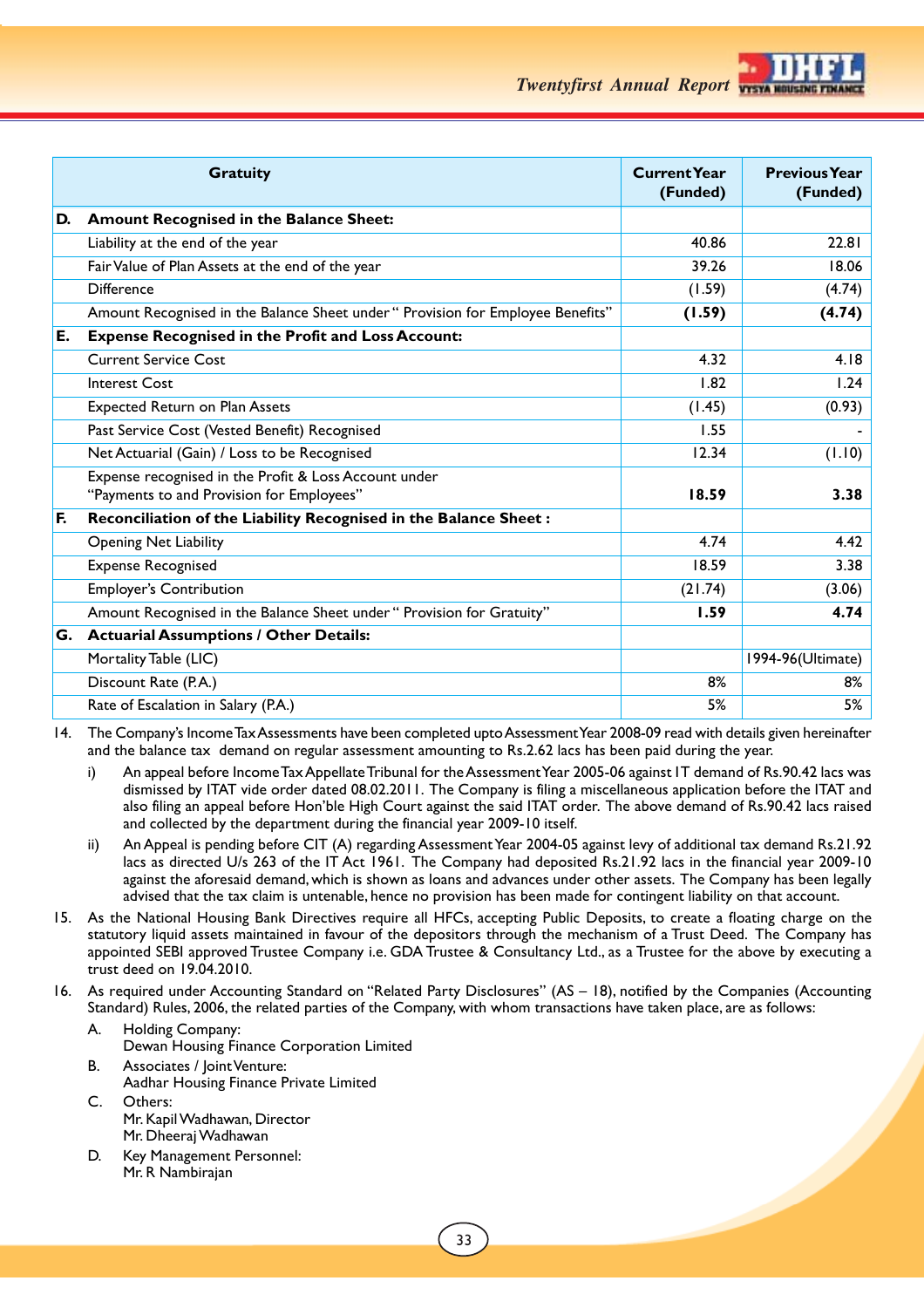The nature & volume of transactions (excluding reimbursements) of the Company during the year, with the related parties were as follows:

[Rs. in lacs]

| <b>Particulars</b>             |             | <b>Holding Company</b> |                | Associates /<br>Joint Venture |                | Others                   |             | Key Management<br>Personnel |
|--------------------------------|-------------|------------------------|----------------|-------------------------------|----------------|--------------------------|-------------|-----------------------------|
|                                | $2010 - 11$ | 2009-10                | $2010 - 11$    | 2009-10                       | $2010 - 11$    | 2009-10                  | $2010 - 11$ | 2009-10                     |
| <b>INCOME:</b>                 |             |                        |                |                               |                |                          |             |                             |
| Interest on ICD                |             | 40.21                  |                | $\blacksquare$                |                | $\blacksquare$           |             |                             |
| <b>EXPENDITURE:</b>            |             |                        |                |                               |                |                          |             |                             |
| Remuneration to                |             |                        |                |                               |                |                          |             |                             |
| Mr. R Nambirajan               |             |                        |                | $\blacksquare$                |                | $\blacksquare$           | 25.30       | 25.34                       |
| Reimbursement of expenses      | 9.50        | 9.00                   |                | $\overline{\phantom{0}}$      |                | $\overline{\phantom{a}}$ |             |                             |
| Interest paid                  | 58.17       |                        |                | -                             |                | $\overline{\phantom{a}}$ | -           |                             |
| <b>ASSETS:</b>                 |             |                        |                |                               |                |                          |             |                             |
| Investments                    |             | $\blacksquare$         | 2880.00        | $\blacksquare$                | 120.00         | $\overline{\phantom{a}}$ | -           |                             |
| ICD given                      | -           | 2000.00                |                | $\overline{\phantom{0}}$      |                | $\overline{\phantom{a}}$ |             |                             |
| ICD repaid                     | -           | 2000.00                |                | $\overline{\phantom{0}}$      |                | ۰                        |             |                             |
| <b>LIABILITIES:</b>            |             |                        |                |                               |                |                          |             |                             |
| ICD received                   | 2000.00     | $\blacksquare$         | $\blacksquare$ | $\overline{\phantom{a}}$      | $\blacksquare$ | $\blacksquare$           | -           |                             |
| ICD repaid                     | 2000.00     |                        |                | $\overline{\phantom{0}}$      |                | $\overline{\phantom{0}}$ |             |                             |
| Fresh Share Capital subscribed |             |                        |                |                               |                |                          |             |                             |
| including premium              |             |                        |                |                               |                |                          |             |                             |
| by DHFL                        |             | 698.40                 |                |                               |                |                          |             |                             |
| by Mr.Kapil Wadhawan           |             |                        |                |                               |                | 250.80                   |             |                             |
| by Mr. Dheeraj Wadhawan        |             |                        |                |                               |                | 250.80                   |             |                             |

- 17. Prior Period Adjustment of Rs.1.11 lac is on account of excess amount of TDS on interest on deposits for which necessary TDS certificates provided by banks during the year.
- 18. During the year Company has transferred to Central Government Investor Education and Protection Fund under section 205A, 205B and 205C of the Companies Act, 1956 a sum of Rs.1.30 lacs which remained as Unclaimed Deposits. The Company is in the process of transferring a sum of Rs.0.14 lacs which has remained as unclaimed dividend pertaining to earlier years to the above said fund.
- 19. The main business of the company is to provide loans for the purchase or construction of residential houses and all other activities of the company revolve around the main business and as such there are no separate reportable segments as specified in Accounting Standard (AS – 17) on "Segment Reporting", and under paragraph 29(2) of the Housing Finance Companies (NHB) Directions, 2010 which needs to be reported.
- 20. As required by the revised guidelines of NHB dated  $11<sup>th</sup>$  October, 2010, the Company has submitted following additional information :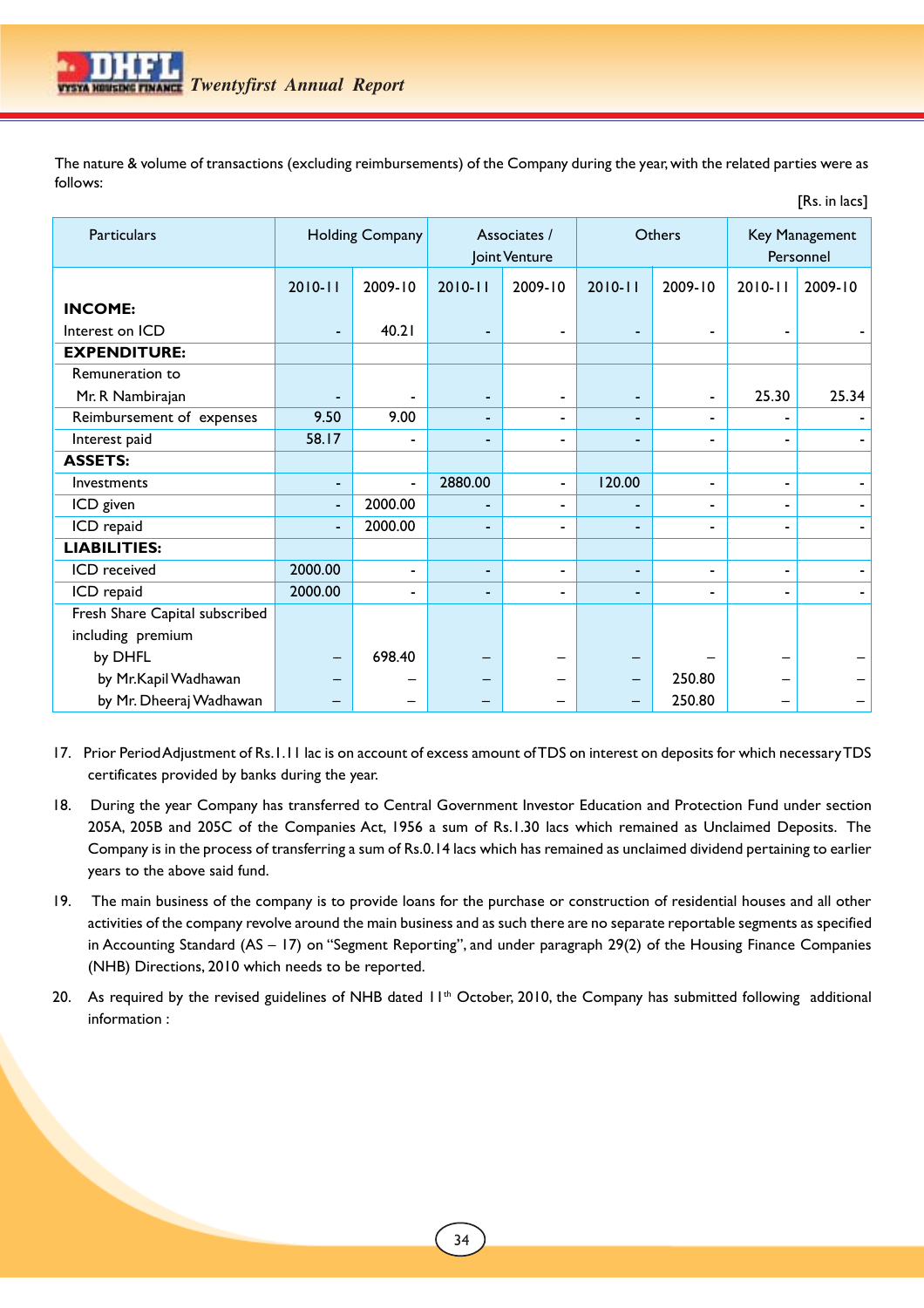

## **I. Capital to Risk Assets Ratio (CRAR):**

|      | <b>Items</b>           | As on 31.03.2011<br>Rs. in lacs | As on 31.03.2010<br>Rs. in lacs |
|------|------------------------|---------------------------------|---------------------------------|
|      | $CRAR (\%)$            | 14.17%                          | $25.28\%$                       |
| ii)  | CRAR – Tier I Capital  | 5144.52                         | 6533.28                         |
| iii) | CRAR – Tier II Capital | $\overline{\phantom{0}}$        |                                 |

## **II. Exposure to Real Estate Sector:**

|             | Category                                                                                                                                                                                                                                                                                                                                                                 | As on 31,03,2011 | As on 31.03.2010 |  |
|-------------|--------------------------------------------------------------------------------------------------------------------------------------------------------------------------------------------------------------------------------------------------------------------------------------------------------------------------------------------------------------------------|------------------|------------------|--|
| $ {\bf a})$ | <b>Direct Exposure</b>                                                                                                                                                                                                                                                                                                                                                   | Rs. in lacs      | Rs. in lacs      |  |
|             | (i)<br>Residential Mortgages -                                                                                                                                                                                                                                                                                                                                           | 55234.69         | 39438.50         |  |
|             | Lending fully secured by mortgages on residential property<br>that is or will be occupied by the borrower or that is rented                                                                                                                                                                                                                                              |                  |                  |  |
|             | Individual Housing loans upto Rs.15 lakh                                                                                                                                                                                                                                                                                                                                 | 44350.69         | 30976.21         |  |
|             | Commercial Real Estate -<br>(ii)                                                                                                                                                                                                                                                                                                                                         |                  |                  |  |
|             | Lending secured by mortgages on commercial real estates<br>(office buildings, retail space, multipurpose commercial<br>premises, multi-family residential buildings, multi-tenanted<br>commercial premises, industrial or ware house space, hotels,<br>land acquisition, development and construction, etc.).<br>Exposure would also include non-fund based (NFB) limits | 2635.08          | 2852.57          |  |
|             | Investments in Mortgage Backed Securities (MBS)<br>(iii)<br>and other securitised exposures -                                                                                                                                                                                                                                                                            |                  |                  |  |
|             | Residential<br>a.                                                                                                                                                                                                                                                                                                                                                        | Nil              | Nil              |  |
|             | <b>Commercial Real Estate</b><br>b.                                                                                                                                                                                                                                                                                                                                      | <b>Nil</b>       | Nil              |  |
| b)          | Indirect Exposure                                                                                                                                                                                                                                                                                                                                                        |                  |                  |  |
|             | Fund based and non-fund based exposures on National<br>Housing Bank (NHB) and Housing Finance Companies (HFCs)                                                                                                                                                                                                                                                           | <b>Nil</b>       | Nil              |  |

## **III. Asset Liability Management:**

Maturity pattern of certain items of assets and liabilities

|                                 |                                 |                               |                             |            | [Rs. in lacs] |
|---------------------------------|---------------------------------|-------------------------------|-----------------------------|------------|---------------|
|                                 |                                 | <b>Liabilities</b>            | <b>Assets</b>               |            |               |
|                                 | <b>Borrowings</b><br>from Banks | <b>Borrowings</b><br>from NHB | Market<br><b>Borrowings</b> | Advances * | Investments   |
| I day to 30-31 days (one month) |                                 |                               | 53.43                       | 486.92     | 0.02          |
| Over one month to 2 months      |                                 |                               | 48.30                       | 340.77     |               |
| Over 2 months upto 3 months     | 1,339.98                        | 1,334.00                      | 1021.37                     | 342.00     |               |
| Over 3 months to 6 months       | 1,339.98                        | 1,334.00                      | 116.80                      | 1,033.26   |               |
| Over 6 months to 1 year         | 3,633.74                        | 2,554.87                      | 399.96                      | 2,088.27   |               |
| Over I year to 3 years          | 9,224.14                        | 8,997.68                      | 604.27                      | 8,990.33   | 1.67          |
| Over 3 to 5 years               | 6,724.43                        | 6,095.73                      | 96.65                       | 8,351.61   |               |
| Over 5 to 7 years               | 3,298.02                        | 4,186.23                      | 29.96                       | 8,070.11   | 0.91          |
| Over 7 to 10 years              |                                 | 2,400.45                      |                             | 11,378.01  | 4.43          |
| Over 10 years                   |                                 |                               |                             | 16,788.51  | 30.00         |
| Total                           | 25,560.29                       | 26,902.96                     | 2.370.74                    | 57,869.78  | 37.03         |

 $\ast$  without taking into account prepayment of advances if any from the borrowers.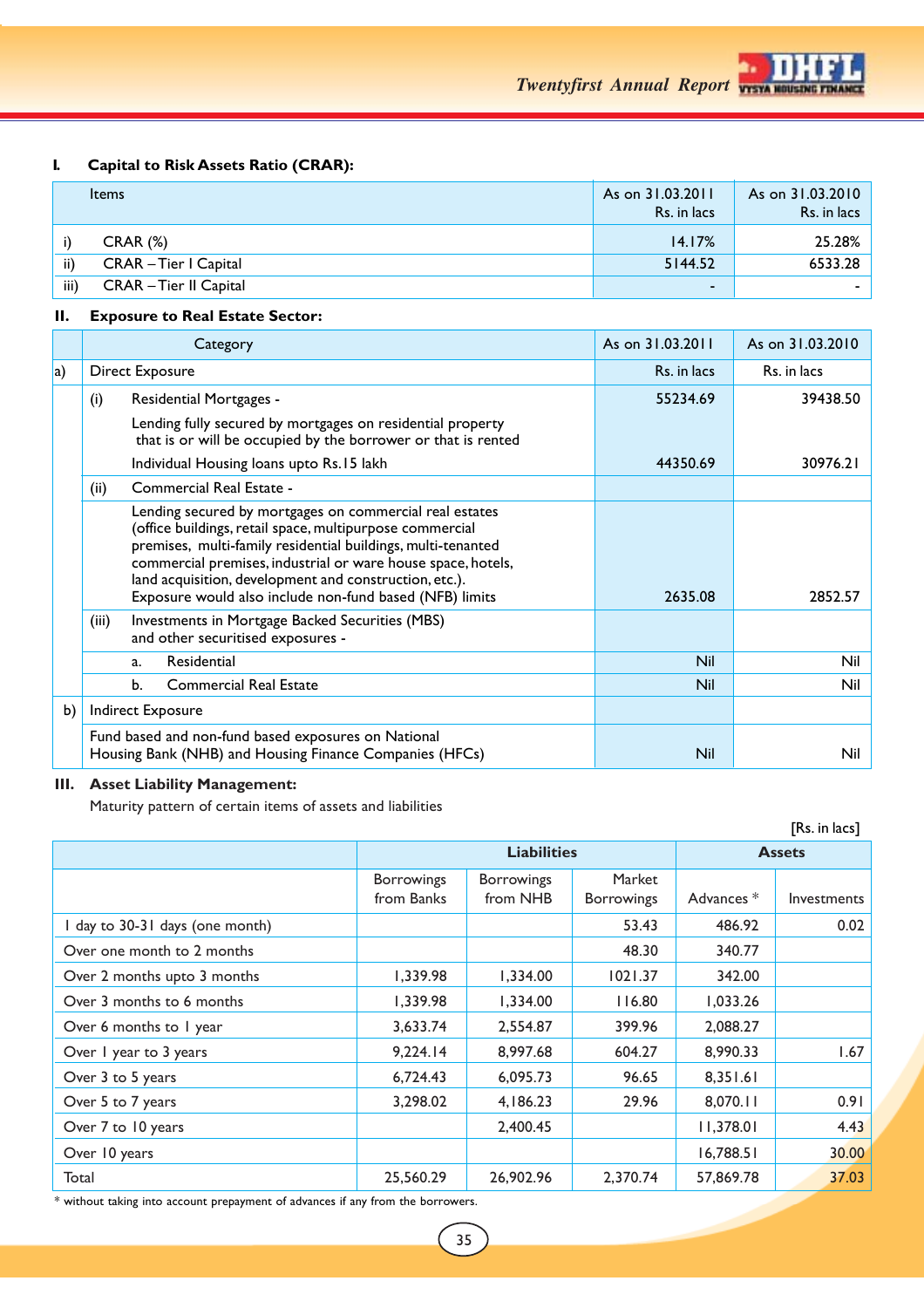- 21. There are no amounts due and payable to 'suppliers' registered under the Micro, Small and Medium Enterprises Development Act, 2006 at the end of the year. No interest has been paid/ is payable by the Company during/for the year to these 'Suppliers'. The above information takes into account only those suppliers who have responded to the inquiries made by the Company for this purpose.
- 22. Figures for the previous year have been regrouped, rearranged and reclassified wherever necessary. Accordingly, amounts and other disclosures for the previous year are included as an integral part of the current year's financial statement and are to be read in relation to the amounts and other disclosures relating to the current year.
- 23. Figures in brackets represent previous year's figures.

In terms of our report of even date.

For B M CHATURVEDI & CO., **KAPIL WADHAWAN R NAMBIRAJAN** Chartered Accountants Chairman Managing Director ICAI FRN: 114317W

**(Pranav Kumar Shukla) G P KOHLI BIKRAM SEN** Partner Director Director Director Director Director Director Director Director Director Director Director Director  $\sim$ ICAI M N: 073832

Place : MUMBAI **M S L NATHAN**<br>
Date : 09.05.2011

 $\mathbf{r}$ 

Company Secretary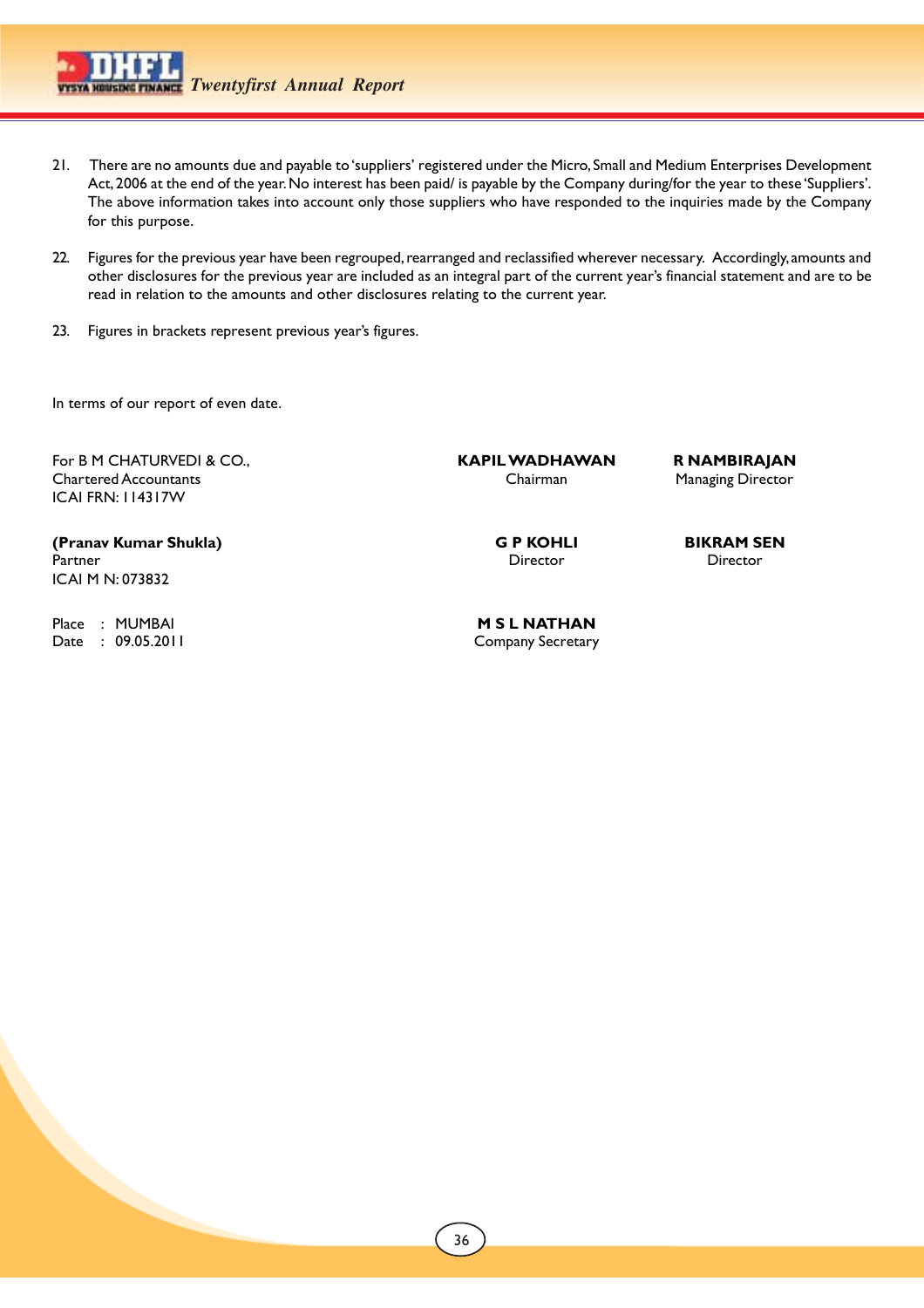| (Rs. In Lakhs) | 2010-11                 | 1108.07       | 6343.23            | 54833.99    | 62285.29               | 100.41              | 6737.04              | 36804.95       | 57869.78                 | 1680.45           | 1211.02          | 2795.16            | 742.04          | 25%      | 66.82            | 10.93 | 109.30%          | 16.36%             | Stable<br>줒            | 21              |
|----------------|-------------------------|---------------|--------------------|-------------|------------------------|---------------------|----------------------|----------------|--------------------------|-------------------|------------------|--------------------|-----------------|----------|------------------|-------|------------------|--------------------|------------------------|-----------------|
|                | 2009-10                 | 1108.07       | 5454.81            | 37868.28    | 44431.17               | 90.89               | 4988.12              | 10754.95       | 42291.07                 | 1192.77           | 855.70           | 2489.16            | 617.04          | 25%      | 77.64            | 10.17 | 101.78%          | 13.10%             | Positive<br>Ę.         | $\equiv$        |
|                | 2008-09                 | 708.07        | 4151.83            | 29968.66    | 34828.57               | 88.13               | 4364.47              | 91619.00       | 32922.41                 | 887.12            | 631.76           | 2249.16            | 527.04          | 25%      | 66.93            | 8.92  | 89.27%           | 13.34%             | Stable<br>EAA-         | $\cong$         |
|                | 2007-08                 | 708.07        | 3757.46            | 28929.35    | 33394.88               | 67.80               | 3459.93              | 83301.00       | 31097.09                 | 704.96            | 523.64           | 2072.28            | 452.04          | 25%      | 60.87            | 7.40  | 73.87%           | 12.13%             | Stable<br>₹.           | ٢               |
|                | 2006-07                 | 708.07        | 3501.79            | 23035.24    | 27245.10               | 70.06               | 2546.42              | 71503.00       | 25120.84                 | 691.85            | 550.29           | 1942.76            | 377.04          | 25%      | 56.56            | ΓIJ   | 77.68%           | 13.73%             | FAA-<br>Stable         | <u>ت</u>        |
|                | 2005-06                 | 708.07        | 3178.02            | 16758.95    | 20645.03               | 42.20               | 1944.17              | 60161.00       | 19802.88                 | 590.82            | 468.67           | 1673.70            | 302.04          | 25%      | 54.88            | 6.62  | 66.19%           | 12.06%             | Stable<br>ЕÁ.          | $\simeq$        |
|                | 2004-05                 | 708.07        | 2941.96            | 11030.26    | 14680.29               | 47.63               | 1780.77              | 50349.00       | 14083.90                 | 587.37            | 443.88           | 1443.70            | 227.04          | 20%      | 51.55            | 6.27  | 62.69%           | 12.16%             | Stable<br>₹.           | $\simeq$        |
|                | 2003-04                 | 708.07        | 2417.38            | 11403.07    | 14528.52               | 47.00               | 2175.59              | 44455.00       | 13238.61                 | 405.86            | 318.88           | 1218.70            | 167.04          | 15%      | 44.14            | 4.50  | 45%              | $10\%$             | FAA-                   | $\simeq$        |
|                | 2002-03                 | 708.07        | 2309.24            | 16401.31    | 19418.62               | 39.36               | 2820.26              | 42188.00       | 17061.03                 | 602.37            | 470.10           | 1123.35            | 218.74          |          | 42.61            | 6.64  | 66%              | 16%                | 준                      | ≃               |
|                | 2001-02                 | 708.07        | 834.60             | 17540.13    | 20082.80               | 46.47               | 2843.89              | 38407.00       | 18327.75                 | 347.85            | 292.91           | 910.35             | 183.02          | 14%      | 35.91            | 4.26  | 41%              | 12%                | 준                      | ⋍               |
|                | 2000-01                 | 450.00        | 1482.75            | 15807.74    | 18397.98               | 47.61               | 2489.42              | 31919.00       | 16383.78                 | 290.17            | 223.83           | 771.90             | 158.02          | 14%      | 42.95            | 4.97  | 50%              | $\frac{5}{2}$      | 군                      | $\simeq$        |
|                | 999-2000                | 450.00        | 1328.34            | 14602.50    | 16618.20               | 69.12               | 2419.96              | 25644.00       | 14387.44                 | 396.50            | 300.51           | 653.16             | 136.26          | 16%      | 39.52            | 6.68  | 67%              | ΙŅ,                | ≊                      | $\approx$       |
|                | 1998-99                 | 450.00        | 1106.04            | 12747.90    | 14511.00               | 138.78              | 2203.18              | 20648.40       | 12358.40                 | 355.83            | 262.18           | 510.36             | 106.52          | 16%      | 34.58            | 5.83  | 58%              | ΙŅ,                | 준                      | $\simeq$        |
|                | 1997-98                 | 450.00        | 922.42             | 12013.50    | 13539.30               | $\frac{1}{2}$       | 1856.65              | 16806.00       | 10622.96                 | 307.04            | 214.98           | 388.01             | 79.83           | 16%      | 30.50            | 4.78  | 48%              | 16%                | ≊                      | ≃               |
|                | $\overline{16}$<br>1996 | ຣ<br>50       | ē<br>ě             | S<br>787    | $\frac{4}{1}$<br>9249. | ຘ<br>$\tilde{=}$    | Ľ.<br>$\frac{44}{3}$ | ຣຸ<br>12265    | $\ddot{z}$<br><b>Z6L</b> | 59.<br>28         | $\equiv$<br>≊    | ž<br>$\frac{8}{3}$ | ຂ<br>≍          | 6%       | LÞ.<br>≂         | Ξ     | $\frac{5}{6}$    | 5%                 | $\frac{1}{2}$          | $\simeq$        |
|                | 1995-96                 | 450.00        | 688.10             | 6001.21     | 7277.53                | 196.42              | 995.66               | 7725.00        | 5176.78                  | 218.03            | 183.03           | 191.33             | 34.84           | 16%      | 25.29            | 4.07  | 41%              | 16%                | $\stackrel{+}{\simeq}$ | $\infty$        |
|                | 1994-95                 | 300.00        | 189.29             | 4139.05     | 4743.19                | 31.16               | 653.77               | 5081.02        | 3712.28                  | 194.77            | 142.37           | 163.96             | 13.04           | 15%      | ⋍                | 1,1   | 47%              | 29%                | ≨                      |                 |
|                | 1993-94                 | 300.00        | 91.91              | 2099.89     | 2623.52                | 27.28               | 331.86               | 2130.79        | 1768.11                  | 102.38            | 76.61            | 85.98              | 3.30            | 10%      | ⋍                | 2.6   | 26%              | 20%                | ≨                      |                 |
|                | Particulars/Year        | Share Capital | Reserves & Surplus | Loans Funds | <b>Total Assets</b>    | <b>Fixed Assets</b> | Total Income         | Cum. Approvals | O/s Loans                | Profit before tax | Profit after tax | Special Reserve    | General Reserve | Dividend | Book value/share | 5     | Return on Equity | Return on networth | Credit Rating          | No. of Branches |

HIGHLIGHTS OF PERFORMANCE AT A GLANCE HIGHLIGHTS OF PERFORMANCE AT A GLANCE

 $\sqrt{37}$ 



z.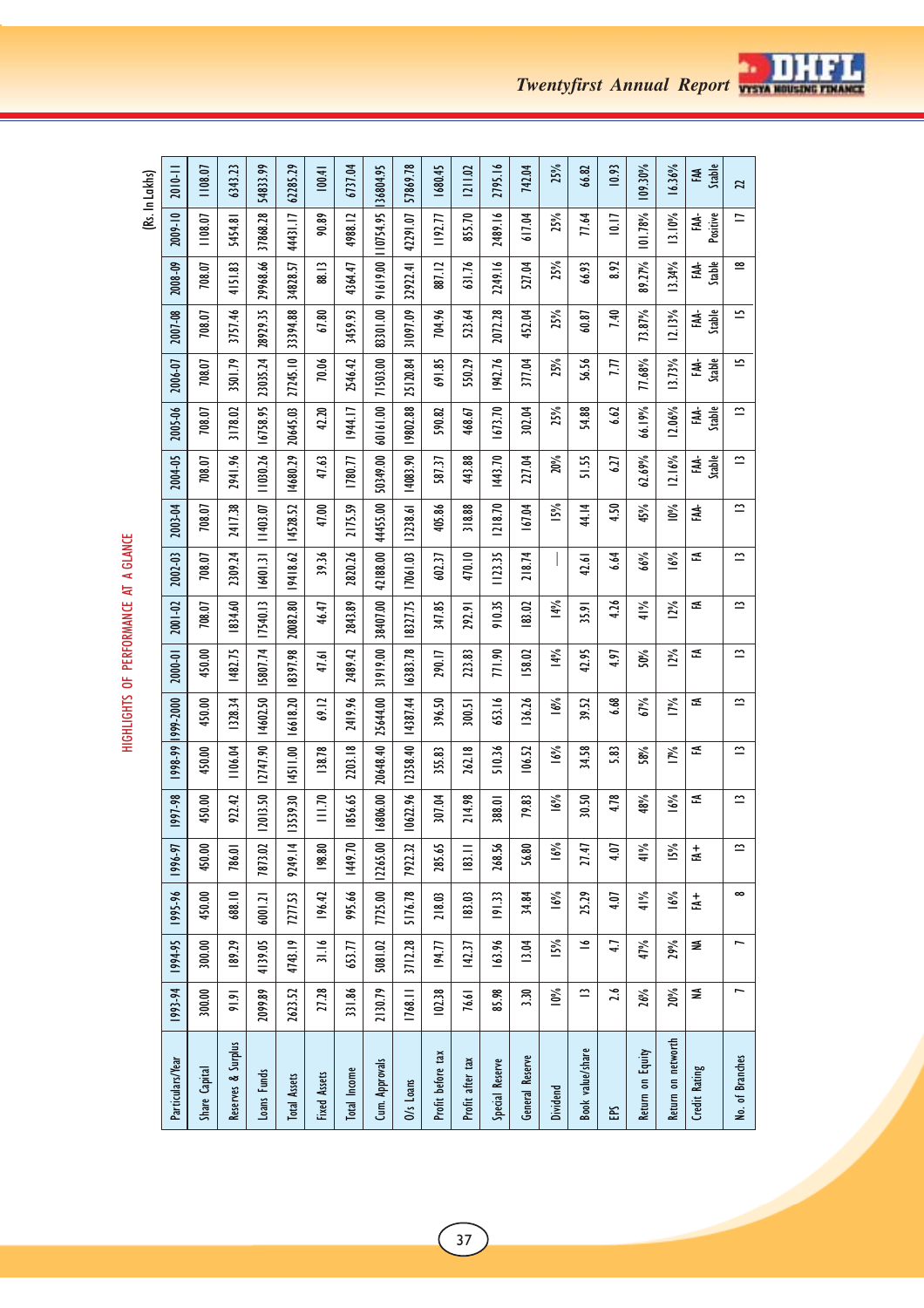

## **PERFORMANCE HIGHLIGHTS OF DHFL (PARENT COMPANY)**

## **DHFL GROWTH**

An increase in disbursement by 68.30% to Rs.6505.54 crores An increase in operating Income by 46.21% to Rs.1451.24 crores An increase in Net Operative Profit by 52.34% to Rs.265.13 crores An increase in Profit before Tax by 51.37% to Rs.341.48 crores  $Disbursement 2010-11 = 6505.54 Cr.$  $Sanctions 2010-11 = 8949.48$  Cr. Revenues 1010.11 = 1451.24 Cr. Profit after TRax  $2010-11 = 265.13$  Cr.





 $\overline{\phantom{a}}$